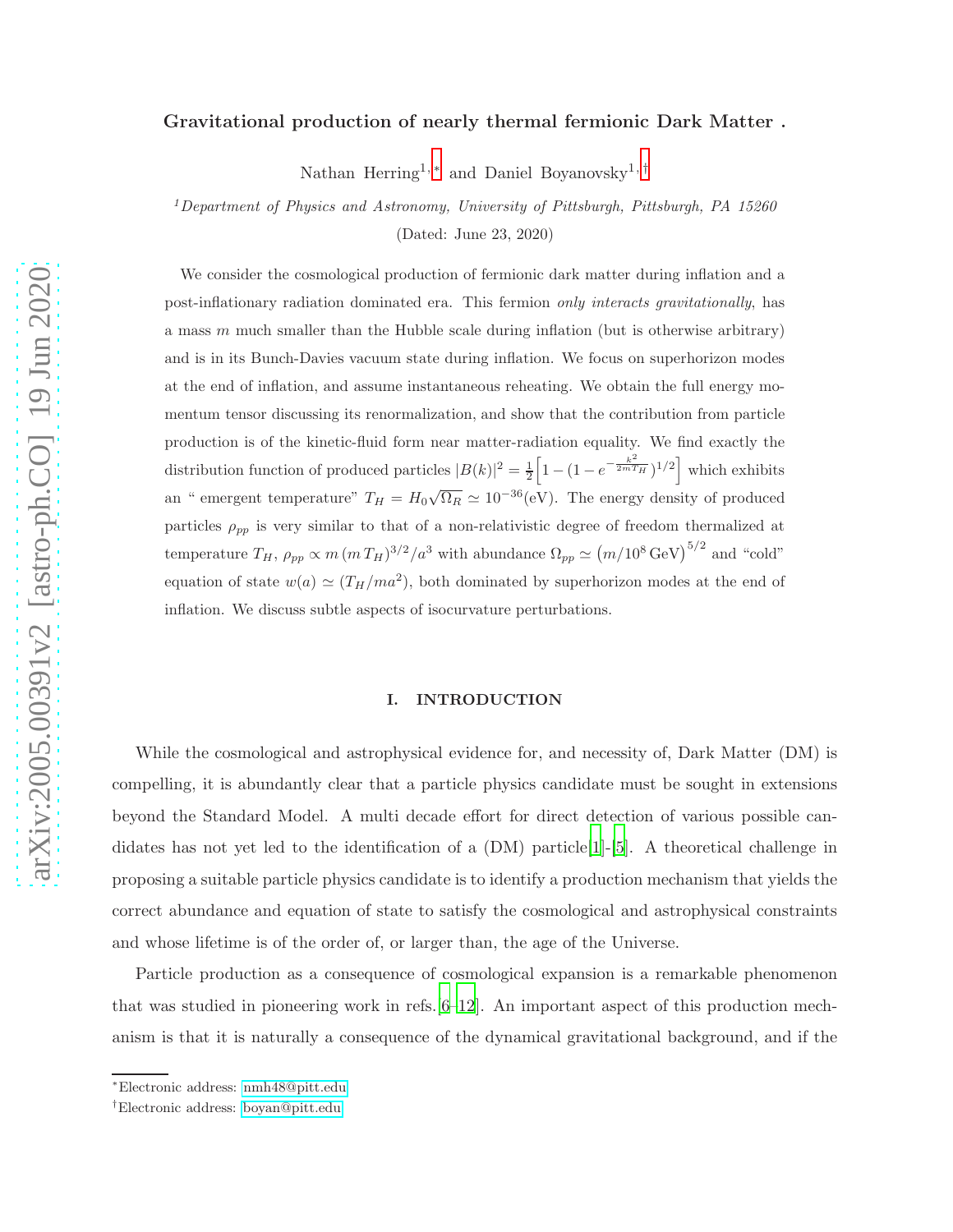particle only interacts with gravity and no other degrees of freedom, its abundance is determined solely by the particle mass, its coupling to gravity, and cosmological parameters, independent of hypothetical couplings beyond the Standard Model.

Gravitational production has been studied for various candidates and different cosmological backgrounds: heavy particles produced during inflation  $[13-16]$  $[13-16]$ , via inflaton oscillations  $[17-19]$  $[17-19]$ , reheating[\[20](#page-45-7), [21\]](#page-45-8), or via cosmological expansion during an era with a particular equation of state[\[22](#page-45-9)], and more recently ultralight bosonic particles cosmologically produced during inflation and a postinflation radiation era[\[23](#page-45-10)].

The study of cosmological production of a fermionic species has received far less attention. Early work[\[24](#page-45-11), [25](#page-45-12)] addressed this important cosmological production channel within the context of standard cosmology, which was later extended to various inflationary scenarios[\[16](#page-45-4), [26](#page-45-13)[–30](#page-46-0)].

In this article we focus on studying in detail the cosmological production of a fermionic species that only interacts with gravity, setting up initial conditions during a de Sitter inflationary era and matching onto a post-inflation radiation dominated (RD) era, with important differences from previous studies [\[27\]](#page-45-14):

i:)We consider the non-adiabatic gravitational production of a fermionic degree of freedom throughout the inflationary and post-inflationary radiation dominated era until matter-radiation equality. The fermion mass  $m$  is taken to be much smaller than the Hubble scale during inflation, but is otherwise arbitrary. We solve exactly the Dirac equation during inflation and radiation domination with the proper boundary conditions, and match the solutions at the transition from inflation to radiation domination (RD).

ii:) This fermionic degree of freedom does not couple to the inflaton or any other field, it only interacts gravitationally, and is in its Bunch-Davies vacuum state during inflation, which is taken to be described by a de Sitter space-time.

iii:) We focus on super-Hubble wavelengths at the end of inflation, since these are the cosmologically relevant scales. Since these modes are outside the particle horizon and describe slow dynamics causally disconnected from sub-horizon microphysics, we assume a rapid transition from de Sitter inflation on to a radiation dominated stage. We obtain exactly the distribution function of the produced particles, and establish consistently that the superhorizon modes at the end of inflation yield the largest contribution to the final abundance and equation of state.

iv:) We do not invoke the adiabatic approximation to obtain a particle number. Instead, we obtain the full energy momentum tensor, and its expectation value in the "in" Bunch-Davies vacuum state. We discuss in detail its renormalization and unambiguously extract the contribution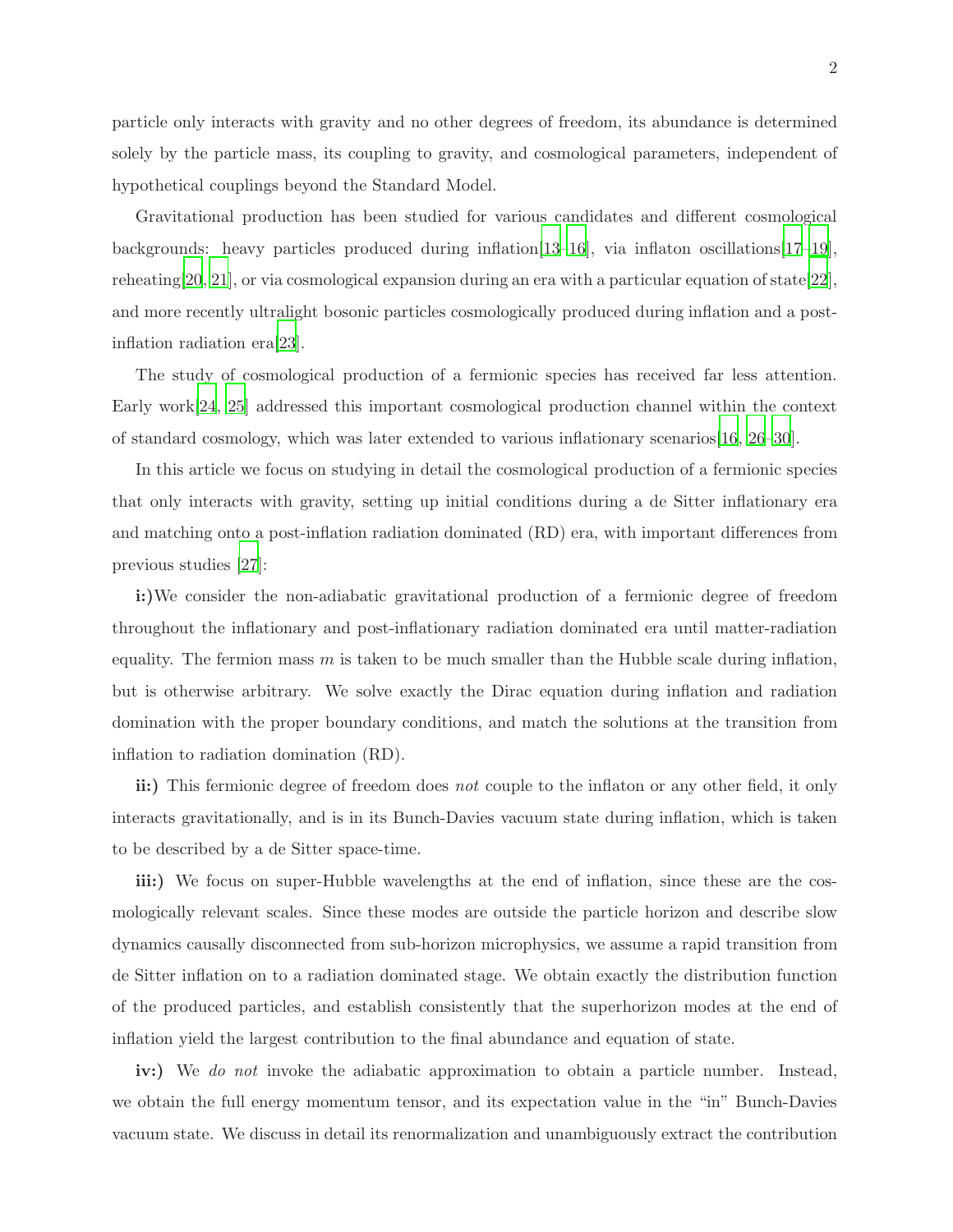from particle production near matter radiation equality. We show that the asymptotic regime becomes adiabatic well before matter radiation equality and show that in this adiabatic regime the renormalized energy momentum tensor features the kinetic-fluid form after subtraction of the zero point contribution.

### Summary of main results:

We consider one fermionic species in a cosmological background from de Sitter inflation followed by a radiation dominated (RD) era. This fermion has a mass  $m$  much smaller than the Hubble scale during inflation,  $H_{dS}$ , and does not couple to any other field. We focus on wavelengths that are much larger than the particle horizon at the end of inflation; these modes describe slow evolution and are causally decoupled from the microphysics thereby justifying the assumption of a rapid transition from the de Sitter inflationary stage to a radiation dominated (RD) era. The fermionic field is in its Bunch-Davies vacuum state during inflation. The mode functions for the spinor solutions of the Dirac equation are found exactly during inflation and (RD) with proper asymptotic boundary conditions, and matched continuously across the transition. We consider space-time as a *background*: during inflation cosmological dynamics is dominated by the inflaton, and during (RD) by the  $\gtrsim$  100 degrees of freedom of the standard model (and beyond). Thus the (DM) contribution is negligible during these eras until near matter radiation equality. We do not introduce an interpolating number operator based on some adiabatic approximation; instead we obtain the exact energy momentum tensor valid during and post-inflation. We discuss in detail its renormalization and extract the contribution from particle production near matter radiation equality, when the adiabatic approximation is valid. In this regime we find that the particle production contribution to the energy momentum tensor is of the kinetic fluid form with a distribution function of the produced particles  $|B_k|^2 = \frac{1}{2}$ 2  $\Big[1-\big(1-e^{-\frac{k^2}{2mT}}\Big]$  $\frac{k^2}{2mT_H}$ <sup>1/2</sup> with k the comoving wavevector and an *emergent* temperature  $T_H = \frac{H_0}{2\pi}$  $\frac{H_0}{2\pi}\sqrt{\Omega_R} \simeq 10^{-36}$  eV, with  $H_0, \Omega_R$  the Hubble expansion rate and radiation fraction today. This distribution function is remarkably similar to a Maxwell-Boltzmann distribution for a non-relativistic particle in thermal equilibrium at temperature  $T_H$  and vanishing chemical potential. We confirm, self-consistently, that the contribution to the abundance and equation of state is completely dominated by wavevectors that were well outside the horizon at the end of inflation. We discuss subtle aspects of isocurvature perturbations. A comparison between fermionic and bosonic fields conformally coupled to gravity is also discussed.

This article is organized as follows: in section [\(II\)](#page-3-0) we introduce the model and main assumptions. In section [\(III\)](#page-12-0) we obtain the *exact* fermionic spinors with "in" and "out" boundary conditions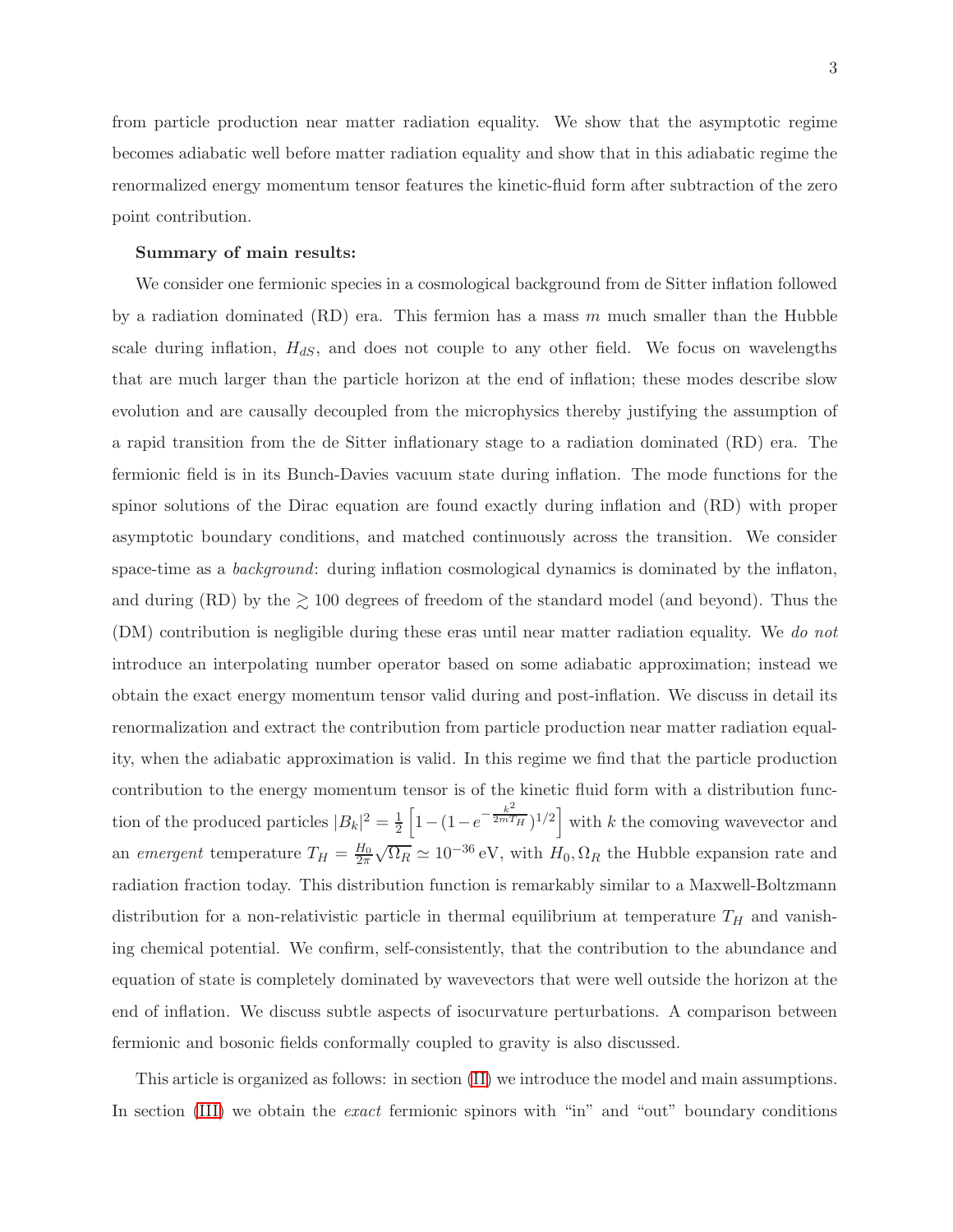during inflation and (RD) respectively, matching them at the end of inflation, and obtain the Bogoliubov coefficients. In section [\(IV\)](#page-19-0) we obtain the full energy momentum tensor, discuss in detail its renormalization and show explicitly that in the adiabatic regime the contribution from particle production features the kinetic-fluid form, with a distribution function determined by the Bogoliubov coefficients. This distribution function exhibits an "emergent" temperature and is remarkably similar to the Maxwell-Boltzmann distribution function for a non-relativistic degree of freedom thermalized at this temperature. In this section we determine the (DM) abundance from this fermionic species and its equation of state parameter w. In section  $(V)$  we discuss important and subtle issues associated with isocurvature perturbations in the case under study. Section [\(VI\)](#page-29-0) presents a discussion of various aspects and comparison with previous work and the bosonic case. Section [\(VII\)](#page-37-0) summarizes our results and conclusions. Several appendices provide various technical details.

### <span id="page-3-0"></span>II. THE MODEL

We consider a free Dirac fermion of mass  $m$  as a dark matter candidate, the generalization to Majorana fermions is described in appendix [\(A\)](#page-39-0). Our main assumptions are the following:

i:) It does not interact with any other field, including the inflaton or any other field that drives inflation. It only interacts gravitationally. It is light as compared to the Hubble scale during inflation  $H_{dS}$ , and we focus on superhorizon wavelengths at the end of inflation, since these are the most relevant for structure formation. The small dimensionless parameters  $\varepsilon = \sqrt{m/H_{dS}} \ll 1$ and  $k\eta_R \ll 1$  with  $\eta_R$  the horizon scale at the end of inflation, furnish two small parameters that allow for an exact solution of Bogoliubov coefficients (see below).

ii:) The inflationary stage is described by an exact de Sitter space-time, thereby neglecting slow roll corrections, and the fermion field is in its Bunch-Davies vacuum state during this stage.

iii:) We assume instantaneous reheating: namely we consider an instantaneous transition from the inflationary to a radiation dominated stage post-inflation. There is as yet an incomplete understanding of the non-equilibrium dynamics of reheating. Reheating dynamics depend crucially on various assumptions regarding couplings with the inflaton and/or other fields, and on thermalization processes in an expanding cosmology; see the review[\[31](#page-46-1)] for further references. The question of how the nearly  $\simeq$  100 degrees of freedom of the Standard Model attain a state of local thermodynamic equilibrium after inflation and on what time scales is still unanswered. Most studies model the couplings and dynamics; therefore any model of reheating is at best tentative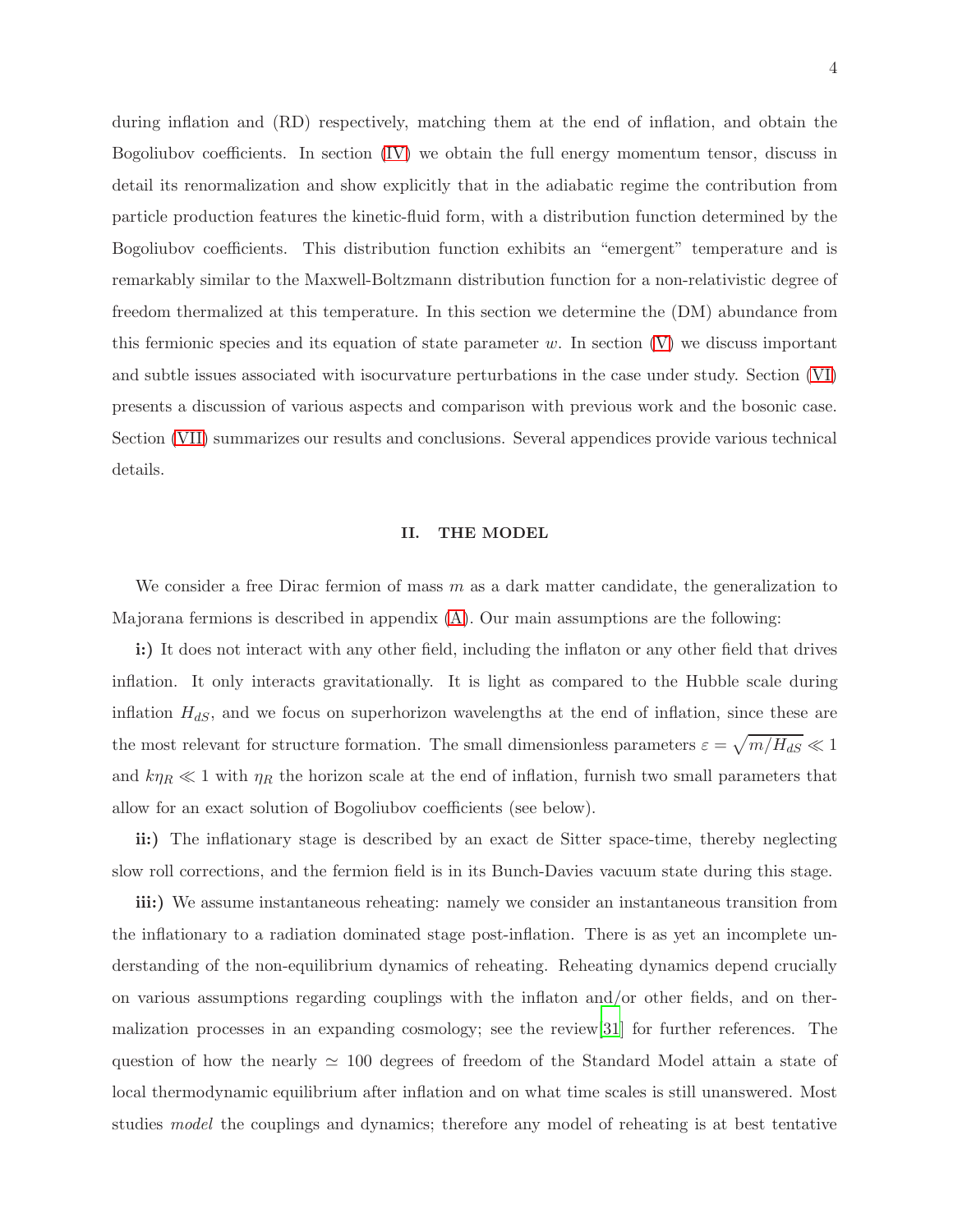and very approximate. We bypass the inherent ambiguities and model dependence of the reheating dynamics, and assume instantaneous reheating after inflation to a radiation dominated (RD) era. The physical reason behind this assumption is that we are primarily concerned with wavevectors that have crossed the Hubble radius during inflation well before the transition to (RD) and are well outside the horizon during this transition; hence they are causally decoupled from the microphysics of reheating. These modes feature very slow dynamics at the end of inflation, and the assumption that they are nearly frozen during the reheating time interval seems physically warranted (see further discussion in section [\(VI\)](#page-29-0)). We assume that both the scale factor and the Hubble rate are continuous across the transition. Along with the continuity of fermion wave functions across the transition, this, in fact, entails the continuity of the energy momentum tensor. These aspects will be discussed in detail below.

iv:) Unlike previous studies that invoked the adiabatic approximation, we study non-adiabatic cosmological production. This is a direct consequence of a very small mass compared to the Hubble scale during inflation and field fluctuations with superhorizon wavelengths after inflation.

v:) Inflation is generically driven by a scalar field whose expectation value dominates the energy momentum tensor that sources gravity. The (RD) era is dominated by a large number  $\gtrsim 100$  of ultrarelativistic degrees of freedom, therefore neglecting the back reaction of the (DM) degree of freedom is justified. Therefore, we take the space time metric during these eras as a background.

In comoving coordinates, the action is given by

$$
S = \int d^3x \, dt \, \sqrt{-g} \, \overline{\Psi} \Big[ i \, \gamma^{\mu} \, \mathcal{D}_{\mu} - m \Big] \Psi \,. \tag{II.1}
$$

For Majorana fermions the action is multiplied by a factor  $1/2$  (see appendix  $(A)$ ). Introducing the vierbein field  $e_a^{\mu}(x)$  defined as

$$
g^{\mu\nu}(x) = e_a^{\mu}(x) e_b^{\nu}(x) \eta^{ab} ,
$$

where  $\eta_{ab} = \text{diag}(1, -1, -1, -1)$  is the Minkowski space-time metric, the curved space time Dirac gamma- matrices  $\gamma^{\mu}(x)$  are given by

$$
\gamma^{\mu}(x) = \gamma^{a} e^{\mu}_{a}(x) \quad , \quad \{\gamma^{\mu}(x), \gamma^{\nu}(x)\} = 2 \, g^{\mu\nu}(x) \,, \tag{II.2}
$$

where the  $\gamma^a$  are the Minkowski space time Dirac matrices, chosen to be in the standard Dirac representation. The fermion covariant derivative  $\mathcal{D}_{\mu}$  is given in terms of the spin connection by[\[9](#page-45-15), [11](#page-45-16), [32](#page-46-2), [33\]](#page-46-3)

$$
\mathcal{D}_{\mu} = \partial_{\mu} + \frac{1}{8} \left[ \gamma^{c}, \gamma^{d} \right] e_{c}^{\nu} \left( \partial_{\mu} e_{d\nu} - \Gamma^{\lambda}_{\mu\nu} e_{d\lambda} \right), \qquad (II.3)
$$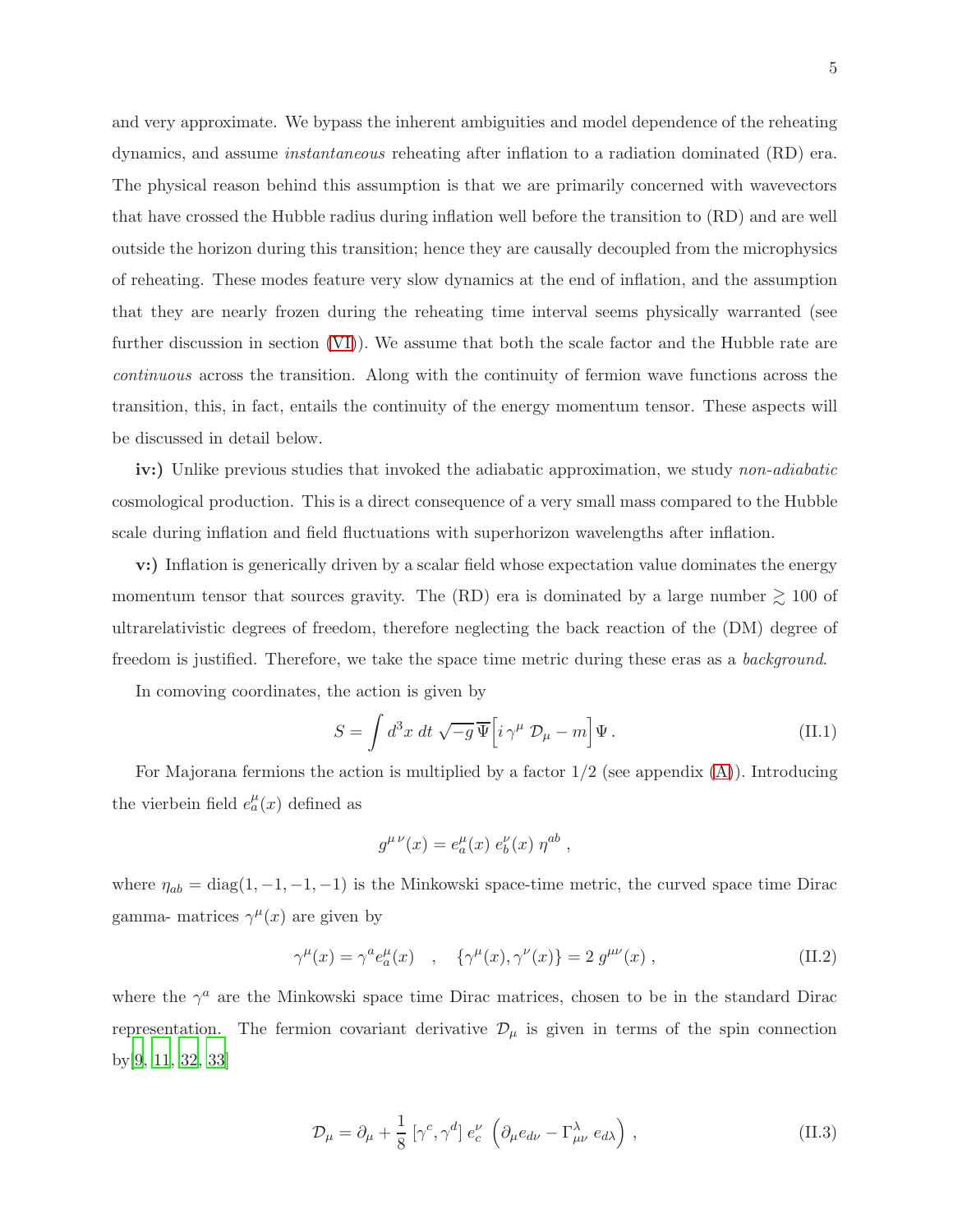where  $\Gamma_{\mu\nu}^{\lambda}$  are the usual Christoffel symbols.

For a spatially flat Friedmann-Robertson-Walker cosmology in conformal time  $d\eta = dt/a(t)$ , the metric becomes

$$
g_{\mu\nu} = a^2(\eta) \eta_{\mu\nu}, \qquad (II.4)
$$

and the vierbeins  $e_a^{\mu}$  are given by

$$
e_a^{\mu} = a^{-1}(\eta) \, \delta_a^{\mu} \; ; \; e_{\mu}^a = a(\eta) \, \delta_{\mu}^a \, . \tag{II.5}
$$

The fermionic part of the action in conformal coordinates now becomes

$$
S_f = \int d^3x \, d\eta \, a^4(\eta) \, \overline{\Psi}(\vec{x}, \eta) \left[ i \frac{\gamma^0}{a(\eta)} \left( \frac{d}{d\eta} + 3 \frac{a'(\eta)}{2a(\eta)} \right) + i \frac{\gamma^i}{a(\eta)} \nabla_i - m \right] \Psi(\vec{x}, \eta) \,. \tag{II.6}
$$

The Dirac Lagrangian density in conformal time simplifies to

$$
\sqrt{-g}\,\overline{\Psi}\Big(i\,\gamma^{\mu}\,\mathcal{D}_{\mu}\Psi - m\Big)\Psi = \left(a^{3/2}(\eta)\,\overline{\Psi}(\vec{x},\eta)\right)\,\left[i\,\,\partial - m\,a(\eta)\right]\left(a^{3/2}(\eta)\,\Psi(\vec{x},\eta)\right),\tag{II.7}
$$

where  $i\partial = \gamma^a \partial_a$  is the usual Dirac differential operator in Minkowski space-time in terms of flat space time  $\gamma^a$  matrices. Introducing the conformally rescaled fields

<span id="page-5-3"></span>
$$
a^{\frac{3}{2}}(\eta) \Psi(\vec{x},t) = \psi(\vec{x},\eta), \qquad (II.8)
$$

the action becomes

$$
S = \int d^3x \, d\eta \, \overline{\psi} \left[ i \, \partial - M(\eta) \right] \psi , \qquad (II.9)
$$

with

<span id="page-5-2"></span>
$$
M(\eta) = m a(\eta). \tag{II.10}
$$

The Dirac equation for the conformally rescaled fermi field becomes

<span id="page-5-1"></span>
$$
\[i \ \partial - M(\eta)\] \psi = 0\,,\tag{II.11}
$$

and expand  $\psi(\vec{x}, \eta)$  in a comoving volume V as

$$
\psi(\vec{x}, \eta) = \frac{1}{\sqrt{V}} \sum_{\vec{k}, s} \left[ b_{\vec{k}, s} U_s(\vec{k}, \eta) + d_{-\vec{k}, s}^{\dagger} V_s(-\vec{k}, \eta) \right] e^{i\vec{k}\cdot\vec{x}}, \qquad (II.12)
$$

and the spinor mode functions  $U, V$  obey the Dirac equations

<span id="page-5-0"></span>
$$
\left[i\ \gamma^0\ \partial_\eta - \vec{\gamma} \cdot \vec{k} - M(\eta)\right] U_s(\vec{k}, \eta) = 0 \tag{II.13}
$$

$$
\left[i\ \gamma^0\ \partial_\eta - \vec{\gamma} \cdot \vec{k} - M(\eta)\right] V_s(-\vec{k}, \eta) = 0. \tag{II.14}
$$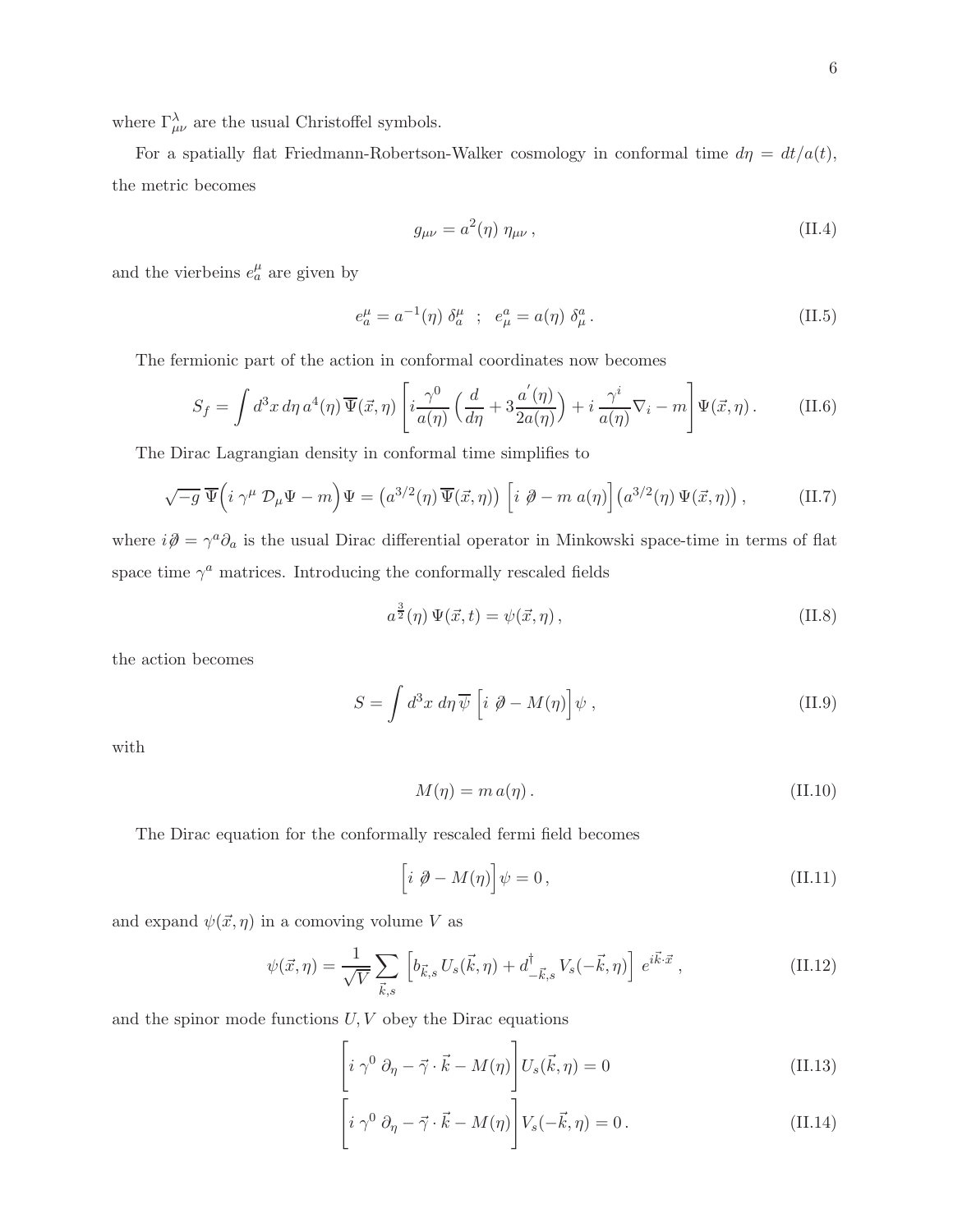Multiplying the above equations both by  $\gamma^0$  we find that

$$
\frac{d}{d\eta}\Big(U_s^{\dagger}(\vec{k},\eta)U_s(\vec{k},\eta)\Big) = 0 \quad ; \quad \frac{d}{d\eta}\Big(V_s^{\dagger}(-\vec{k},\eta)V_s(-\vec{k},\eta)\Big) = 0 \quad ; \quad \frac{d}{d\eta}\Big(U_s^{\dagger}(\vec{k},\eta)V_s(-\vec{k},\eta)\Big) = 0 \tag{II.15}
$$

We choose to work with the standard Dirac representation of the (Minkowski)  $\gamma^a$  matrices.

It proves convenient to write

<span id="page-6-0"></span>
$$
U_s(\vec{k}, \eta) = \left[ i \gamma^0 \partial_{\eta} - \vec{\gamma} \cdot \vec{k} + M(\eta) \right] f_k(\eta) u_s \tag{II.16}
$$

$$
V_s(-\vec{k},\eta) = \left[ i \gamma^0 \partial_\eta - \vec{\gamma} \cdot \vec{k} + M(\eta) \right] g_k(\eta) v_s \tag{II.17}
$$

with  $u_s$ ,  $v_s$  being constant spinors obeying

$$
\gamma^0 u_s = u_s \qquad , \qquad \gamma^0 v_s = -v_s \, . \tag{II.18}
$$

We choose the spinors  $u_s$ ;  $v_s$  as

$$
u_s = \begin{pmatrix} \xi_s \\ 0 \end{pmatrix} ; v_s = \begin{pmatrix} 0 \\ \xi_s \end{pmatrix}, \qquad (II.19)
$$

where the two component spinors  $\xi_s$  are chosen to be helicity eigenstates, namely

$$
\vec{\sigma} \cdot \vec{k} = s \, k \, \xi_s \quad ; \quad s = \pm 1 \,. \tag{II.20}
$$

Inserting the ansatz [\(II.16,II.17\)](#page-6-0) into the Dirac equations [\(II.13,II.14\)](#page-5-0) we find that the mode functions  $f_k(\eta)$ ;  $g_k(\eta)$  obey the following equations of motion

<span id="page-6-1"></span>
$$
\left[\frac{d^2}{d\eta^2} + k^2 + M^2(\eta) - i M'(\eta)\right] f_k(\eta) = 0, \qquad (II.21)
$$

$$
\left[\frac{d^2}{d\eta^2} + k^2 + M^2(\eta) + i M'(\eta)\right] g_k(\eta) = 0, \qquad (II.22)
$$

where primes stand for derivatives with respect to  $\eta$ .

We will adopt "in" boundary conditions for wave vectors deep inside the Hubble radius during inflation, so that as  $-k\eta \to \infty$ 

<span id="page-6-2"></span>
$$
f_k(\eta) \rightarrow e^{-ik\eta} \, ; \, g_k(\eta) \rightarrow e^{ik\eta} \,. \tag{II.23}
$$

With these boundary conditions, it follows from equations [\(II.21,II.22\)](#page-6-1) that

$$
g_k(\eta) = f_k^*(\eta). \tag{II.24}
$$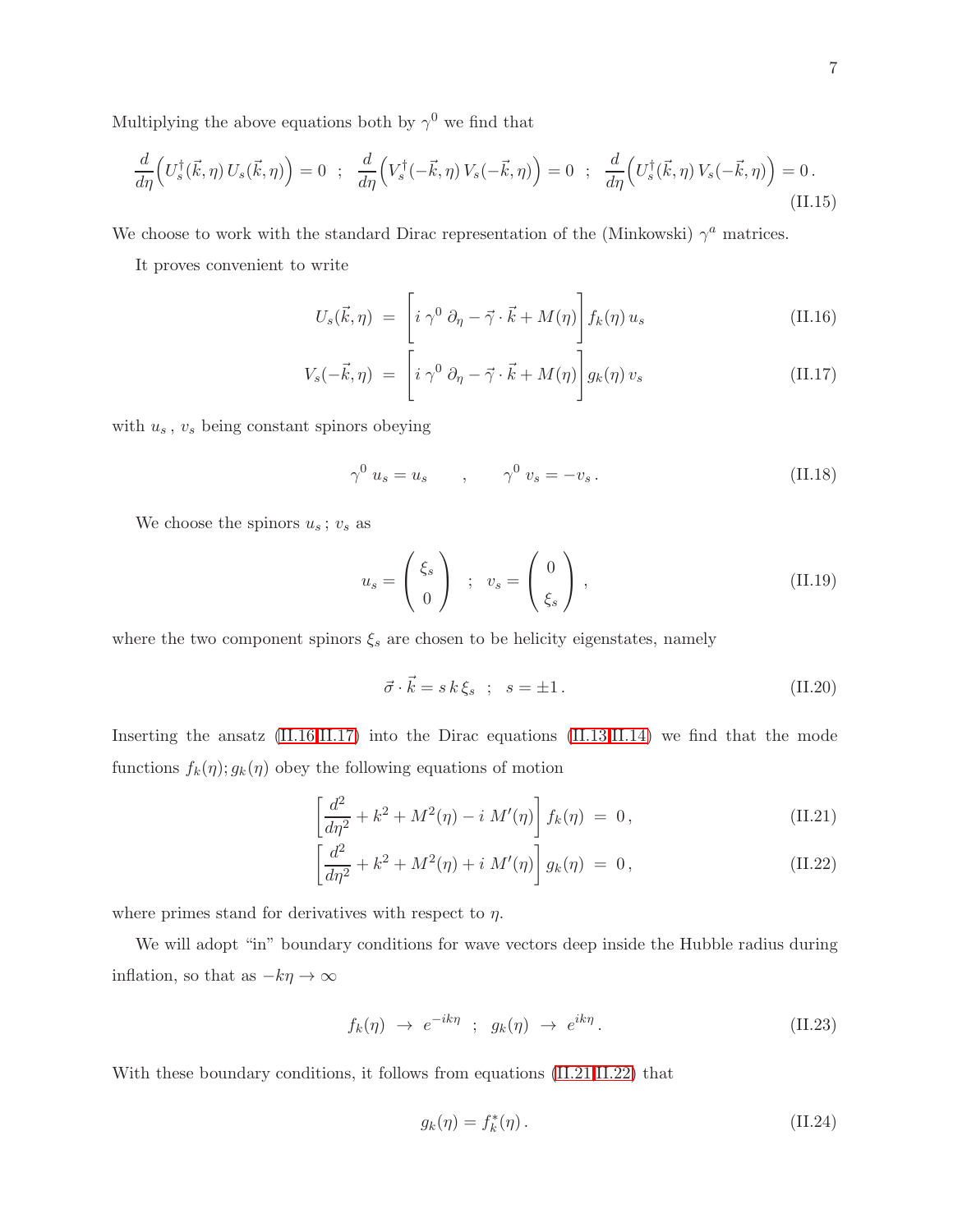<span id="page-7-2"></span><span id="page-7-1"></span>Finally, the spinor solutions with "in" boundary conditions are

$$
U_s(\vec{k}, \eta) = N \begin{pmatrix} \mathcal{F}_k(\eta) \xi_s \\ k f_k(\eta) s \xi_s \end{pmatrix},
$$
 (II.25)

$$
V_s(-\vec{k}, \eta) = N \begin{pmatrix} -k f_k^*(\eta) s \xi_s \\ \mathcal{F}_k^*(\eta) \xi_s \end{pmatrix},
$$
 (II.26)

where we introduced

<span id="page-7-3"></span>
$$
\mathcal{F}_k(\eta) = i f'_k(\eta) + M(\eta) f_k(\eta), \qquad (II.27)
$$

and N is a (constant) normalization factor.

The spinor solutions are normalized as follows

$$
U_s^{\dagger}(\vec{k},\eta) U_{s'}(\vec{k},\eta) = \delta_{s,s'} \; ; \; V_s^{\dagger}(-\vec{k},\eta) V_{s'}(-\vec{k},\eta) = \delta_{s,s'} \,, \tag{II.28}
$$

yielding

$$
|N|^2 \Big[ \mathcal{F}_k^*(\eta) \mathcal{F}_k(\eta) + k^2 f_k^*(\eta) f_k(\eta) \Big] = 1. \tag{II.29}
$$

With these normalization conditions the operators  $b_{\vec{k},s}$ ,  $d_{\vec{k},s}$  in the field expansion [\(II.12\)](#page-5-1) obey the usual canonical anticommutation relations.

Furthermore, it is straightforward to confirm that

<span id="page-7-4"></span>
$$
U_s^{\dagger}(\vec{k}, \eta) V_{s'}(-\vec{k}, \eta) = 0.
$$
 (II.30)

The spinors  $U_s$ ,  $V_s$  furnish a complete set of four independent solutions of the Dirac equation.

The inflationary stage is described by a spatially flat de Sitter space time (thereby neglecting slow roll corrections) with a scale factor

<span id="page-7-0"></span>
$$
a(\eta) = -\frac{1}{H_{dS}(\eta - 2\eta_R)},
$$
\n(II.31)

where  $H_{dS}$  is the Hubble constant during de Sitter and  $\eta_R$  is the (conformal) time at which the de Sitter stage transitions to the (RD) stage.

During the (RD) stage

$$
H(\eta) = \frac{1}{a^2(\eta)} \frac{da(\eta)}{d\eta} = 1.66\sqrt{g} \frac{T_0^2}{M_{Pl} a^2(\eta)},
$$
\n(II.32)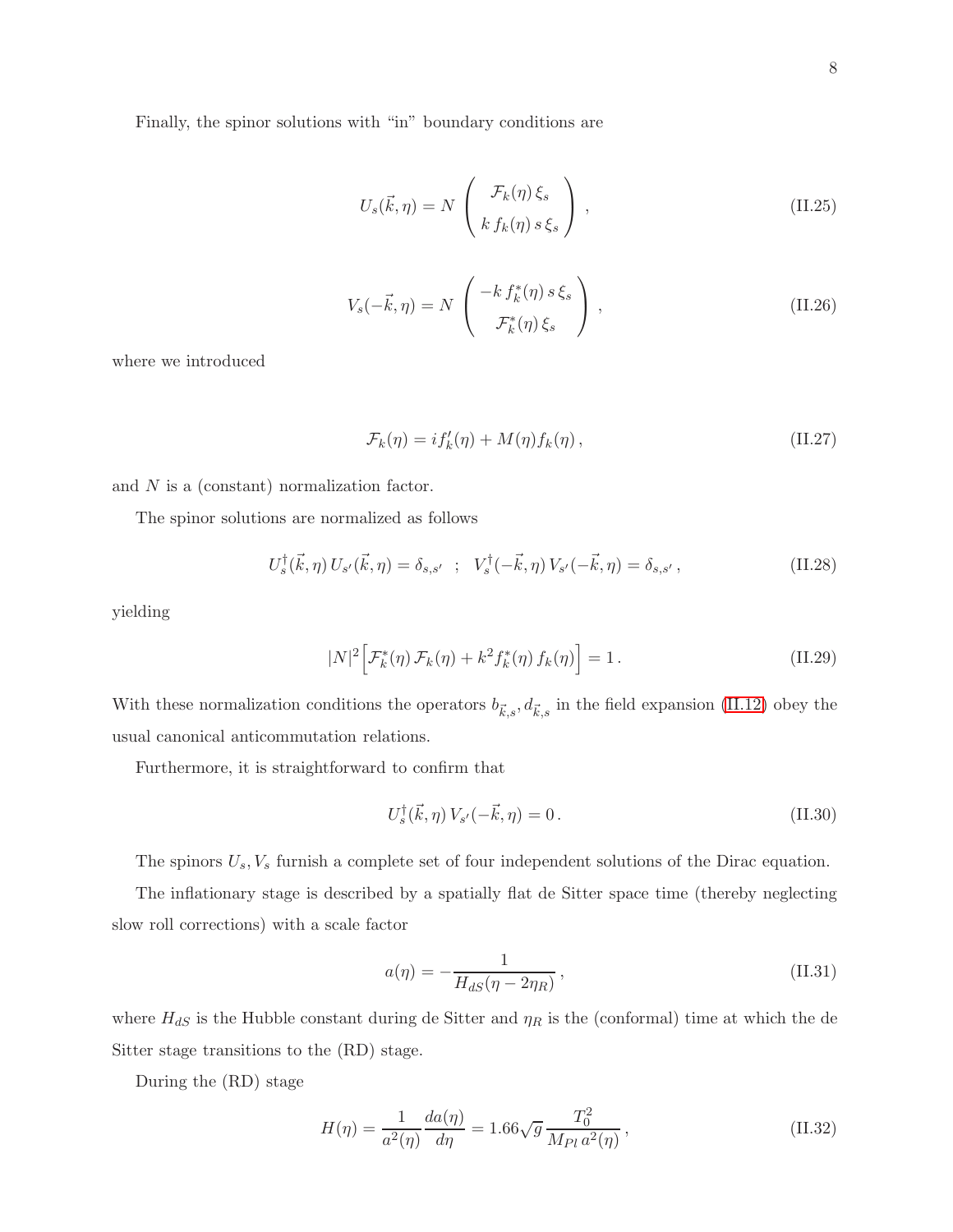where  $q$  is the effective number of ultrarelativistic degrees of freedom, which varies in time as different particles become non-relativistic. We take  $g = 2$  corresponding to radiation today. As discussed in detail in section [\(VI\)](#page-29-0) by taking  $g = 2$  we obtain a *lower bound* on the (DM) abundance and equation of state, differing by a factor of  $\mathcal{O}(1)$  from the abundance if the (RD) era is dominated only by standard model degrees of freedom.

With this approximation the scale factor is given by

$$
a(\eta) = H_R \eta, \tag{II.33}
$$

<span id="page-8-0"></span>with

$$
H_R = H_0 \sqrt{\Omega_R} \simeq 10^{-35} \,\text{eV} \,,\tag{II.34}
$$

and matter radiation equality occurs at

$$
a_{eq} = \frac{\Omega_R}{\Omega_M} \simeq 1.66 \times 10^{-4} \,. \tag{II.35}
$$

The result [\(II.34\)](#page-8-0) corresponds to the value of the fraction density  $\Omega_R$  today, thereby neglecting the change in the number of degrees of freedom contributing to the radiation density fraction. If there are g effective ultrarelativistic degrees of freedom, eqn. [\(II.34\)](#page-8-0) must be multiplied by  $\sqrt{g/2}$ . However, as discussed in detail in section [\(VI\)](#page-29-0) accounting for ultrarelativistic degrees of freedom of the standard model at the time of the transition between inflation and (RD) modifies the final abundance by a factor of  $\mathcal{O}(1)$ .

We model the transition from de Sitter to (RD) at a (conformal) time  $\eta_R$  by requiring that the scale factor and the Hubble rate be continuous across the transition at  $\eta_R$ , assuming selfconsistently that the transition occurs deep in the (RD) era so that  $a(\eta_R) = H_R \eta_R \ll a_{eq}$ .

Using  $H(\eta) = a'(\eta)/a^2(\eta)$ , continuity of the scale factor and Hubble rate at  $\eta_R$  imply that

$$
a_{dS}(\eta_R) = \frac{1}{H_{dS}\,\eta_R} = H_R\,\eta_R \;\;;\;\; H_{dS} = \frac{1}{H_R\,\eta_R^2} \,,\tag{II.36}
$$

yielding

$$
\eta_R = \frac{1}{\sqrt{H_{dS} H_R}}.\tag{II.37}
$$

The most recent constraints from Planck[\[34](#page-46-4)] on the tensor-to-scalar ratio yields

$$
H_{dS}/M_{Pl} < 2.5 \times 10^{-5} \quad (95\%) \, \text{CL} \,. \tag{II.38}
$$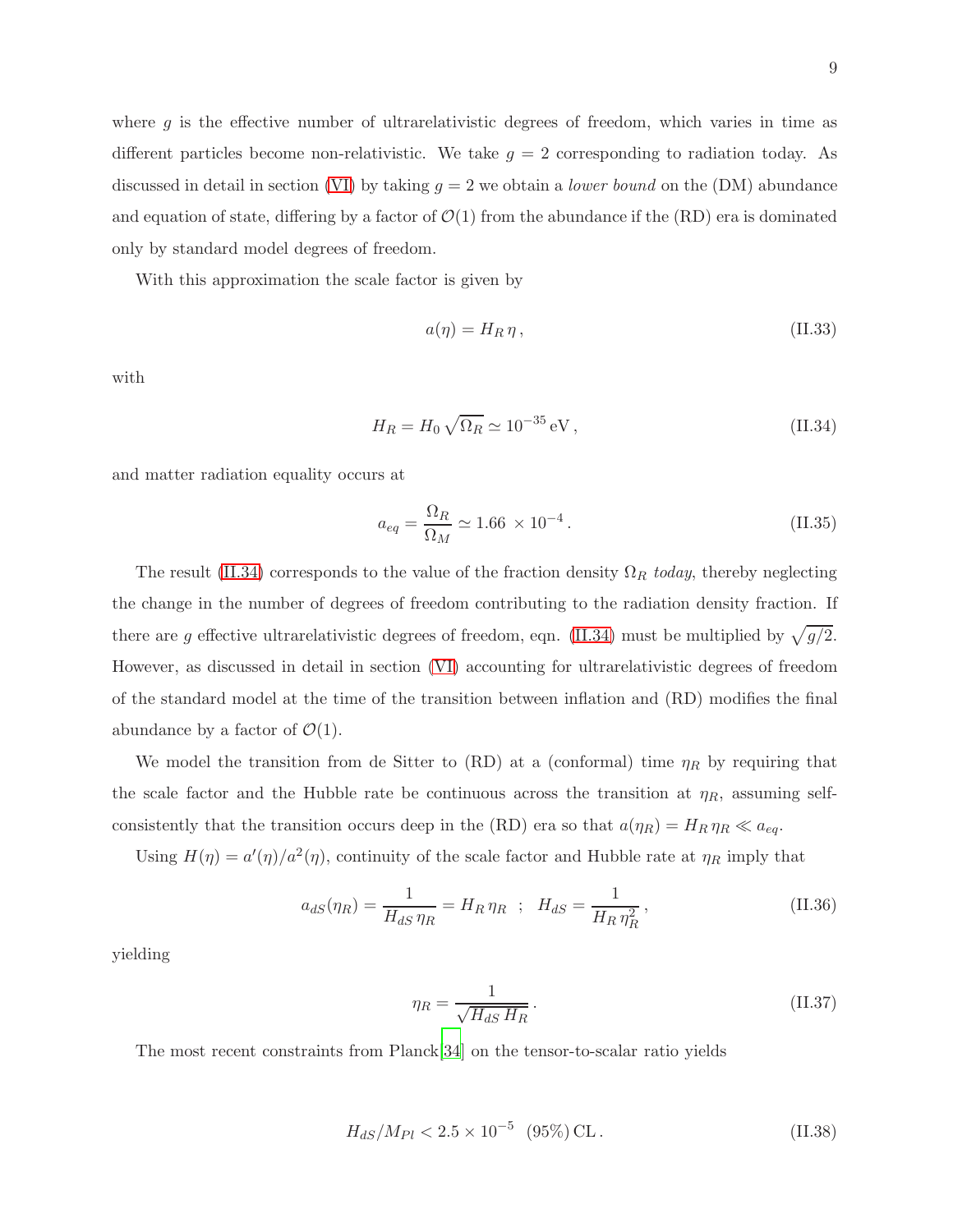We take as a representative value  $H_{dS} = 10^{13} \text{ GeV}$ , from which it follows that

$$
a_{dS}(\eta_R) = H_R \eta_R = \sqrt{\frac{H_R}{H_{dS}}} \simeq 10^{-28} \ll a_{eq}.
$$
 (II.39)

This scale corresponds to an approximate ambient radiation temperature after the transition from de Sitter to (RD)

$$
T(\eta_R) \simeq \frac{T_0}{a_{RD}(\eta_R)} \simeq 10^{15} \,\text{GeV} \tag{II.40}
$$

where  $T_0 \propto 10^{-4}$  eV is the CMB temperature today.

We focus on the case when the fermion is "light" as compared to the scale of inflation, namely  $m \ll H_{dS}$ , but otherwise arbitrary, and introduce the dimensionless ratio

<span id="page-9-2"></span>
$$
\varepsilon = \sqrt{\frac{m}{H_{dS}}} \ll 1, \qquad (II.41)
$$

which will play an important role in the analysis.

## A. Matching conditions:

Defining  $\psi^{\leq}(\vec{x},\eta)$  and  $\psi^{\geq}(\vec{x},\eta)$  the fermion field for  $\eta < \eta_R$  and  $\eta > \eta_R$  respectively, and because the Dirac equation [\(II.11\)](#page-5-2) is first order in time the Dirac field is continuous across the transition, the matching condition is

<span id="page-9-0"></span>
$$
\psi^{<}(\vec{x}, \eta_R) = \psi^{>}(\vec{x}, \eta_R). \tag{II.42}
$$

This continuity condition along with the continuity of the scale factor and Hubble rate at  $\eta_R$  results in that the energy density, namely the expectation value of  $T_0^0$  is *continuous at the transition*. This important aspect is discussed further in section [\(IV\)](#page-19-0).

Introducing the Dirac spinors during the inflationary  $(\eta < \eta_R)$  and radiation-dominated  $(\eta >$  $\eta_R$ ) dominated stages as  $U^{\lt}$ ,  $V^{\lt}$  and  $U^{\gt}$ ,  $V^{\gt}$  respectively, it follows from the matching condition [\(II.42\)](#page-9-0) that

<span id="page-9-1"></span>
$$
U_s^<(\vec{k}, \eta_R) = U_s^>(\vec{k}, \eta_R), \tag{II.43}
$$

$$
V_s^<(-\vec{k}, \eta_R) = V_s^>(-\vec{k}, \eta_R). \tag{II.44}
$$

# <span id="page-9-3"></span>B. Adiabatic vs. non-adiabatic evolution, asymptotic "out" particle states.

Our goal is to solve exactly the mode equations during the inflationary and (RD) stages and implement the matching conditions [\(II.42](#page-9-0)[,II.43,II.44\)](#page-9-1). During inflation the mode equations are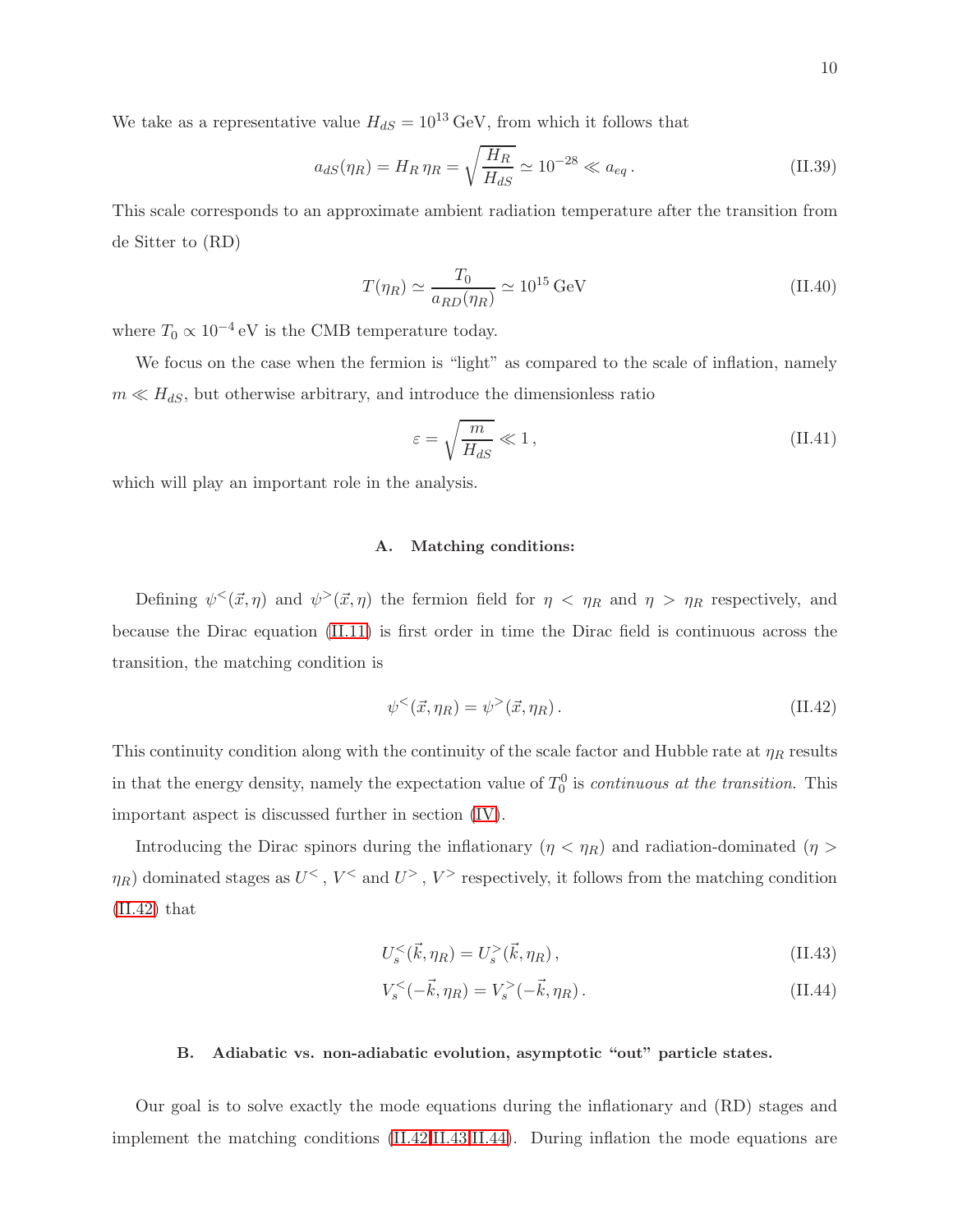solved with the "in" boundary conditions [\(II.23\)](#page-6-2) corresponding to the fermi fields being in the Bunch-Davies vacuum state (see next section). We now need to determine the boundary conditions on the mode functions during (RD).

Let us consider solving the mode equation [\(II.21\)](#page-6-1) in a Wentzel-Kramers-Brillouin (WKB) adiabatic expansion, writing

<span id="page-10-0"></span>
$$
f_k(\eta) = e^{-i \int^{\eta} \Omega_k(\eta') d\eta'}, \qquad (II.45)
$$

we find that  $\Omega_k(\eta)$  obeys

$$
\Omega_k^2(\eta) + i \, \Omega'_k(\eta) - \omega_k^2(\eta) + i M'(\eta) = 0 \quad ; \quad \omega_k^2(\eta) = k^2 + M^2(\eta) \,. \tag{II.46}
$$

Expanding  $\Omega_k(\eta) = \Omega_k^{(0)}(\eta) + \Omega_k^{(1)}(\eta) + \cdots$  where the superscript implies order in a derivative adiabatic expansion, we find up to first order (see Appendix [\(D\)](#page-42-0))

$$
\Omega_k(\eta) = \omega_k(\eta) \left[ 1 - i \frac{\omega'_k(\eta)}{2 \omega_k^2(\eta)} - i \frac{M'(\eta)}{2 \omega_k^2(\eta)} + \cdots \right],
$$
\n(II.47)

where the dots stand for terms with higher order derivatives with respect to  $\eta$ . We refer to terms with *n*-derivatives as  $n - th$  order adiabatic. We note that the term  $M'(\eta)$  in the mode equation [\(II.21\)](#page-6-1) is formally first order adiabatic, as is manifest in eqn. [\(II.47\)](#page-10-0). This adiabatic expansion is reliable and useful provided that terms of higher adiabatic order are smaller order by order. To assess the reliability, consider the first order corrections displayed in [\(II.47\)](#page-10-0), and writing them as follows

$$
\frac{M'(\eta)}{\omega_k^2(\eta)} = \frac{H(\eta)}{m} \frac{1}{\gamma_k^2(\eta)} \quad ; \quad \frac{\omega_k'(\eta)}{\omega_k^2(\eta)} = \frac{H(\eta)}{m} \frac{1}{\gamma_k^3(\eta)} \,, \tag{II.48}
$$

where  $H(\eta), \gamma_k(\eta)$  are the Hubble expansion rate and local Lorentz factor respectively, namely

$$
H(\eta) = \frac{a'(\eta)}{a^2(\eta)} \; ; \; \; \gamma_k(\eta) = \left[1 + \left(\frac{k}{m \, a(\eta)}\right)^2\right]^{1/2}.
$$
 (II.49)

During inflation and for superhorizon wavelengths, it follows that

$$
\frac{M'(\eta)}{\omega_k^2(\eta)} \simeq \frac{\omega_k'(\eta)}{\omega_k^2(\eta)} \simeq \frac{H_{dS}}{m} \simeq \frac{1}{\varepsilon} \gg 1. \tag{II.50}
$$

Therefore, the adiabatic approximation fails during the inflationary stage for superhorizon wavelengths and  $m \ll H_{dS}$ .

During the (RD) era and for very long-wavelength modes,

$$
\frac{M'(\eta)}{\omega_k^2(\eta)} \simeq \frac{\omega_k'(\eta)}{\omega_k^2(\eta)} \simeq \frac{H_R}{m \, a^2(\eta)},\tag{II.51}
$$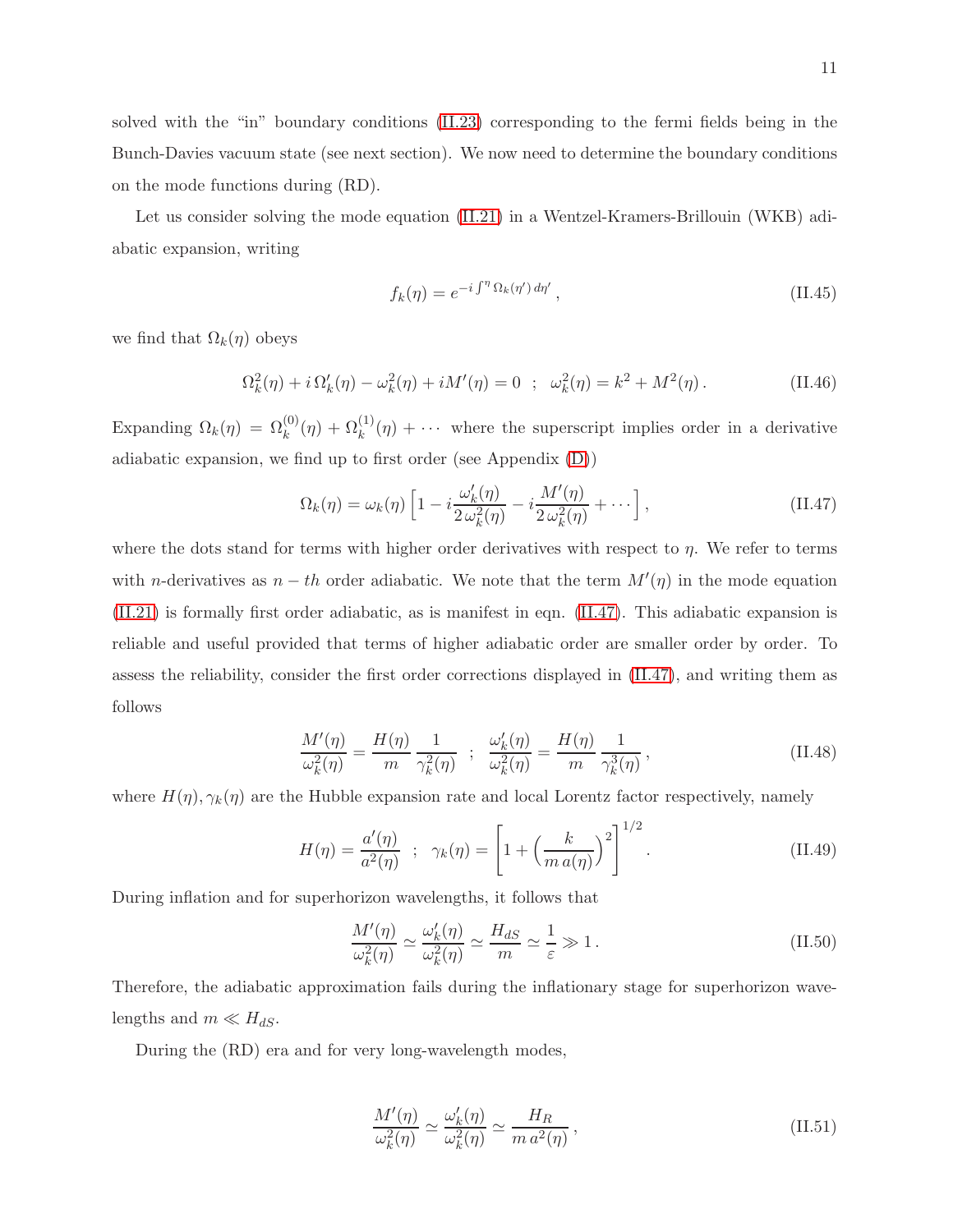therefore the adiabatic expansion becomes reliable for

$$
a(\eta) \gg \frac{10^{-17}}{\sqrt{m/(eV)}}.\tag{II.52}
$$

Even for m as small as  $10^{-22}$  eV the adiabatic expansion becomes reliable prior to matter radiation equality. We anticipate that the most interesting range for fermionic (DM) is  $m \gg \text{GeV}$  (see section [\(IV\)](#page-19-0) below), hence the adiabatic approximation becomes very reliable for  $a(\eta) \gg 10^{-22}$ . Two important points follow from this analysis: i:) during inflation and in the early stages of (RD) following the transition from inflation, the adiabatic approximation is not reliable in the range  $10^{-28} \leq a(\eta) \leq 10^{-22}$ , ii:) near matter radiation equality  $(a_{eq} \simeq 10^{-4})$  the adiabatic approximation to zeroth order is very reliable. Therefore, the mode functions both during inflation and the early stages after the transition to (RD) must be found exactly, and the asymptotic "out" boundary conditions for these modes during (RD) can be reliably defined in the asymptotic adiabatic regime. Appendix [\(D\)](#page-42-0) provides more technical details on the nature of the adiabatic expansion for Fermi fields.

In summary: we do not invoke the adiabatic approximation during inflation or the early stages after the transition to (RD), solving exactly for the mode functions during these stages. However, we do invoke it to determine the asymptotic "out" boundary conditions on the mode functions and spinors during the (RD) era. We refer to the solutions of eqn. [\(II.21\)](#page-6-1) for the mode functions  $f_k(\eta)$  during the (RD) era obeying the asymptotic "out" boundary conditions just prior to  $a_{eq}$ , as asymptotic "out" particle states.

$$
f_k(\eta) \rightarrow e^{-i\int^{\eta} \omega_k(\eta') d\eta'} = e^{-i\int^t E_k(t') dt'}, \qquad (II.53)
$$

where in comoving time

$$
E_k(t) = \sqrt{k_{ph}^2(t) + m^2} \; ; \; k_{ph}(t) = k/a(\eta(t)). \tag{II.54}
$$

In the next section we will solve for the mode functions  $f_k(\eta)$  and the spinor solutions of the Dirac equation both during inflation and radiation domination with the "in" and "out" (particle) asymptotic boundary conditions,

<span id="page-11-0"></span>
$$
f_k(\eta) \xrightarrow[k \eta \to \infty]{} e^{-ik\eta} \text{ IN (inflation)}, \qquad (II.55)
$$

$$
f_k(\eta) \xrightarrow[a(\eta)\simeq a_{eq}]{e^{-i\int^{\eta}\omega_k(\eta') d\eta'}} \text{OUT (RD)}, \qquad (II.56)
$$

identifying the solutions with this "out" boundary conditions as describing particle states. The mode functions  $g_k(\eta) = f_k^*(\eta)$  and the corresponding spinors are associated with the anti-particle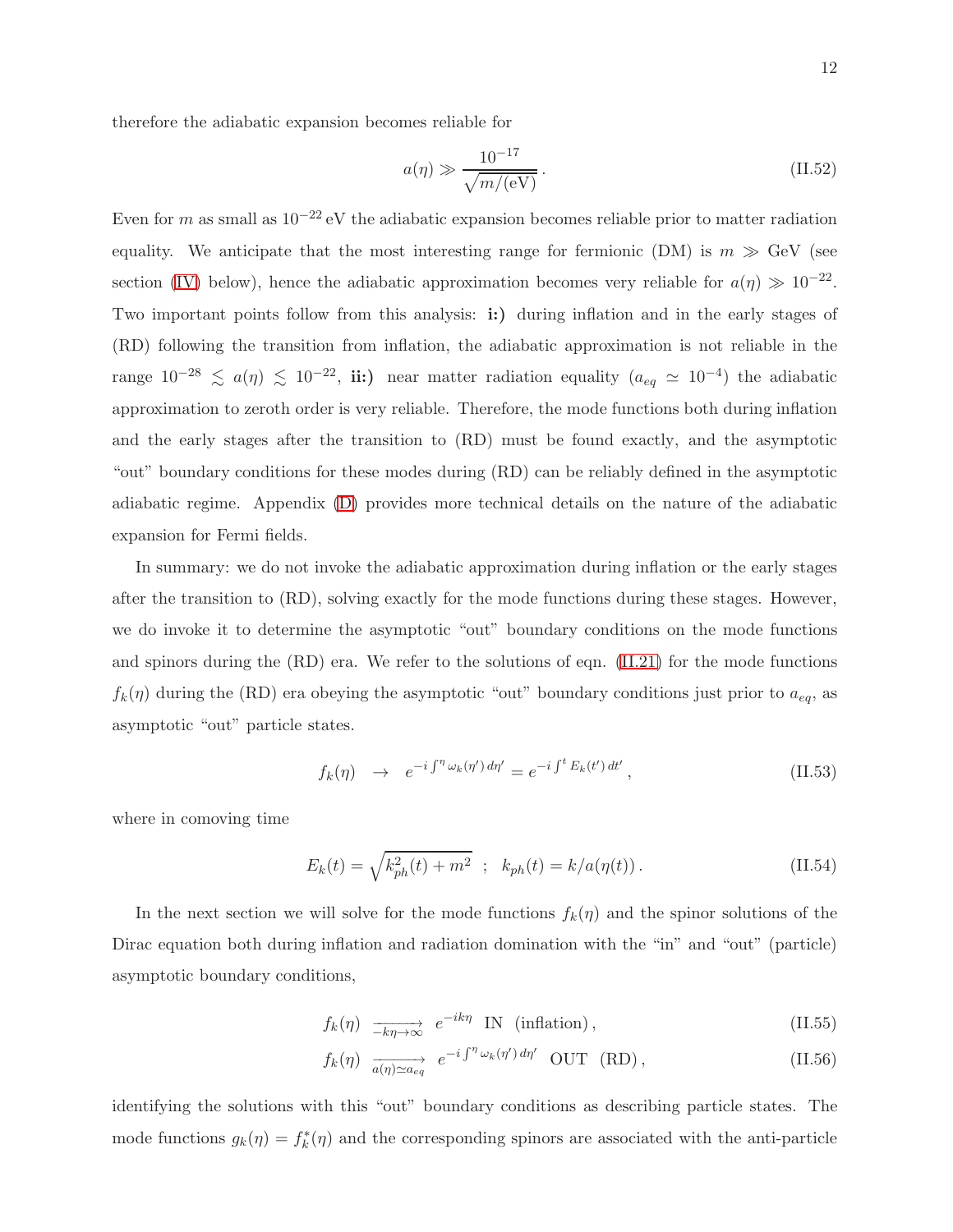"out" states. We then match the respective solutions at  $\eta = \eta_R$  via the matching conditions [\(II.43,II.44\)](#page-9-1).

# <span id="page-12-0"></span>III. EXACT SOLUTIONS:

### A. Inflationary stage:

We consider that the inflationary stage is described by an exact de Sitter space time with scale factor given by eqn. [\(II.31\)](#page-7-0) and that the fermionic degrees of freedom are in the Bunch-Davies vacuum state during inflation. This implies that consistently with  $(II.23)$  the solutions  $U_s(\vec{k}, \eta)$ ;  $V_s(-\vec{k}, \eta)$  obey the "in" boundary conditions

$$
U_s(\vec{k}, \eta) \to e^{-ik\eta} \; ; \; V_s(\vec{k}, \eta) \to e^{ik\eta} \,, \tag{III.1}
$$

for wavevectors deep inside the Hubble radius  $-k\eta \to \infty$ , given by [\(II.25,](#page-7-1)[II.26\)](#page-7-2) along with

<span id="page-12-4"></span><span id="page-12-3"></span><span id="page-12-1"></span>
$$
b_{\vec{k},s}|0\rangle = 0 \; ; \; d_{-\vec{k},s}|0\rangle = 0 \,, \tag{III.2}
$$

The equations [\(II.21,II.22\)](#page-6-1) for the mode functions becomes

$$
\left[\frac{d^2}{d\tau^2} + k^2 - \frac{\nu^2 - 1/4}{\tau^2}\right] f_k(\tau) = 0 \quad ; \quad \tau = \eta - \eta_R \quad ; \quad \nu = \frac{1}{2} - i \,\varepsilon^2 \,. \tag{III.3}
$$

in terms of the dimensionless ratio [\(II.41\)](#page-9-2). The solution with "in" boundary conditions [\(II.55\)](#page-11-0), namely  $f_k(\eta) \to e^{-ik\eta}$  for sub-Hubble modes, is given by

<span id="page-12-2"></span>
$$
f_k(\tau) = \sqrt{-\frac{\pi k \tau}{2}} e^{i\pi(\nu + 1/2)/2} H_{\nu}^{(1)}(-k\tau) \; ; \; g_k(\tau) = f_k^*(\tau) \,, \tag{III.4}
$$

where  $H_{\nu}^{(1)}$  is a Hankel function.

Therefore with Bunch-Davies boundary conditions, the spinors  $U<(\vec{k},\eta)$ ;  $V<(-\vec{k}\eta)$  are given by the expressions [\(II.25,](#page-7-1)[II.26\)](#page-7-2) with  $f_k(\eta)$  given by [\(III.4\)](#page-12-1). In the superhorizon limit the solution [\(III.4\)](#page-12-1) behaves as

$$
f_k(\tau) \propto \left[ -k\tau \right]^{i\varepsilon^2},\tag{III.5}
$$

therefore unlike the case of bosonic degrees of freedom, these mode functions are not enhanced for superhorizon wavelengths with the modulus remaining  $\mathcal{O}(1)$ . Furthermore, as it will become clear below, the relevant dimensionless comoving momentum is (see below)  $q = k/\sqrt{mH_R}$  from which it follows that at the end of inflation  $k\eta_R = q \epsilon \ll 1$ . It will be shown below (see section [\(IV\)](#page-19-0)) that the abundance of produced (DM) particles is dominated by the region  $q \simeq 1$  hence the phase in [\(III.5\)](#page-12-2) is very slowly varying at the end of inflation for the relevant modes.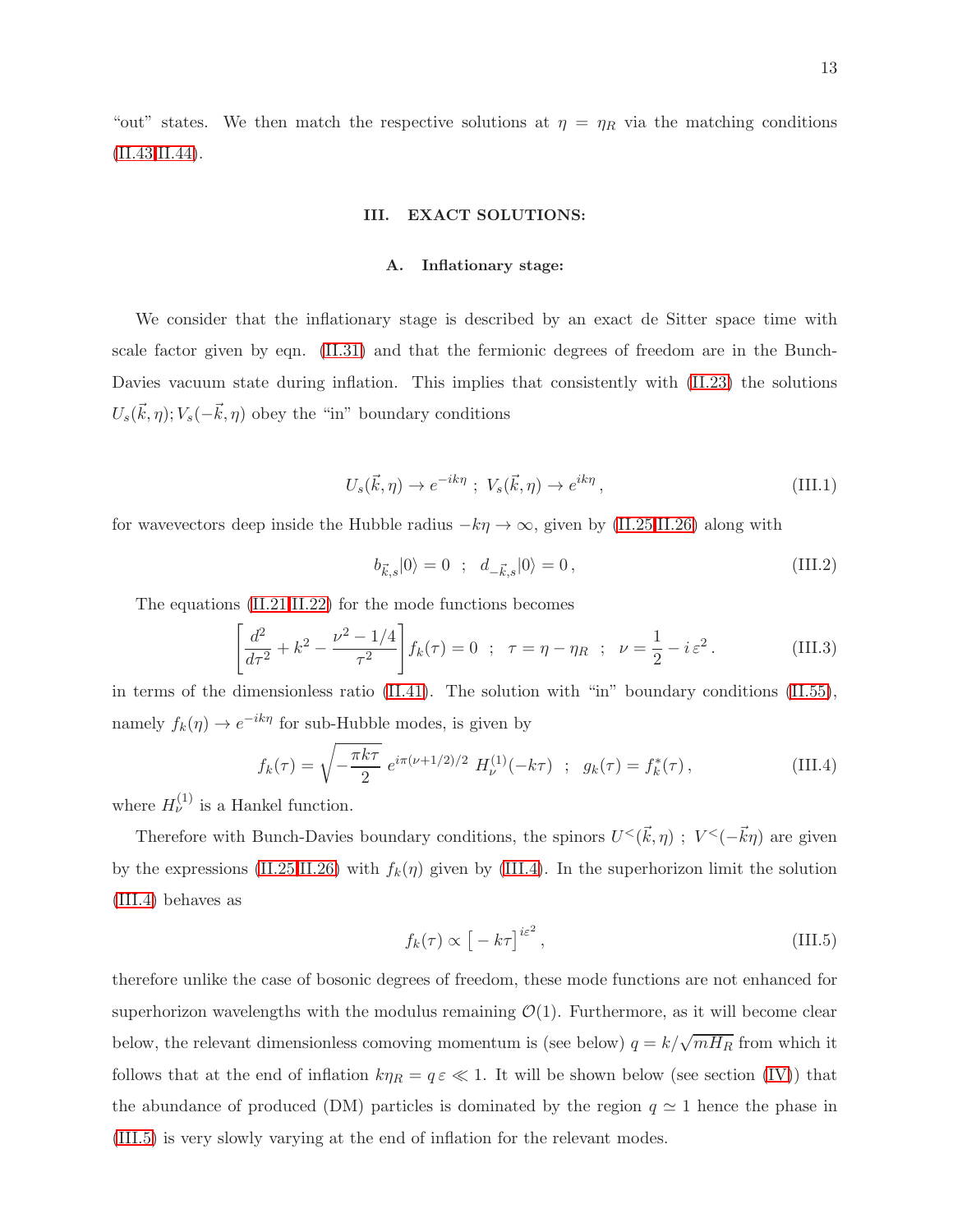### <span id="page-13-6"></span><span id="page-13-0"></span>B. Radiation dominated stage:

We define the mode functions during (RD) as  $h_k(\eta)$  to distinguish them from the solutions during the inflationary era. These obey the mode equations

$$
\left[\frac{d^2}{d\eta^2} + \omega_k^2(\eta) - i\,mH_R\right]h_k(\eta) = 0 \ ; \ \omega_k^2(\eta) = k^2 + m^2H_R^2\eta^2. \tag{III.6}
$$

During the (RD) stage we introduce the spinors  $\mathcal{U}, \mathcal{V}$  that describe asymptotic particle and antiparticle "out" states at long time respectively. These are solutions of the Dirac equation during the (RD) era satisfying the asymptotic "out" boundary conditions [\(II.56\)](#page-11-0) yielding

$$
\mathcal{U}(\vec{k},\eta) \to \propto e^{-i \int^{\eta} \omega_k(\eta') d\eta'} \quad ; \quad \mathcal{V}(\vec{k},\eta) \to \propto e^{i \int^{\eta} \omega_k(\eta') d\eta'} \,. \tag{III.7}
$$

This "out" boundary condition corresponds to the mode functions  $h_k(\eta)$  solutions of [\(III.6\)](#page-13-0) with the asymptotic behavior [\(II.56\)](#page-11-0), namely

<span id="page-13-2"></span><span id="page-13-1"></span>
$$
h_k(\eta) \to e^{-i \int^{\eta} \omega_k(\eta') d\eta'}.
$$
\n(III.8)

<span id="page-13-3"></span>With these boundary conditions we find that these particle-antiparticle spinors are given by

$$
\mathcal{U}_s(\vec{k}, \eta) = \widetilde{N} \begin{pmatrix} \mathcal{H}_k(\eta) \xi_s \\ k h_k(\eta) s \xi_s \end{pmatrix},
$$
\n(III.9)

$$
\mathcal{V}_s(-\vec{k}, \eta) = \widetilde{N} \begin{pmatrix} -k h_k^*(\eta) s \xi_s \\ \mathcal{H}_k^*(\eta) \xi_s \end{pmatrix},
$$
\n(III.10)

where we have introduced

<span id="page-13-4"></span>
$$
\mathcal{H}_k(\eta) = i h'_k(\eta) + M(\eta) h_k(\eta) , \qquad (III.11)
$$

and  $\widetilde{N}$  is a (constant) normalization factor chosen so that

$$
\mathcal{U}_s^{\dagger}(\vec{k},\eta)\mathcal{U}_{s'}(\vec{k},\eta) = \delta_{s,s'} \quad ; \quad \mathcal{V}_s^{\dagger}(-\vec{k},\eta)\mathcal{V}_{s'}(-\vec{k},\eta) = \delta_{s,s'}, \tag{III.12}
$$

yielding

$$
|\widetilde{N}|^2 \Big[ \mathcal{H}_k^*(\eta) \mathcal{H}_k(\eta) + k^2 h_k^*(\eta) h_k(\eta) \Big] = 1. \tag{III.13}
$$

Again, it is straightforward to confirm that

<span id="page-13-5"></span>
$$
\mathcal{U}_s^{\dagger}(\vec{k},\eta)\,\mathcal{V}_{s'}(-\vec{k},\eta) = 0\,. \tag{III.14}
$$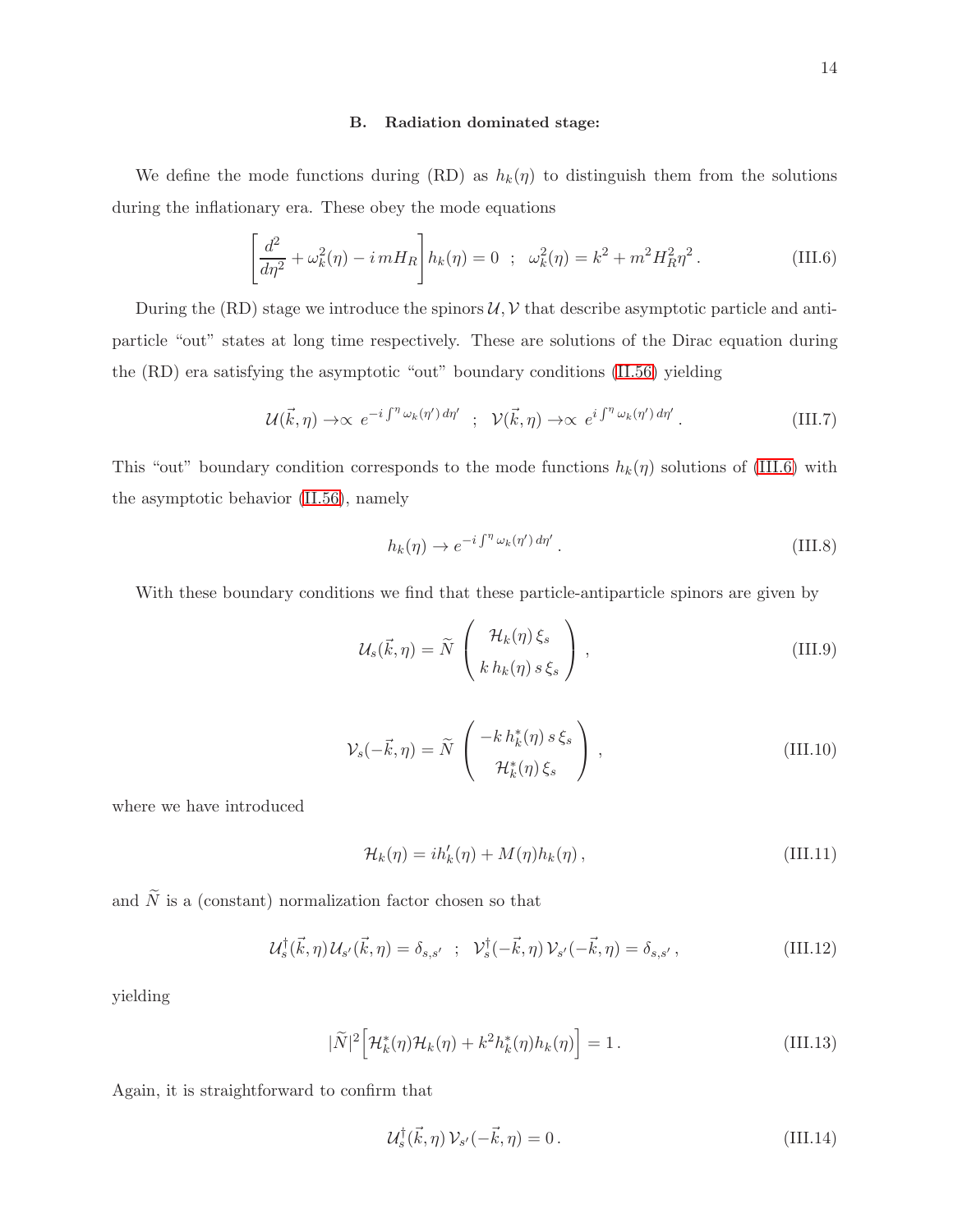These form a complete set of four solutions of the Dirac equation  $(s = \pm 1)$  during (RD).

It is convenient to introduce the following dimensionless combinations,

$$
z = \sqrt{mH_R} \eta \quad ; \quad q = \frac{k}{\sqrt{mH_R}} \quad ; \quad \lambda = q^2 - i \tag{III.15}
$$

in terms of which eqn. [\(III.6\)](#page-13-0) becomes

<span id="page-14-5"></span><span id="page-14-3"></span>
$$
\frac{d^2}{dz^2}h_k(z) + (z^2 + \lambda)h_k(z) = 0,
$$
\n(III.16)

the solutions of which are the parabolic cylinder functions[\[35](#page-46-5)[–39\]](#page-46-6)

$$
D_{\alpha}[\sqrt{2}e^{i\pi/4}z] \ ; \ D_{\alpha}[\sqrt{2}e^{3i\pi/4}z] \ ; \ \alpha = -\frac{1}{2} - i\frac{\lambda}{2} = -1 - i\frac{q^2}{2}.
$$
 (III.17)

The solution that fulfills the "out" boundary condition [\(III.8\)](#page-13-1) (see appendix A) is given by

<span id="page-14-4"></span>
$$
h_k(\eta) = D_\alpha[\sqrt{2}e^{i\pi/4}z].
$$
\n(III.18)

The general solution for the spinor wave functions  $U^>, V^>$  during the (RD) era are linear combinations of the four independent solutions [\(III.9,](#page-13-2)[III.10\)](#page-13-3). In principle, with four independent solutions during inflation matching onto four independent solutions during (RD) there would be a  $4 \times 4$ matrix of Bogoliubov coefficients, however, because helicity is conserved, the linear combinations are given by

<span id="page-14-1"></span>
$$
U_s^>(\vec{k}, \eta) = A_{k,s} \, \mathcal{U}_s(\vec{k}, \eta) + B_{k,s} \, \mathcal{V}_s(-\vec{k}, \eta) \tag{III.19}
$$

$$
V_s^>(-\vec{k}, \eta) = C_{k,s} \ \mathcal{V}_s(-\vec{k}, \eta) + D_{k,s} \mathcal{U}_s(\vec{k}, \eta) \,. \tag{III.20}
$$

The Bogoliubov coefficients  $A_{k,s} \cdots D_{k,s}$  are obtained from the matching conditions [\(II.43,II.44\)](#page-9-1) and the relations [\(III.12,](#page-13-4)[III.14\)](#page-13-5). We find

<span id="page-14-0"></span>
$$
A_{k,s} = \mathcal{U}_s^{\dagger}(\vec{k}, \eta_R) U_s^{\langle}(\vec{k}, \eta_R) = N \widetilde{N} \Big[ \mathcal{H}_k^* \mathcal{F}_k + k^2 h_k^* f_k \Big]_{\eta = \eta_R}
$$
(III.21)

$$
B_{k,s} = \mathcal{V}_s^{\dagger}(-\vec{k}, \eta_R) U_s^{\langle}(\vec{k}, \eta_R) = N\tilde{N} s \left[ -kh_k \mathcal{F}_k + kf_k \mathcal{H}_k \right]_{\eta = \eta_R}
$$
(III.22)

$$
C_{k,s} = \mathcal{V}_s^{\dagger}(-\vec{k}, \eta_R) V_s^{\langle}(-\vec{k}, \eta_R) = N\widetilde{N} \Big[ k^2 h_k f_k^* + \mathcal{H}_k \mathcal{F}_k^* \Big]_{\eta = \eta_R}
$$
(III.23)

$$
D_{k,s} = \mathcal{U}_s^{\dagger}(\vec{k}, \eta_R) V_s^{\leq}(-\vec{k}, \eta_R) = N\widetilde{N} s \left[ -kf_k^* \mathcal{H}_k^* + kh_k^* \mathcal{F}_k^* \right]_{\eta = \eta_R}.
$$
 (III.24)

From these relations we find the important corollary

<span id="page-14-2"></span>
$$
D_{k,s} = -B_{k,s}^* \; ; \; C_{k,s} = A_{k,s}^*, \tag{III.25}
$$

which guarantees the orthogonality

$$
U_s^{> \dagger}(\vec{k}, \eta) V_s^{>}(-\vec{k}, \eta) = 0.
$$
 (III.26)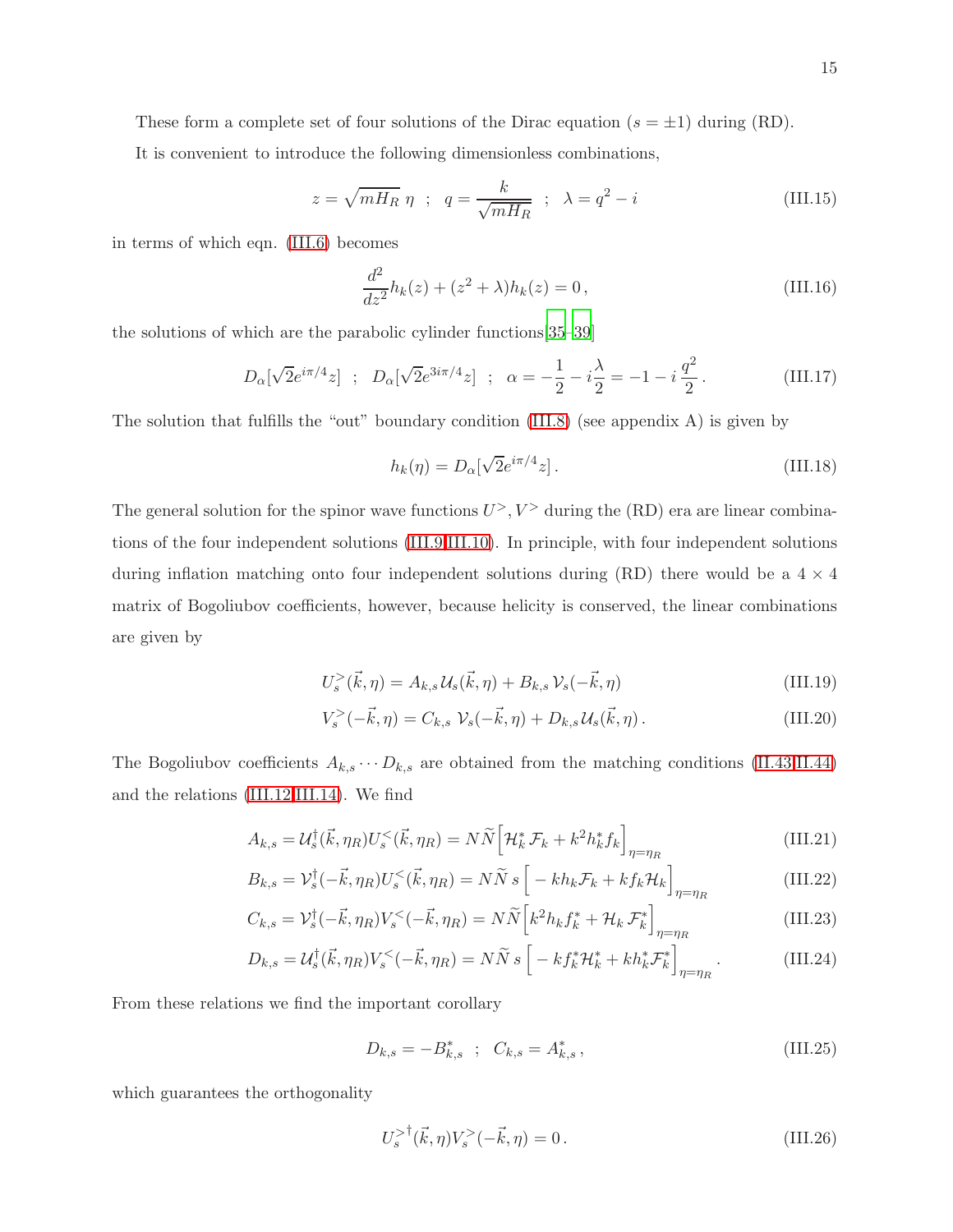Furthermore the normalization conditions [\(II.28](#page-7-3)[,II.30](#page-7-4)[,III.12,](#page-13-4)[III.14\)](#page-13-5) yield the following relations between Bogoliubov coefficients

<span id="page-15-0"></span>
$$
|A_{k,s}|^2 + |B_{k,s}|^2 = |C_{k,s}|^2 + |D_{k,s}|^2 = 1,
$$
\n(III.27)

which can be confirmed straightforwardly from the expressions [\(III.21-III.24\)](#page-14-0) and the normalization conditions.

During the (RD) era, with  $U_s \equiv U_s^>$ ;  $V_s \equiv V_s^>$  with  $U^>, V^>$  given by [\(III.19,III.20\)](#page-14-1) the field expansion [\(II.12\)](#page-5-1) becomes

$$
\psi(\vec{x}, \eta) = \frac{1}{\sqrt{V}} \sum_{\vec{k}, s} \left[ \tilde{b}_{\vec{k}, s} \mathcal{U}_s(\vec{k}, \eta) + \tilde{d}_{-\vec{k}, s}^{\dagger} \mathcal{V}_s(-\vec{k}, \eta) \right] e^{i\vec{k}\cdot\vec{x}}, \qquad (III.28)
$$

where

$$
\tilde{b}_{\vec{k},s} = b_{\vec{k},s} A_k + d_{-\vec{k},s}^{\dagger} D_{k,s}
$$
\n(III.29)

<span id="page-15-1"></span>
$$
\widetilde{d}^{\dagger}_{-\vec{k},s} = d^{\dagger}_{-\vec{k},s} C_{k,s} + b_{\vec{k},s} B_{k,s}.
$$
\n(III.30)

The relations [\(III.27,](#page-15-0) [III.25\)](#page-14-2) entail that the new operators  $\tilde{b}$ ,  $\tilde{d}$  obey the canonical anticommutation relations. The operators  $\tilde{b}$  and  $\tilde{d}$  create asymptotic particle and antiparticle states respectively. In particular we find that the number of asymptotic "out" particle and antiparticle states in the Bunch-Davies vacuum state [\(III.2\)](#page-12-3) are given by

$$
\langle 0|\tilde{b}_{\vec{k},s}^{\dagger}\tilde{b}_{\vec{k},s}|0\rangle = |D_{k,s}|^2 = \langle 0|\tilde{d}_{-\vec{k},s}^{\dagger}\tilde{d}_{-\vec{k},s}|0\rangle = |B_{k,s}|^2. \tag{III.31}
$$

We identify  $|B_{k,s}|^2$  with the *distribution function of produced particles*. The relation [\(III.27\)](#page-15-0) implies that

$$
|B_{k,s}|^2 \le 1,\tag{III.32}
$$

for each polarization s, consistent with Pauli exclusion.

# <span id="page-15-2"></span>C. Bogoliubov coefficients:

The Bogoliubov coefficients are obtained from the relations [\(III.21-III.24\)](#page-14-0) where the scalar products of spinors are evaluated at the transition time  $\eta=\eta_R.$  For light fermions with  $m/H_{dS}\ll 1$  $(\varepsilon \ll 1)$  these can be greatly simplified with the following approximations: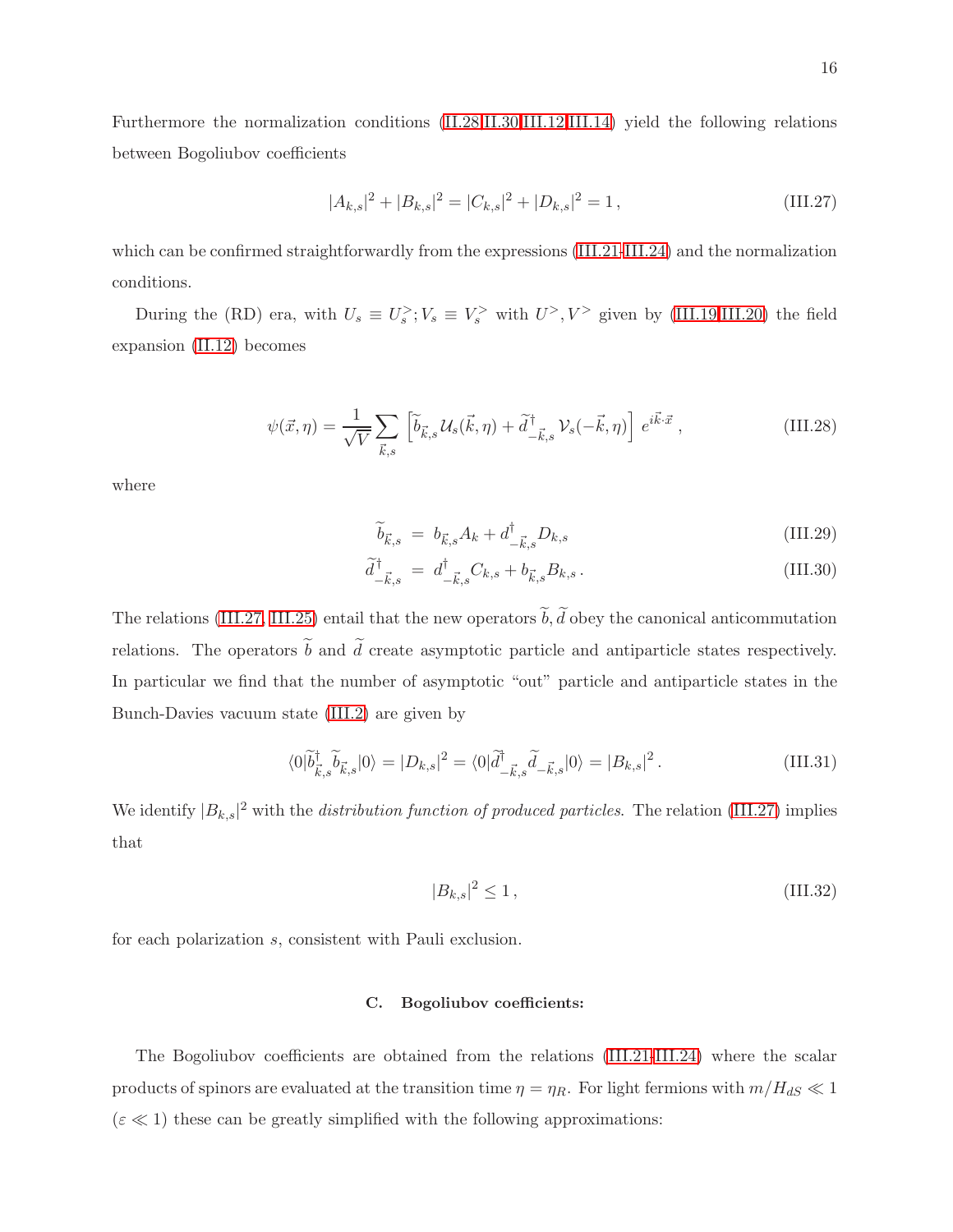i:) During the inflationary era and taking  $\nu = 1/2$  for  $\varepsilon \ll 1$  in the solutions [\(III.4\)](#page-12-1)) yields

<span id="page-16-2"></span>
$$
f_k(\eta_R) = e^{ik\eta_R} \simeq 1, \qquad (III.33)
$$

where we have considered modes that are super-Hubble at the transition time, namely  $|k\eta_R| \ll 1$ . Furthermore, with

$$
M(\eta_R) = \frac{mH_R}{\sqrt{H_R H_{dS}}} = \varepsilon \sqrt{mH_R},\qquad(III.34)
$$

the normalization constant N in the spinors  $(II.25,II.26)$  $(II.25,II.26)$  is obtained by normalizing the spinors at  $\eta = \eta_R$ . In terms of the dimensionless ratio  $q = k/\sqrt{mH_R}$  to lowest order in  $\varepsilon$  at  $\eta = \eta_R$  these spinors are given by

<span id="page-16-1"></span>
$$
U_s^<\vec{k}, \eta_R) = \frac{1}{\sqrt{2q(q+\varepsilon)}} \begin{pmatrix} (q+\varepsilon)\,\xi_s \\ q\,s\,\xi_s \end{pmatrix} \tag{III.35}
$$

$$
V_s^<(-\vec{k}, \eta_R) = \frac{1}{\sqrt{2q(q+\varepsilon)}} \begin{pmatrix} q s \xi_s \\ (q+\varepsilon) \xi_s \end{pmatrix} .
$$
 (III.36)

ii:) During radiation domination, it follows from the definitions [\(III.15\)](#page-14-3) that at the transition time,

$$
z_R = \sqrt{\frac{mH_R}{H_R H_{dS}}} = \varepsilon \ll 1, \qquad (III.37)
$$

and for  $z \ll 1$  the parabolic cylinder functions feature an expansion in  $z_R$  and  $q z_R = k \eta_R \ll 1$ (see appendix [\(B\)](#page-40-0)) for superhorizon wavevectors. Therefore we can safely approximate  $z_R = 0$  in the argument of the parabolic cylinder functions yielding the following identities,

<span id="page-16-0"></span>
$$
h_k(\eta_R) = \frac{\sqrt{\pi/2} \ 2^{-iq^2/4}}{\Gamma[1 + i\frac{q^2}{4}]},
$$
\n(III.38)

$$
h'_k(\eta_R) = -\frac{\sqrt{2\pi} \, e^{i\pi/4} 2^{-iq^2/4} \sqrt{mH_R}}{\Gamma[\frac{1}{2} + i\frac{q^2}{4}]}.
$$
\n(III.39)

**iii:**) The result  $|B_{k,s}|^2 \leq 1$  implies that there are no infrared divergences in the distribution function of particles, and in integrals, the small k region is suppressed by phase space. Furthermore, we anticipate, and prove below self-consistently, that in typical integrals involving  $|B_{k,s}|^2$  the most relevant region is  $k \simeq \sqrt{mH_R}$ , namely  $q \simeq 1$  (see below). Therefore, consistently with neglecting the  $\mathcal{O}(\varepsilon)$  terms in [\(III.38,III.39\)](#page-16-0) we set  $\varepsilon \to 0$  in the spinors [\(III.35,III.36\)](#page-16-1). With these results, the normalization constant  $\tilde{N}$  is obtained from the normalization conditions [\(III.12\)](#page-13-4) at  $\eta = \eta_R$ , it is given by (see appendix  $(C)$ )

<span id="page-16-3"></span>
$$
\widetilde{N} = \frac{e^{-\pi q^2/8}}{\sqrt{2mH_R}}.
$$
\n(III.40)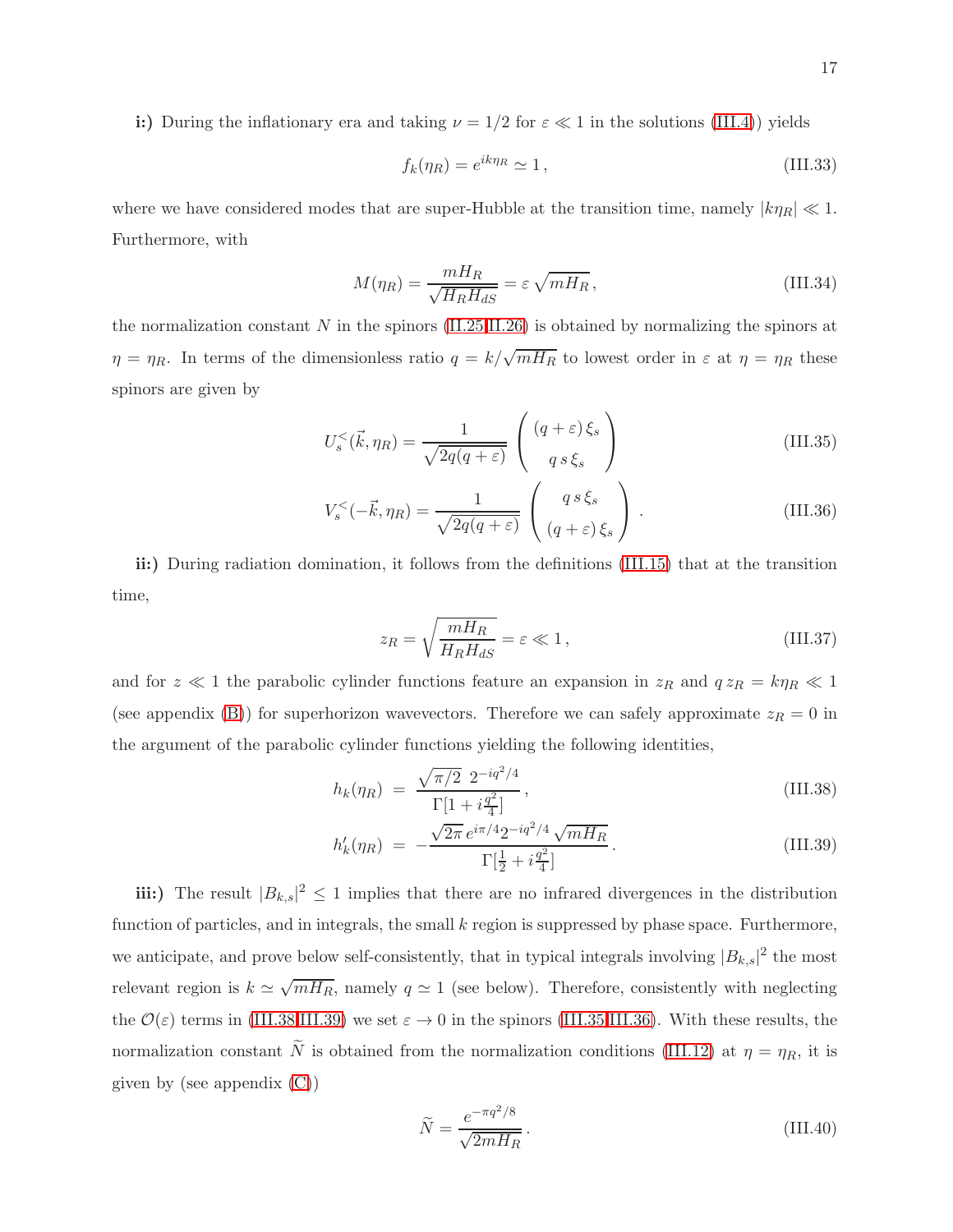With the approximations discussed above, and from the result [\(III.22\)](#page-14-0) we find

$$
|B_{k,s}|^2 = \frac{1}{2} \left[ 1 - \tilde{N} q \sqrt{mH_R} \left( \mathcal{H}_k^*(\eta_R) h_k(\eta_R) + \mathcal{H}_k(\eta_R) h_k^*(\eta_R) \right) \right]. \tag{III.41}
$$

<span id="page-17-3"></span>The calculation of the second term in the bracket is discussed in detail in appendix [\(C\)](#page-41-0) with the result,

<span id="page-17-2"></span>
$$
|B_{k,s}|^2 = \frac{1}{2} \left[ 1 - \left( 1 - e^{-\pi q^2} \right)^{1/2} \right],
$$
\n(III.42)

yielding the behaviour

<span id="page-17-0"></span>
$$
|B_{k,s}|^2 \xrightarrow[k \to \infty]{} \frac{1}{2} \; ; \; |B_{k,s}|^2 \xrightarrow[k \to \infty]{} \frac{1}{k \to \sqrt{mH_R}} \frac{1}{4} e^{-\frac{2\pi k^2}{2mH_R}} \equiv \frac{1}{4} |B_{mb}(k)|^2 \,. \tag{III.43}
$$

The long-wavelength limit agrees with ref.[\[27](#page-45-14)]. Remarkably, up to the prefactor  $1/4$ , for  $k \gtrsim \sqrt{mH_R}$ the Bogoliugov coefficient yields a Maxwell-Boltzmann distribution function  $(|B_{mb}(k)|^2)$  for a nonrelativistic particle at an "emergent" temperature

$$
T_H = \frac{H_R}{2\pi} \simeq 10^{-36} \,\text{eV} \,,\tag{III.44}
$$

and vanishing chemical potential in agreement with the result [\(III.31\)](#page-15-1) which indicates that the number of produced particles equals that of anti-particles. Figs. (1, [2\)](#page-18-1) display  $|B(q)|^2$  and  $q^2|B(q)|^2$ vs. q respectively.

Writing the distribution function as

<span id="page-17-1"></span>
$$
|B_{k,s}|^2 = \frac{1}{2} \left[ 1 - \left( 1 - e^{-\frac{k^2}{2mT_H}} \right)^{1/2} \right]
$$
 (III.45)

makes manifest the striking similarity with a Maxwell-Boltzmann distribution function of a nonrelativistic particle in thermal equilibrium at temperature  $T_H$  and vanishing chemical potential, up to an overall normalization. Clearly the similarity does not hold for the longest wavelengths, which however are suppressed by the phase space factor, but for  $\frac{k^2}{2m} \gtrsim T_H$  the difference is small. Fig. [\(3\)](#page-19-1) compares  $K^2|B_{k,s}|^2$  to  $\frac{K^2}{4}|B_{mb}(k)|^2 \equiv \frac{K^2}{4}$  $\frac{K^2}{4}e^{-K^2}$  vs.  $K = \frac{k}{\sqrt{2m}}$  $\frac{k}{2mT_H}$ . The maximum difference is  $\lesssim 10\%$ , and occurs at low momenta.

An important note is that the distribution function is localized in the region  $q \approx 1$ , namely in the range of momenta  $k \simeq \sqrt{mH_R}$ , for which  $k\eta_R \lesssim \sqrt{\frac{mH_R}{H_{dS}H}}$  $\frac{m_{R}}{H_{dS}H_{R}} \lesssim \varepsilon \ll 1$ . Therefore, the largest contribution to the distribution function, hence the abundance and equation of state, is from wavelengths that are well outside the horizon at the end of inflation. This analysis confirms selfconsistently the validity of one of the main assumptions, namely that of focusing on superhorizon wavelengths at the end of inflation.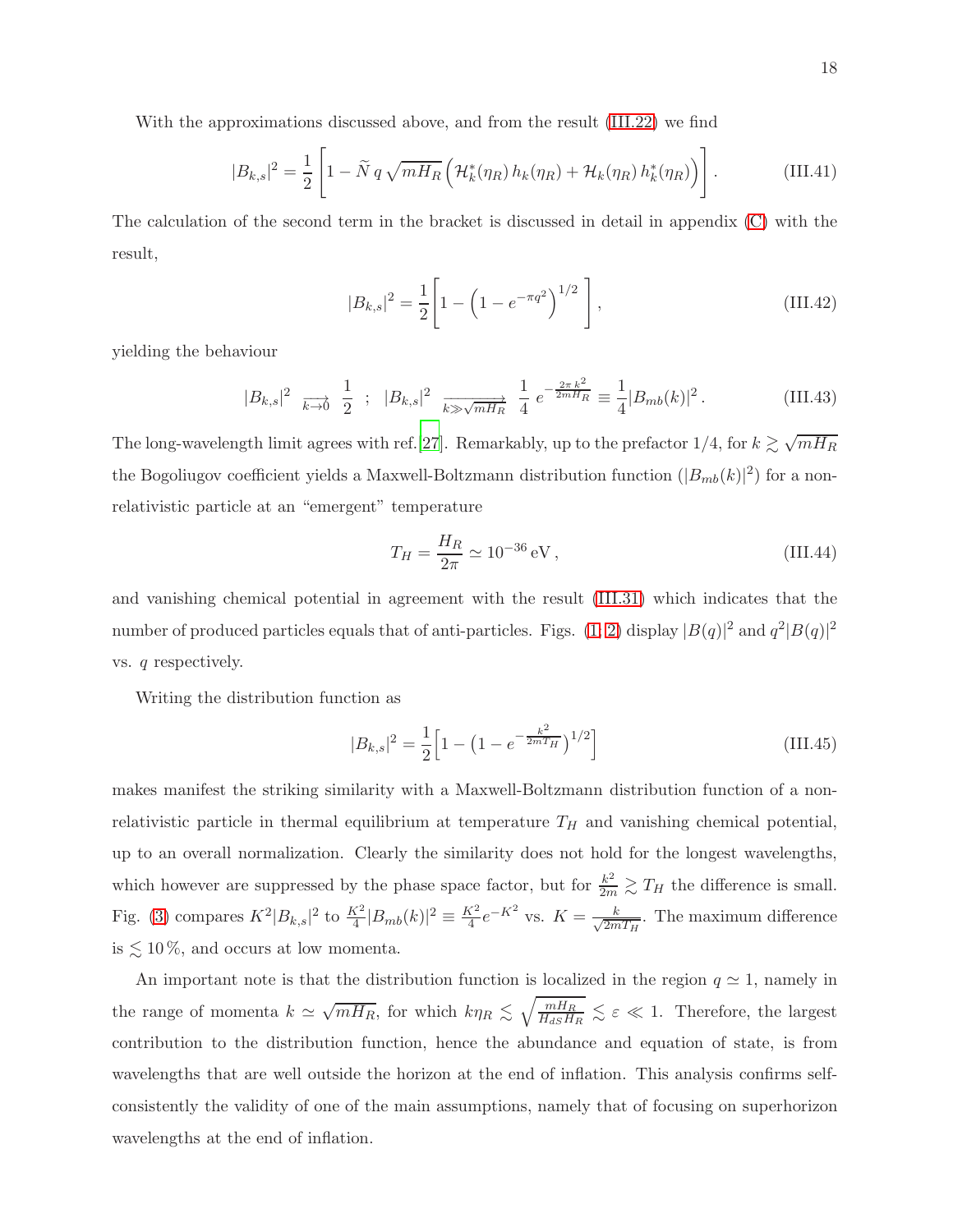

<span id="page-18-0"></span>Figure 1: The distribution function of produced particles  $|B_{k,s}|^2 \equiv |B(q)|^2$  vs  $q = k/\sqrt{mH_R}$ .



<span id="page-18-1"></span>Figure 2: The integrand for the total abundance  $q^2|B_{k,s}|^2$  vs  $q = k/\sqrt{mH_R}$ . The abundance is dominated by typical momenta  $k \simeq \sqrt{mH_R}$ .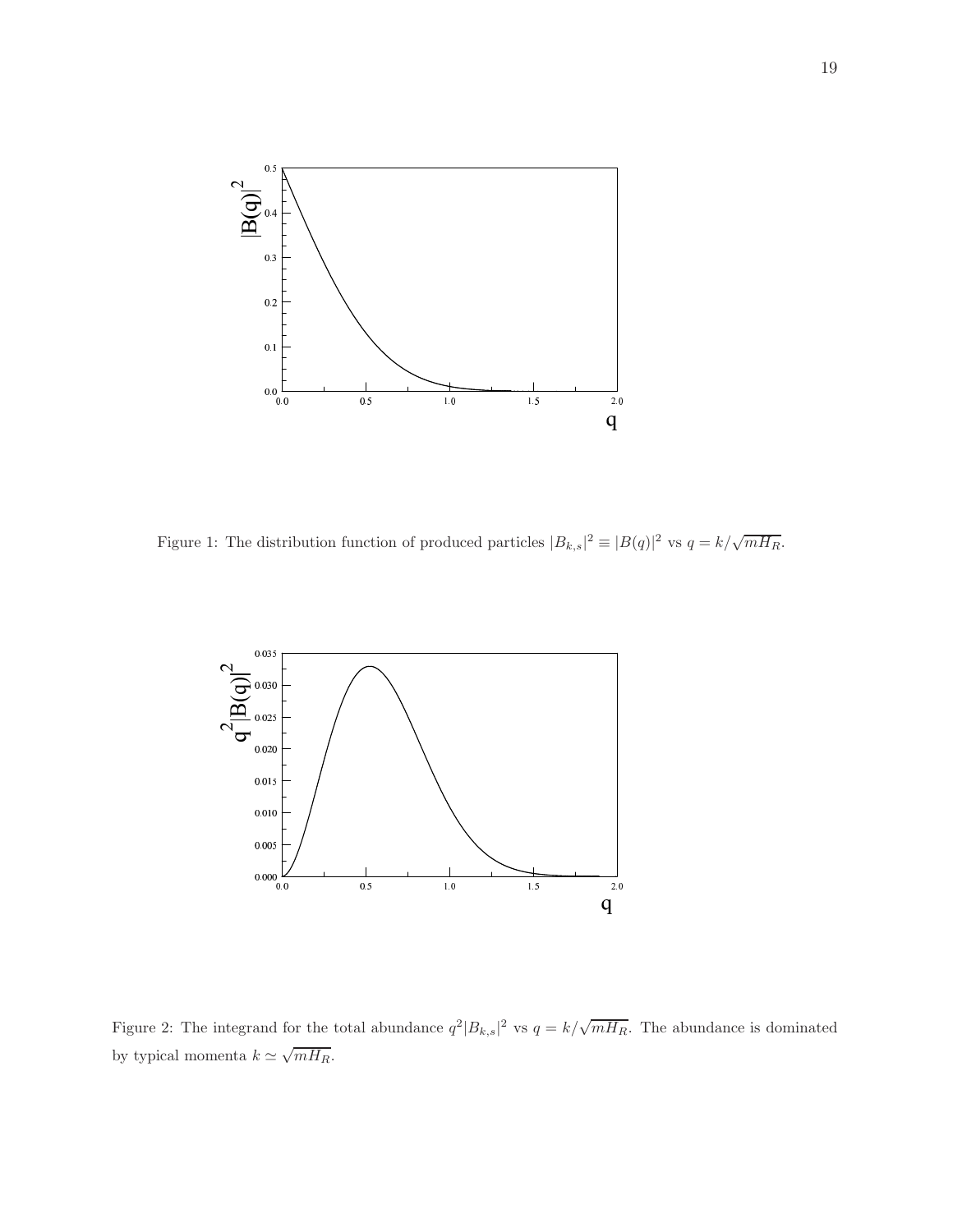

<span id="page-19-1"></span>Figure 3: The distributions  $K^2|B_{k,s}|^2$  and  $\frac{K^2}{4}|B_{mb}(k)|^2 = \frac{K^2}{4}e^{-K^2}$  vs  $K = k/\sqrt{2mT_H}$ . The near agreement in the region of momenta  $k \simeq \sqrt{2mT_H}$ , which dominates the integrals, entails a near thermal abundance.

# <span id="page-19-0"></span>IV. ENERGY MOMENTUM TENSOR: RENORMALIZATION AND ASYMPTOTICS:

### A. Energy density and pressure:

The energy momemtum tensor for Dirac fields is given by [\[11](#page-45-16)]

$$
T^{\mu\nu} = \frac{i}{2} \left( \overline{\Psi} \gamma^{\mu} \stackrel{\leftrightarrow}{\mathcal{D}}^{\nu} \Psi \right) + \mu \leftrightarrow \nu
$$
 (IV.1)

For Majorana fermions  $T^{\mu\nu}$  must be multiplied by an extra factor  $1/2$  (see appendix [\(A\)](#page-39-0)). The expectation value of the energy momentum tensor in the Bunch-Davies vacuum state is given by

$$
\langle 0|T^{\mu}_{\nu}|0\rangle = \text{diag}(\rho(\eta), -P(\eta), -P(\eta), -P(\eta)). \qquad (IV.2)
$$

In terms of conformal time and the conformally rescaled fields [\(II.8\)](#page-5-3) The energy density  $\rho$  and pressure  $P$  are given by

$$
\rho(\eta) = \langle 0|T_0^0|0\rangle = \frac{i}{2a^4(\eta)} \langle 0|\left(\psi^\dagger(\vec{x},\eta)\frac{d}{d\eta}\,\psi(\vec{x},\eta) - \frac{d}{d\eta}\,\psi^\dagger(\vec{x},\eta)\,\psi(\vec{x},\eta)\right)|0\rangle\,,\tag{IV.3}
$$

$$
P(\eta) = -\frac{1}{3} \sum_{j} \langle 0|T_{j}^{j}|0\rangle = \frac{-i}{6a^{4}(\eta)} \langle 0| \left( \psi^{\dagger}(\vec{x}, \eta) \vec{\alpha} \cdot \vec{\nabla} \psi(\vec{x}, \eta) - \vec{\nabla} \psi^{\dagger}(\vec{x}, \eta) \cdot \vec{\alpha} \psi(\vec{x}, \eta) \right) |0\rangle, \quad (\text{IV.4})
$$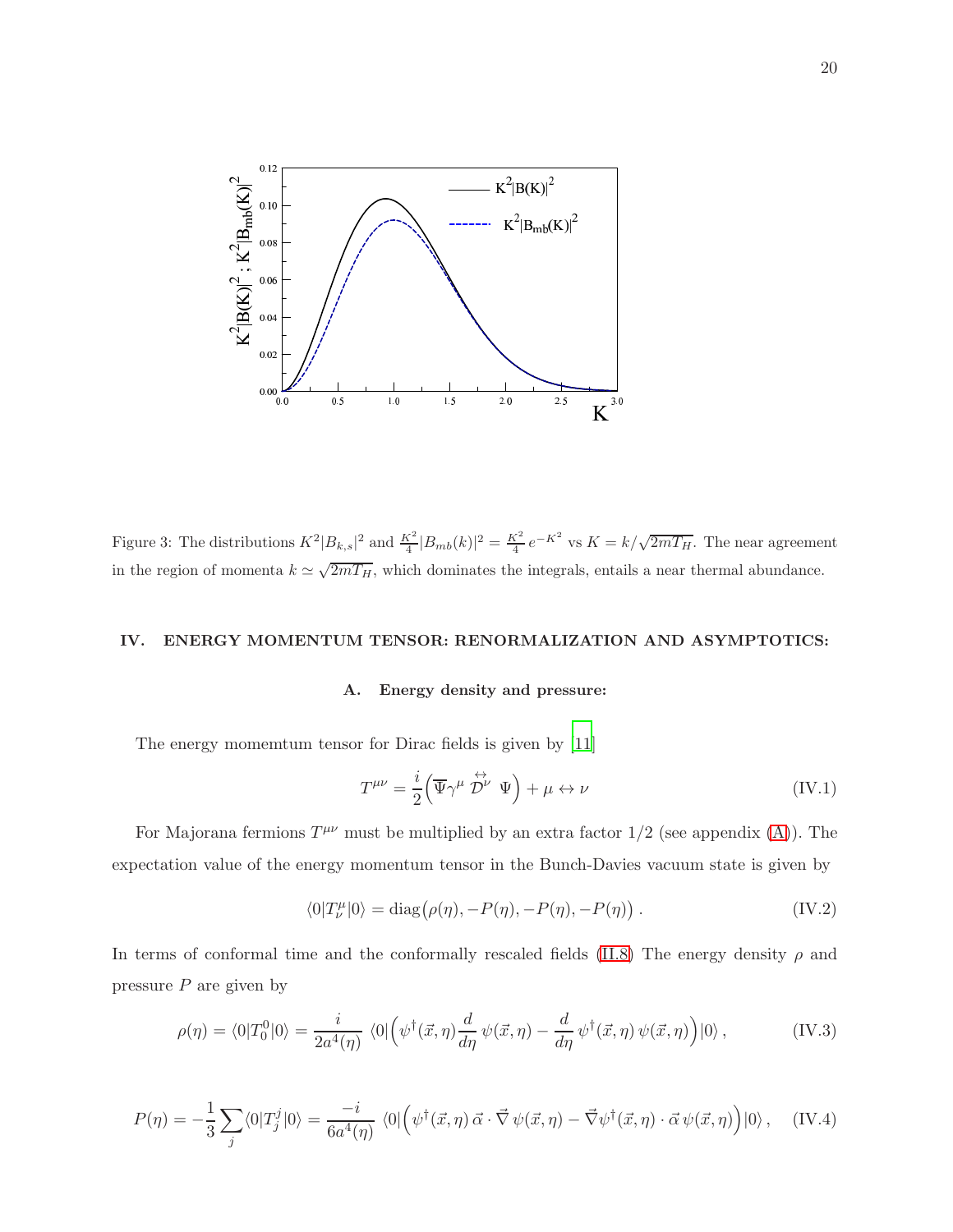where  $\vec{\alpha} = \gamma^0 \vec{\gamma}$  and the expectation value is in the Bunch-Davies vacuum state. With the field expansion [\(II.12\)](#page-5-1) we find

$$
\rho(\eta) = \frac{i}{2a^4(\eta)} \int_0^\infty \sum_s \left[ V_s^\dagger(-\vec{k}, \eta) \frac{d}{d\eta} V_s(-\vec{k}, \eta) - \frac{d}{d\eta} V^\dagger_s(-\vec{k}, \eta) V_s(-\vec{k}, \eta) \right] \frac{d^3k}{(2\pi)^3}, \tag{IV.5}
$$

$$
P(\eta) = \frac{1}{3 a^4(\eta)} \int_0^\infty \sum_s V_s^{\dagger}(-\vec{k}, \eta) \, \vec{\alpha} \cdot \vec{k} \, V_s(-\vec{k}, \eta) \, \frac{d^3 k}{(2\pi)^3} \,. \tag{IV.6}
$$

Using the Dirac equation, it is straightforward to confirm covariant energy conservation, and also that  $\rho(\eta)$  can be written as

$$
\rho(\eta) = \frac{1}{a^4(\eta)} \int_0^\infty \sum_s V_s^\dagger(-\vec{k}, \eta) \left[ \vec{\alpha} \cdot \vec{k} + \gamma^0 M(\eta) \right] V_s(-\vec{k}, \eta) \frac{d^3 k}{(2\pi)^3}, \tag{IV.7}
$$

yielding

$$
\langle 0|T^{\mu}_{\mu}|0\rangle = \frac{m}{a^3(\eta)} \int_0^{\infty} \sum_s \overline{V}_s(-\vec{k}, \eta) V_s(-\vec{k}, \eta) \frac{d^3k}{(2\pi)^3}.
$$
 (IV.8)

Furthermore, the continuity of the scale factor and Hubble rate and the continuity condition [\(II.42\)](#page-9-0) ensure that the energy momentum tensor is continuous across the transition from inflation to radiation domination.

During the inflationary stage the V spinors are given by  $(II.26)$  with  $(III.4)$  and the energy momentum tensor yields the Bunch-Davies *vacuum* energy density and pressure, which will be fully subtracted in the renormalization of the energy momentum tensor (see below) .

During the (RD) stage the spinors  $V_s \equiv V_s^>$  are given by [\(III.20\)](#page-14-1) in terms of the Bogoliubov coefficients and the spinors  $U, V$  with particle and anti-particle "out" boundary conditions. Both the energy density and pressure feature three distinct terms:

$$
\rho(\eta) = \rho_{vac}(\eta) + \rho_{int}(\eta) + \rho_{pp}(\eta) \tag{IV.9}
$$

$$
P(\eta) = P_{vac}(\eta) + P_{int}(\eta) + P_{pp}(\eta), \qquad (IV.10)
$$

where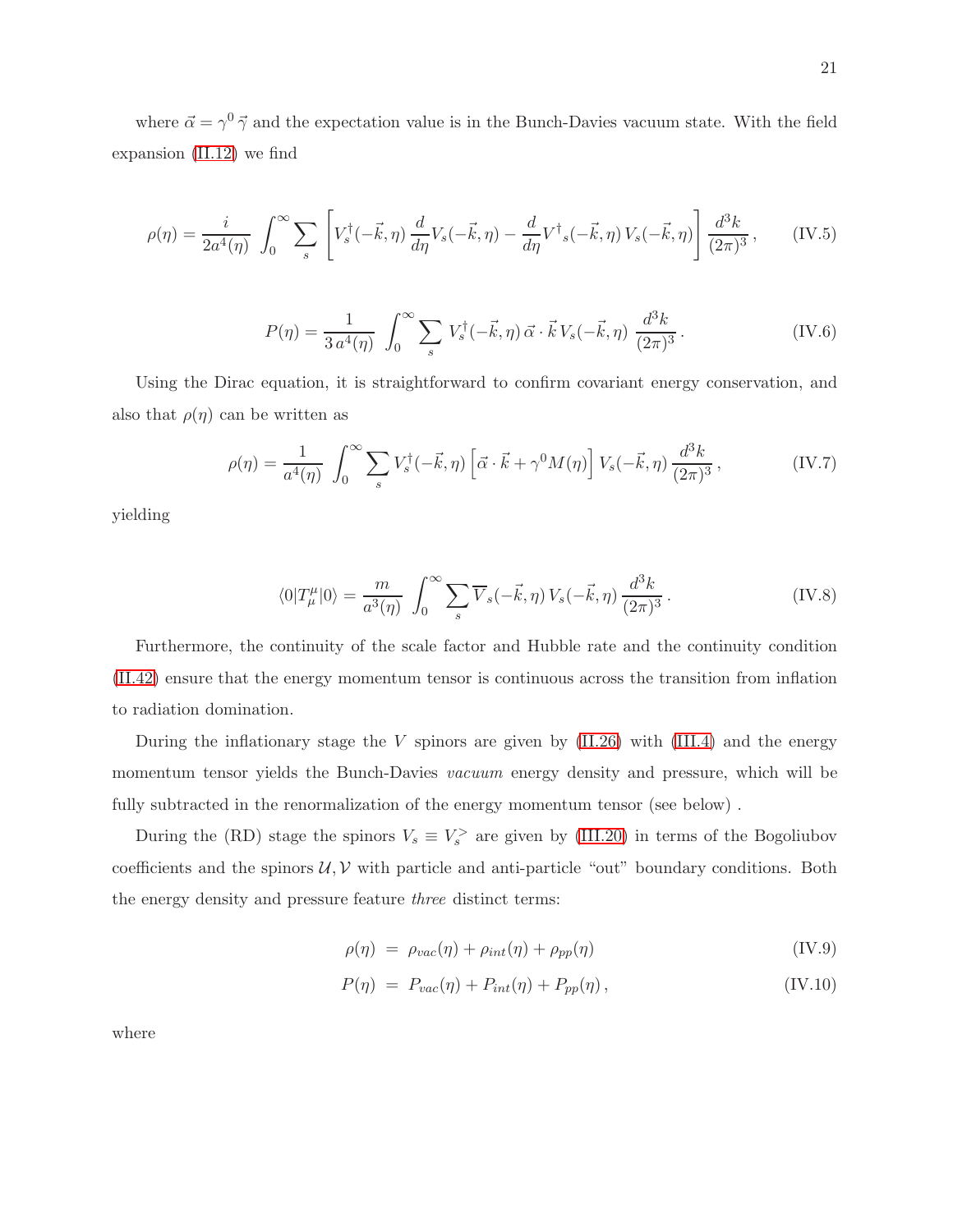<span id="page-21-0"></span>
$$
\rho_{vac} = \frac{1}{a^4(\eta)} \int_0^\infty \sum_{s=\pm 1} \left[ \mathcal{V}_s^\dagger(-\vec{k}, \eta) \Sigma(\vec{k}, \eta) \mathcal{V}_s(-\vec{k}, \eta) \right] \frac{d^3k}{(2\pi)^3},\tag{IV.11}
$$

$$
\rho_{int} = -\frac{1}{a^4(\eta)} \int_0^\infty \sum_{s=\pm 1} \left[ A_{k,s} B_{k,s}^* \mathcal{V}_s^\dagger(-\vec{k}, \eta) \Sigma(\vec{k}, \eta) \mathcal{U}_s(\vec{k}, \eta) + h.c. \right] \frac{d^3 k}{(2\pi)^3}, \tag{IV.12}
$$

$$
\rho_{pp} = \frac{1}{a^4(\eta)} \int_0^\infty \sum_{s=\pm 1} |B_{k,s}|^2 \left[ \mathcal{U}_s^\dagger(\vec{k},\eta) \Sigma(\vec{k},\eta) \mathcal{U}_s(\vec{k},\eta) - \mathcal{V}_s^\dagger(-\vec{k},\eta) \Sigma(\vec{k},\eta) \mathcal{V}_s(-\vec{k},\eta) \right] \frac{d^3k}{(2\pi)^3},\tag{IV.13}
$$

where

$$
\Sigma(\vec{k}, \eta) = \vec{\alpha} \cdot \vec{k} + \gamma^0 M(\eta) , \qquad (IV.14)
$$

is the conformal time instantaneous Dirac Hamiltonian, and

$$
P_{vac} = \frac{1}{3a^4(\eta)} \int_0^\infty \sum_{s=\pm 1} \left[ \mathcal{V}_s^\dagger(-\vec{k}, \eta) \, \vec{\alpha} \cdot \vec{k} \, \mathcal{V}_s(-\vec{k}, \eta) \right] \frac{d^3k}{(2\pi)^3},\tag{IV.15}
$$

$$
P_{int} = -\frac{1}{3a^4(\eta)} \int_0^\infty \sum_{s=\pm 1} \left[ A_{k,s} B_{k,s}^* \mathcal{V}_s^\dagger(-\vec{k}, \eta) \, \vec{\alpha} \cdot \vec{k} \mathcal{U}_s(\vec{k}, \eta) + h.c. \right] \frac{d^3k}{(2\pi)^3},\tag{IV.16}
$$

$$
P_{pp} = \frac{1}{3a^4(\eta)} \int_0^\infty \sum_{s=\pm 1} |B_{k,s}|^2 \Big[ \mathcal{U}_s^\dagger(\vec{k},\eta) \, \vec{\alpha} \cdot \vec{k} \, \mathcal{U}_s(\vec{k},\eta) - \mathcal{V}_s^\dagger(-\vec{k},\eta) \, \vec{\alpha} \cdot \vec{k} \, \mathcal{V}_s(-\vec{k},\eta) \Big] \, \frac{d^3k}{(2\pi)^3} \,, \tag{IV.17}
$$

where we have used the identities [\(III.25](#page-14-2), III.27).

The terms  $\rho_{vac}, P_{vac}$  are the vacuum contributions during (RD); that this is the case should be clear from the fact that the spinors  $V$  are the solutions during (RD) with "out" boundary conditions associated with asymptotic anti-particle states.

The terms  $\rho_{int}$ ,  $P_{int}$  describe the interference between positive and negative (asymptotic) energy solutions akin to the phenomenon of Zitterbewegung, and the last terms  $\rho_{pp}, P_{pp}$  describe the contributions from particle production with  $|B_{k,s}|^2$  being identified as the distribution function of the produced particles.

# Renormalization:

The expectation value of the energy momentum tensor in a gravitational background features ultraviolet divergences that must be renormalized. The renormalization program has been thor-oughly studied in refs. [\[9,](#page-45-15) [11](#page-45-16), [40](#page-46-7)[–46](#page-46-8)], and extended for spin  $1/2$  degrees of freedom in refs. [\[47](#page-46-9)[–51](#page-46-10)].

The vacuum terms, namely those for  $B_{k,s} = 0$ , feature quartic, quadratic and logarithmic ultraviolet divergences that are renormalized by subtractions. The program to renormalize these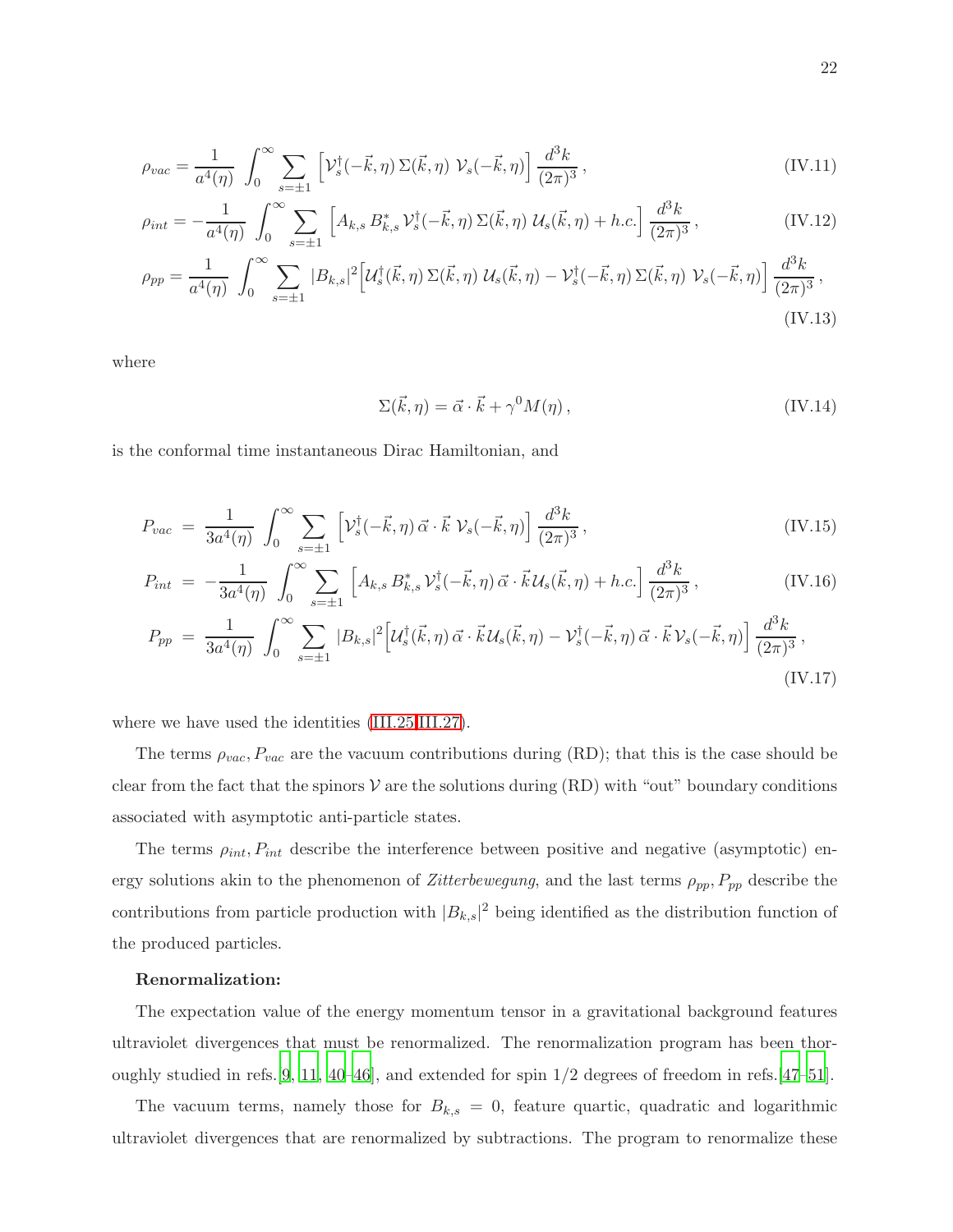divergences is well established and has been implemented in refs.[\[9,](#page-45-15) [11](#page-45-16), [40](#page-46-7)[–51\]](#page-46-10). As discussed in detail in these references, the ultraviolet divergences are absorbed into renormalizations of the cosmological constant, Newton's constant G, and into the geometric tensors  $H_{\mu\nu}^{(1,2)}$  which result from the variational derivative with respect to the metric of a gravitational action that includes higher curvature terms  $\propto R^2, R^{\mu\nu}R_{\mu\nu} \cdots$ . These higher curvature terms are added in the action multiplied by counterterms, which are then required to cancel the coefficients of the geometric tensors in such a way that the renormalized action is the Einstein-Hilbert action. The subtractions necessary to renormalize the (expectation value) of the energy momentum tensor, not only include the ultraviolet divergent terms but depending on the renormalization prescription may also subtract finite terms. Therefore, the finite renormalized energy momentum tensor is not unique and depends on the renormalization prescription.

Since  $|B_{k,s}|$  is exponentially suppressed at large momentum, the interference and particle production contributions in the (RD) era are ultraviolet finite, and originate, distinctly in the particle production mechanism, whereas the vacuum terms both during (RD) and inflation feature the ultraviolet divergences and are independent of particle production as these are, simply, the zero point contributions. We renormalize the theory by completely subtracting the vacuum contribution to the energy momentum tensor, both during inflation and the (RD) stage.

# B. Asymptotics: kinetic fluid form of  $T^{\mu}_{\nu}$ , (DM) abundance and equation of state.

After subtraction of the vacuum terms, the renormalized  $\langle 0|T^{\mu}_{\nu}|0\rangle$  vanishes identically during inflation and features only the particle production terms proportional to the Bogoliubov coefficient  $B_k$  during (RD). In this latter era, the cosmological dynamics is dominated by the thermalized relativistic degrees of freedom of the standard model (and possibly beyond). Hence, the contribution of the (DM) degree of freedom can be neglected until it begins to dominate near matter radiation equality. As discussed in section [\(II B\)](#page-9-3) the adiabatic approximation becomes reliable well before matter radiation equality for masses  $m \gg 10^{-22}$  eV.

In the adiabatic regime the exact solution of the mode equation [\(III.6\)](#page-13-0) for the spinors  $\mathcal{U}, \mathcal{V}$ evolves into the WKB adiabatic solution [\(III.8\)](#page-13-1) as discussed in section [\(III B\)](#page-13-6) and described in detail in appendix [\(D\)](#page-42-0).

Therefore, we can study the contribution of the energy momentum tensor in this regime by implementing the adiabatic expansion of the mode functions discussed in [\(II B\)](#page-9-3) and appendix [\(D\)](#page-42-0). We will show self-consistently below that the mass range of interest for  $(DM)$  abundance is certainly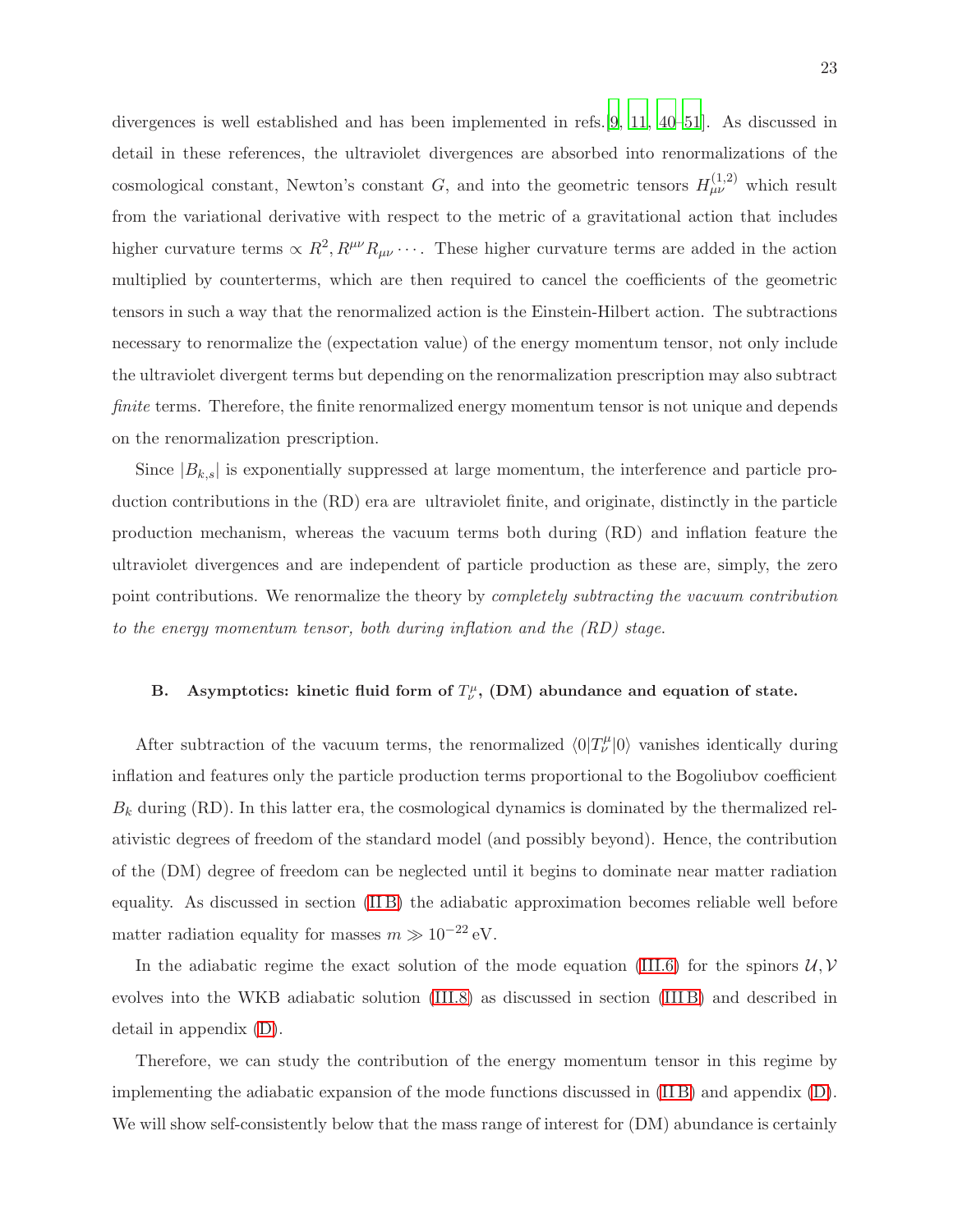of the order of several GeV making the adiabatic approximation very reliable for  $a(\eta) \gg 10^{-22}$ well before matter-radiation equality.

The solution to leading adiabatic order (zeroth order) with "out" boundary conditions [\(III.6\)](#page-13-0) is given by (see Appendix [\(D\)](#page-42-0))

<span id="page-23-2"></span>
$$
h_k(\eta) \propto e^{-i \int^{\eta} \omega_k(\eta') d\eta'} \quad ; \quad \omega_k(\eta) = \sqrt{k^2 + m^2 H_R^2 \eta^2} \,, \tag{IV.18}
$$

<span id="page-23-1"></span>in terms of which, the zeroth order normalized spinor solutions are given by (we suppress the conformal time argument for ease of notation)

<span id="page-23-0"></span>
$$
\mathcal{U}_{s}(\vec{k},\eta) = \frac{e^{-i\int^{\eta} \omega_{k}(\eta') d\eta'}}{\sqrt{2\omega_{k}(\omega_{k}+M)}} \quad \left(\begin{array}{c} (\omega_{k}+M)\,\xi_{s} \\ k\,s\,\xi_{s} \end{array}\right) , \tag{IV.19}
$$

$$
\mathcal{V}_s(-\vec{k}, \eta) = \frac{e^{i \int^{\eta} \omega_k(\eta') d\eta'}}{\sqrt{2\omega_k(\omega_k + M)}} \quad \left(\begin{array}{c} -k s \xi_s \\ (\omega_k + M) \xi_s \end{array}\right). \tag{IV.20}
$$

These spinors are eigenstates of the instantaneous conformal time Dirac Hamiltonian  $\vec{\alpha} \cdot \vec{k} + \gamma^0 M(\eta)$ with eigenvalues  $\pm \omega_k(\eta)$  respectively.

The spinors  $U^{\geq}, V^{\geq}$  are given in terms of these by the relations [\(III.19,III.20\)](#page-14-1), and the Bogoliubov coefficients are obtained in the previous section. For masses as large as a few GeV these solutions are an excellent approximation for  $a(\eta) \gg 10^{-22} \gg a_{eq} \simeq 10^{-4}$ , with corrections ≪ O(10−54) (see appendix [\(D\)](#page-42-0)).

In appendix [\(D\)](#page-42-0) we find up to second adiabatic order (see eqns.  $(D.18,D.19)$  $(D.18,D.19)$ ),

$$
V^{\dagger}(-\vec{k},\eta) \Sigma(\vec{k},\eta) V(-\vec{k},\eta) = -U^{\dagger}(-\vec{k},\eta) \Sigma(\vec{k},\eta) U(-\vec{k},\eta) = -\omega \left[ 1 - \frac{1}{8} \left( \frac{a'}{ma^2} \right)^2 \left( \frac{k}{\gamma^2 \omega} \right)^2 \right],
$$
\n(IV.21)

$$
V^{\dagger}(-\vec{k},\eta)\,\vec{\alpha}\cdot\vec{k}\,V(-\vec{k},\eta) = -U^{\dagger}(\vec{k},\eta)\,\vec{\alpha}\cdot\vec{k}\,U(\vec{k},\eta) = -\frac{k^2}{\omega_k}\left\{1 - \frac{1}{8\,\gamma^4}\left(\frac{a'}{ma^2}\right)^2\right.\times\left. (1 + \frac{1}{\gamma})\left[1 - \frac{1}{\gamma} + 2(1 + \frac{1}{\gamma})\left(\frac{\gamma - 2}{(1 + \gamma)^2}\right)\right]\right\}
$$
(IV.22)

where  $\gamma \equiv \sqrt{1 + (k/ma)^2}$  is the local Lorentz factor. The second terms inside the brackets are proportional to  $\left(\frac{a'}{ma^2}\right)$  $\int^2 \approx 10^{-54} / (m/eV)^2$  near matter radiation equality, and can be safely neglected. Therefore near matter radiation equality it is justified to keep only the leading (zeroth) order term in the adiabatic expansion for the spinors.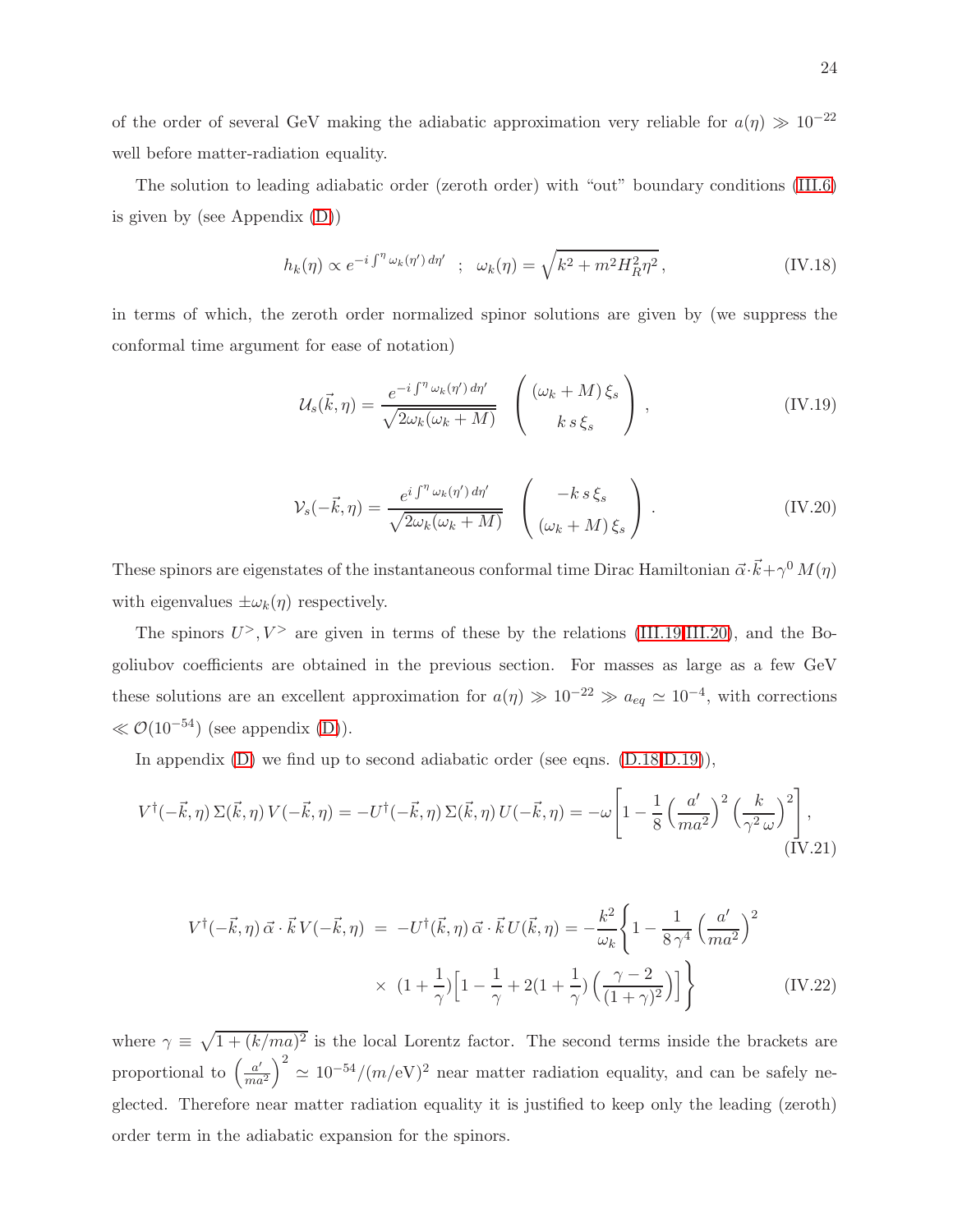The leading adiabatic order spinors [\(IV.19,](#page-23-0)[IV.20\)](#page-23-1) imply that the inteference terms feature the oscillatory factors

$$
e^{\pm 2i\int^{\eta} \omega_k(\eta') d\eta'} = e^{\pm 2i\int^t E_k(t') dt'} \quad ; \quad E_k(t) = \sqrt{k_p^2(t) + m^2} \; ; \; k_p(t) = \frac{k}{a(\eta(t))} \,, \tag{IV.23}
$$

therefore, the interference terms average out by dephasing on (comoving) time scales  $\lesssim 1/m$ .

<span id="page-24-1"></span>Using the leading order spinors [\(IV.19,](#page-23-0)[IV.20\)](#page-23-1) in the adiabatic regime during (RD) and the relations [\(III.25,](#page-14-2)[III.27\)](#page-15-0) among Bogoliubov coefficients, and, neglecting the interference terms by averaging over their rapid oscillations  $<sup>1</sup>$ , we find</sup>

$$
\rho(\eta) = -\frac{2}{2\pi^2 a^4(\eta)} \int_0^\infty k^2 dk \,\omega_k(\eta) + \underbrace{\frac{4}{2\pi^2 a^4(\eta)}}_{\text{particle production}} \int_0^\infty k^2 dk \, |B_{k,s}|^2 \,\omega_k(\eta), \tag{IV.24}
$$

<span id="page-24-2"></span>
$$
P(\eta) = -\frac{2}{6\pi^2 a^4(\eta)} \int_0^\infty k^2 dk \frac{k^2}{\omega_k(\eta)} + \frac{4}{6\pi^2 a^4(\eta)} \int_0^\infty k^2 dk |B_{k,s}|^2 \frac{k^2}{\omega_k(\eta)}.
$$
 (IV.25)

The zero point energy density and pressure coincide with those obtained in [\[47](#page-46-9)]. It is straightforward to show covariant conservation of energy:

<span id="page-24-0"></span>
$$
\dot{\rho} + 3\frac{\dot{a}}{a}(P + \rho) = 0, \qquad (IV.26)
$$

where the dot stands for derivative with respect to comoving time  $t$ . This identity holds separately for the vacuum and the particle production components. We have purposely kept the vacuum terms to highlight the ultraviolet divergence. For example for the vacuum contribution to the energy density, expanding  $\omega_k(\eta) \simeq k + M^2(\eta)/2k - 3M^4(\eta)/8k^3 + \cdots$  displays the quartic, quadratic and logarithmic divergences ubiquitous in the energy momentum tensor. Considering higher order adiabatic contributions to  $\rho_{vac}$ ;  $P_{vac}$  it is found that these feature ultraviolet divergences up to quartic adiabatic order  $[47, 48, 50, 51]$  $[47, 48, 50, 51]$  $[47, 48, 50, 51]$  $[47, 48, 50, 51]$  $[47, 48, 50, 51]$  $[47, 48, 50, 51]$ , therefore the vacuum contribution to the energy momentum tensor must be subtracted up to fourth adiabatic order. However, because  $|B_{k,s}|^2$  falls off exponentially at large momenta the contribution from particle production is ultraviolet finite.

We renormalize the energy momentum tensor by *fully subtracting the zero point, vacuum con*tributions to all orders in the adiabatic expansion. See discussion on this point in section [\(VI\)](#page-29-0).

<sup>&</sup>lt;sup>1</sup> It turns out that at zeroth adiabatic order the interference terms  $\rho_{int}$  vanish identically for each helicity separately, but not for  $P_{int}$ .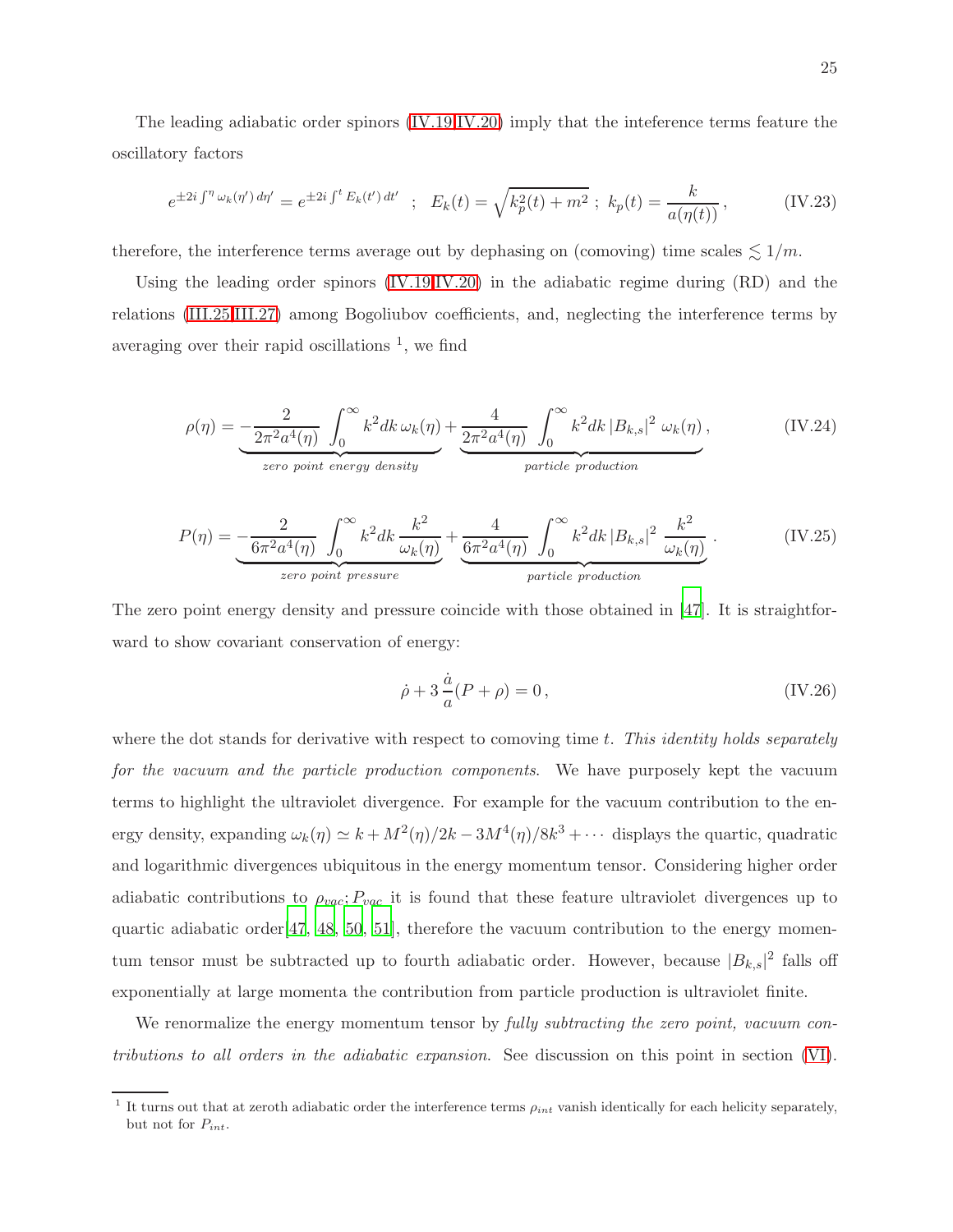Because covariant conservation [\(IV.26\)](#page-24-0) holds separately for both the zero point and particle production contributions, the subtraction of the zero point contribution does not affect covariant conservation of the particle production term.

Remarkably, the contribution from particle production is identified with the kinetic form of the energy density and pressure, where  $|B_{k,s}|^2$  is the distribution function. The factors 4 in the numerator of the contribution from particle production of [\(IV.24,](#page-24-1)[IV.25\)](#page-24-2) arise from two polarizations and particle and antiparticle states, namely four degrees of freedom.

The contributions from particle production are obtained by changing variables to  $k = q\sqrt{mH_R}$ . The Bogoliubov coefficient  $|B_{k,s}|^2$  is solely a function of q and is exponentially suppressed for  $q > 1$ ; the product  $q^2|B_{k,s}|^2$  peaks at  $q \simeq 0.6$  and drops-off exponentially. This behavior is displayed in figs.  $(1,2)$  $(1,2)$ . Writing

$$
\omega_k(\eta) = m a(\eta) \left[ 1 + \frac{q^2}{a^2(\eta)} \frac{H_R}{m} \right]^{1/2} \tag{IV.27}
$$

near matter radiation equality  $a \simeq 10^{-4}$  and with  $H_R/m \simeq 10^{-35}$ (eV)/m and  $q \simeq 1$  it follows that we can safely approximate  $\omega_k(\eta) \simeq ma(\eta)$  for  $m \geq 10^{-29}$  eV, implying that this is a nonrelativistic species. Furthermore, consistently with the approximation of superhorizon modes, the momentum integrals in [\(IV.24](#page-24-1)[,IV.25\)](#page-24-2) must be cutoff at a scale  $k_c \simeq 1/\eta_R = \sqrt{H_R H_{dS}}$ , in terms of the variable q this implies a cutoff  $q_c \simeq \sqrt{H_{dS}/m} = 1/\varepsilon \gg 1$ , however, because  $|B_{k,s}|^2$  is exponentially suppressed for  $q > 1$  the upper limit can be safely taken to infinity. Therefore, the particle production contributions to the energy density and pressure are given in terms of the "emergent" temperature  $T_H$  by

<span id="page-25-0"></span>
$$
\rho_{pp}(\eta) = \frac{4\sqrt{2}m}{\sqrt{\pi} a^3(\eta)} \left[ m T_H \right]^{3/2} \underbrace{\int_0^\infty q^2 |B(q)|^2 dq}_{0.023},
$$
\n(IV.28)

$$
P_{pp}(\eta) = \frac{8\sqrt{2\pi}}{3\,m\,a^5(\eta)} \left[ mT_H \right]^{5/2} \underbrace{\int_0^\infty q^4 |B(q)|^2 dq}_{0.01} \,. \tag{IV.29}
$$

<span id="page-25-1"></span>If  $|B(q)|^2$  in the integrands of [\(IV.28](#page-25-0)[,IV.29\)](#page-25-1) is replaced by  $\frac{1}{4}e^{-\frac{k^2}{2mT}}$  $\sqrt{2mT_H}$  we find the numerical values in these expressions to be 0.02 , 0.0095 respectively. This similarity has a remarkable consequence: noticing that the pre-factor  $1/4$  that multiplies the Maxwell-Boltzmann distribution in the asymptotic limit of  $|B(q)|^2$  in [\(III.43\)](#page-17-0) cancels the factor 4 in the particle-production contributions to [\(IV.24,](#page-24-1)[IV.25\)](#page-24-2) leads us to conclude that the abundance and the equation of state differ only by  $\simeq 10\%$  from those obtained with a Maxwell-Boltzmann distribution function for a *single*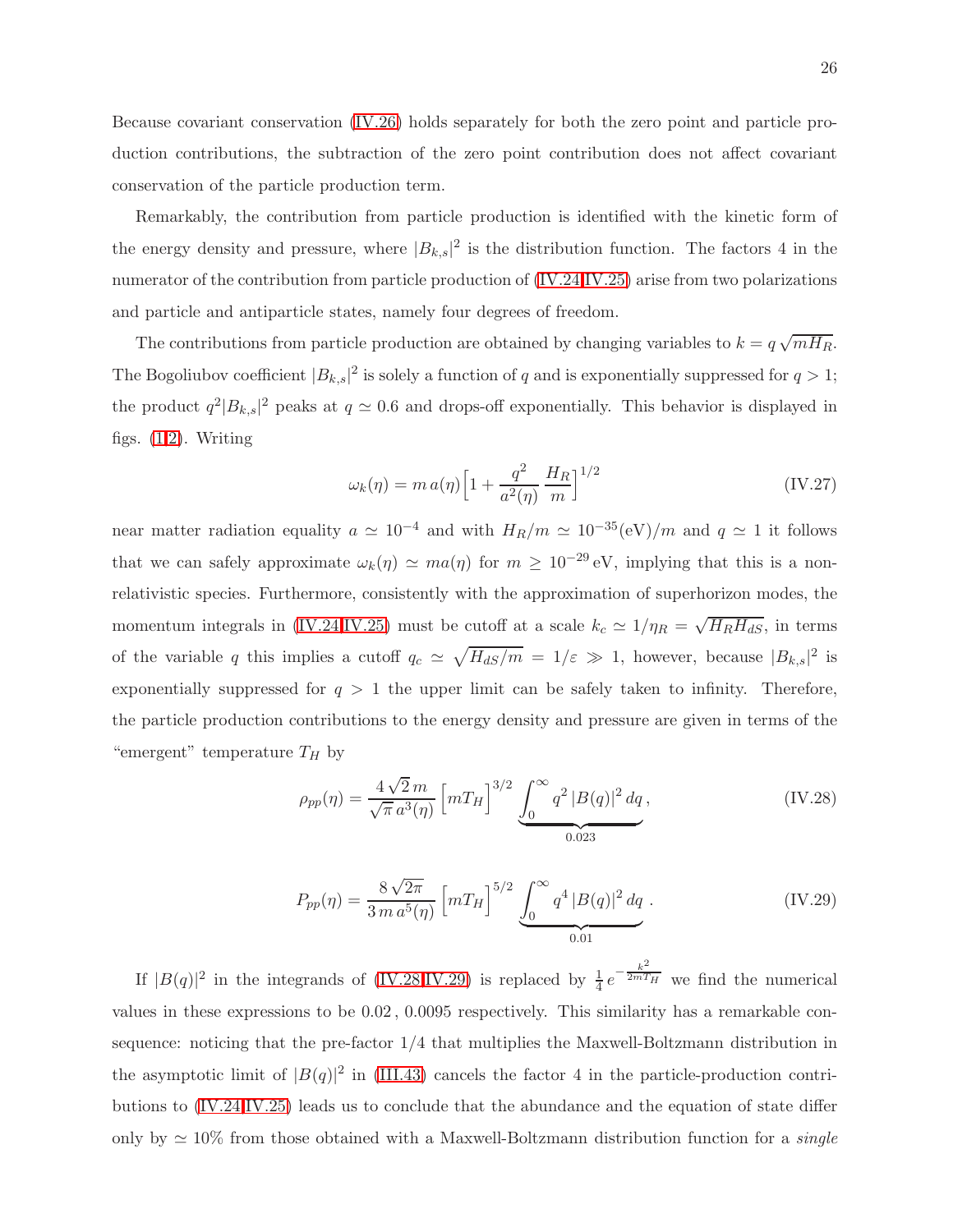non-relativistic degree of freedom at temperature  $T_H$  and vanishing chemical potential consistent with particles and antiparticles being produced with equal abundance.

Since the energy density redshifts as matter, we obtain (with  $\rho_c = 3H_0^2/8\pi G \simeq 0.4 \times 10^{-10} \, (\text{eV})^4$ , and  $\Omega_{dm} \simeq 0.25$ )

<span id="page-26-1"></span>
$$
\frac{\Omega_{pp}}{\Omega_{dm}} = a^3(\eta) \frac{\rho_{pp}(\eta)}{0.25 \,\rho_c} \simeq \left(\frac{m}{3.10^8 \,\text{GeV}}\right)^{5/2}.\tag{IV.30}
$$

The equation of state parameter is given by

$$
w(a) = \frac{P_{pp}(\eta)}{\rho_{pp}(\eta)} \simeq \frac{2\pi}{6 a^2(\eta)} \left(\frac{T_H}{m}\right). \tag{IV.31}
$$

These results differs by  $\lesssim 10\%$  from those obtained for a single a non-relativistic degree of freedom with a Maxwell-Boltzmann distribution function with a temperature  $T_H = H_R/2\pi$  since for nonrelativistic particles  $w \simeq \langle v^2 \rangle / 3$  where  $\langle v^2 \rangle$  is the velocity dispersion.

These results suggest that this *nearly thermal* fermionic species with  $m \simeq 10^8 \,\text{GeV}$  can be produced with the correct dark matter abundance and features the equation of state of cold dark matter. Such value of the mass is consistent with our main approximation  $m/H_{dS} \ll 1$  and the upper bound from Planck for  $10^8 \,\text{GeV} \ll H_{dS} \lesssim 10^{13} \,\text{GeV}$ .

We also note the following *consistency* aspects:

i:) range of momenta: The integrals for the abundance and pressure are dominated by the range  $q \simeq 1$ , namely, momenta  $k \simeq \sqrt{mH_R}$ . Therefore for momenta in this range it follows that  $k\eta_R \simeq \sqrt{m/H_{dS}} = \varepsilon \ll 1$  for the values of m that saturate the dark matter abundance and  $H_{dS}$ in the above range. Therefore the integrals are dominated by wavelengths that are superhorizon at the end of inflation, consistently with one of our main approximations.

ii:) neglect of  $\mathcal{O}(\varepsilon)$  terms: In the calculation of the Bogoliubov coefficients we have neglected  $\mathcal{O}(\varepsilon)$  terms both in the spinors and the functions  $\mathcal{F}, \mathcal{H}$ . Since the integrals are dominated by the region  $q \simeq 1 \gg \varepsilon$  and is suppressed at small momenta by phase space  $\propto q^2$ , neglecting these terms is warranted. Including these terms yields corrections of  $\mathcal{O}(\varepsilon)$ .

### <span id="page-26-0"></span>V. ISOCURVATURE PERTURBATIONS:

### A. During inflation:

In the case of bosonic theories, adiabatic and entropy perturbations from inflation have been studied in refs.[\[52](#page-46-13)[–54](#page-46-14)] in the case where the bosonic fields associated with curvature and entropy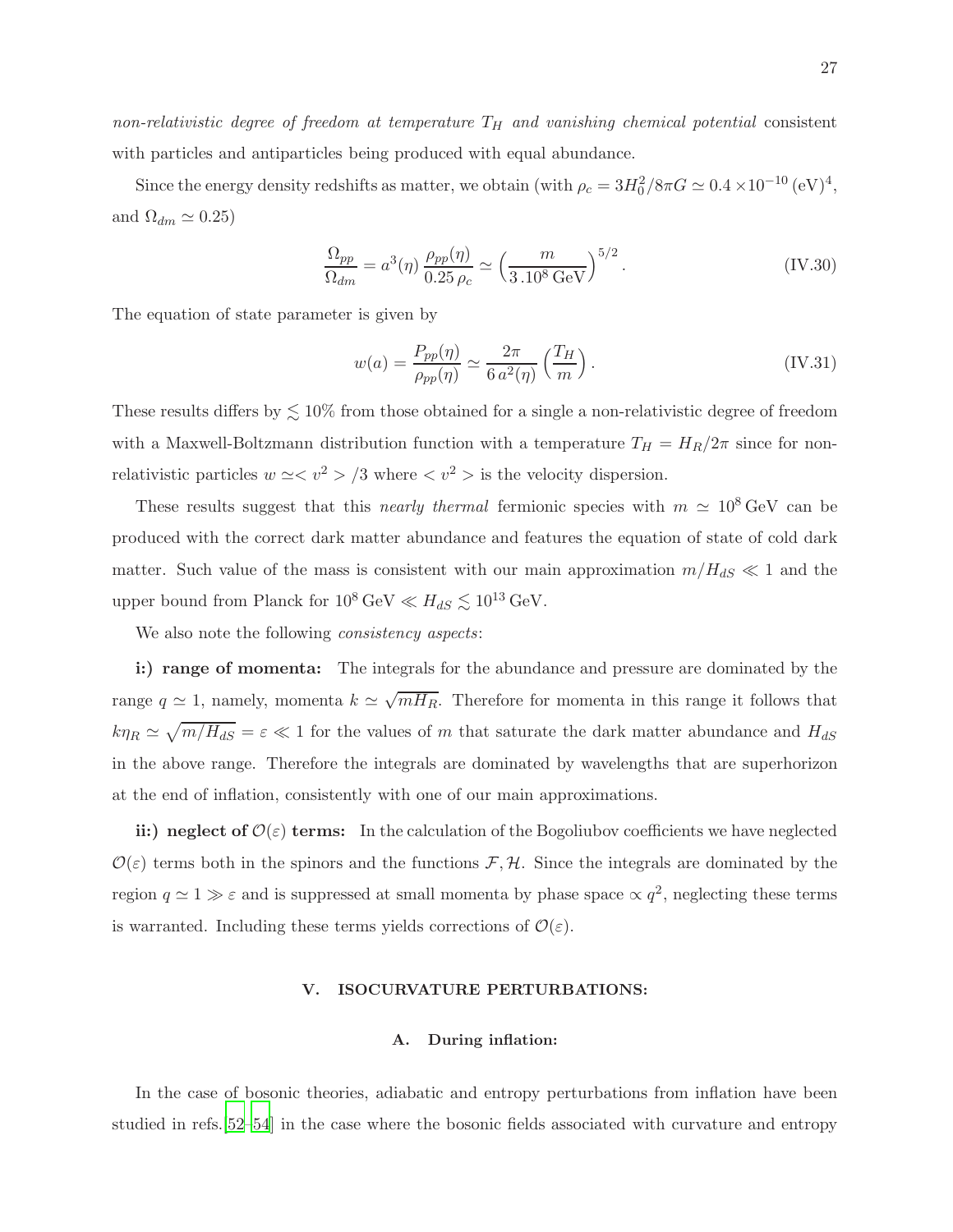perturbations both acquire expectation values. Adiabatic and isocurvature perturbations result from linear combinations of fluctuations of the different bosonic fields around their respective expectation values. The case in which only the inflaton field acquires an expectation value was addressed in ref.[\[55](#page-46-15)] within the context of (bosonic) superheavy dark matter produced during the inflationary era. This study recognized that in the case in which the dark matter field does not acquire an expectation value the treatment of isocurvature perturbations must be modified substantially. In particular, in absence of an expectation value for the entropy field there is no mixing between the fluctuations of this and the inflaton field and no cross correlations between adiabatic and isocurvature perturbations to linear order. Several subtleties on the interpretation of isocurvature perturbations in the bosonic case have been discussed in ref.[\[23\]](#page-45-10).

A similar situation arises in the case of fermionic fields since these cannot acquire an expectation value. Fermionic isocurvature fluctuations were studied in ref.[\[56](#page-46-16)] within a model that couples fermions to another scalar field via a Yukawa coupling. Although the comoving isocurvature perturbations are defined by the following correlation function of the (DM) energy momentum tensor

$$
\int \frac{d^3r}{(2\pi)^3} e^{i\vec{k}\cdot\vec{r}} \langle \delta(\vec{x}) \ \delta(\vec{x} + \vec{r}) \rangle \propto \mathcal{P}^{(dm)}(k) \,, \tag{V.1}
$$

where

<span id="page-27-0"></span>
$$
\delta(\vec{x}) = \frac{T_{00}^{(dm)}(\vec{x}) - \langle 0|T_{00}^{(dm)}(\vec{x})|0\rangle}{\rho^{(dm)}}
$$
(V.2)

$$
\rho^{(dm)} = \langle 0|T_{00}^{(dm)}(\vec{x})|0\rangle, \qquad (V.3)
$$

the authors of ref.([\[56](#page-46-16)]) only consider the correlations involving the composite operator  $m\overline{\psi}\psi$  and take  $\rho^{(dm)} \equiv m \langle \overline{\psi} \psi \rangle$ .

The case that we study here departs from the model studied in([\[56](#page-46-16)]) in several crucial aspects: i:) we do not consider any coupling of the fermionic fields to any other bosonic field, ii:) the fermion field in our case is in the Bunch-Davies vacuum state. As we discussed in detail in the previous section, we renormalize the energy momentum tensor by completely subtracting the vacuum contribution, hence during inflation the renormalized  $\rho^{(dm)} = 0$ . Therefore, the (DM) energy density perturbation [\(V.3\)](#page-27-0) cannot even be defined in the case that we study here.

As discussed in section [\(IV\)](#page-19-0) and in more detail in refs.[\[9](#page-45-15), [40](#page-46-7)[–51\]](#page-46-10) the expectation value of the energy momentum tensor features quartic, quadratic and logarithmic divergences, these are renormalized by subtractions absorbed in the counterterms in the gravitational action described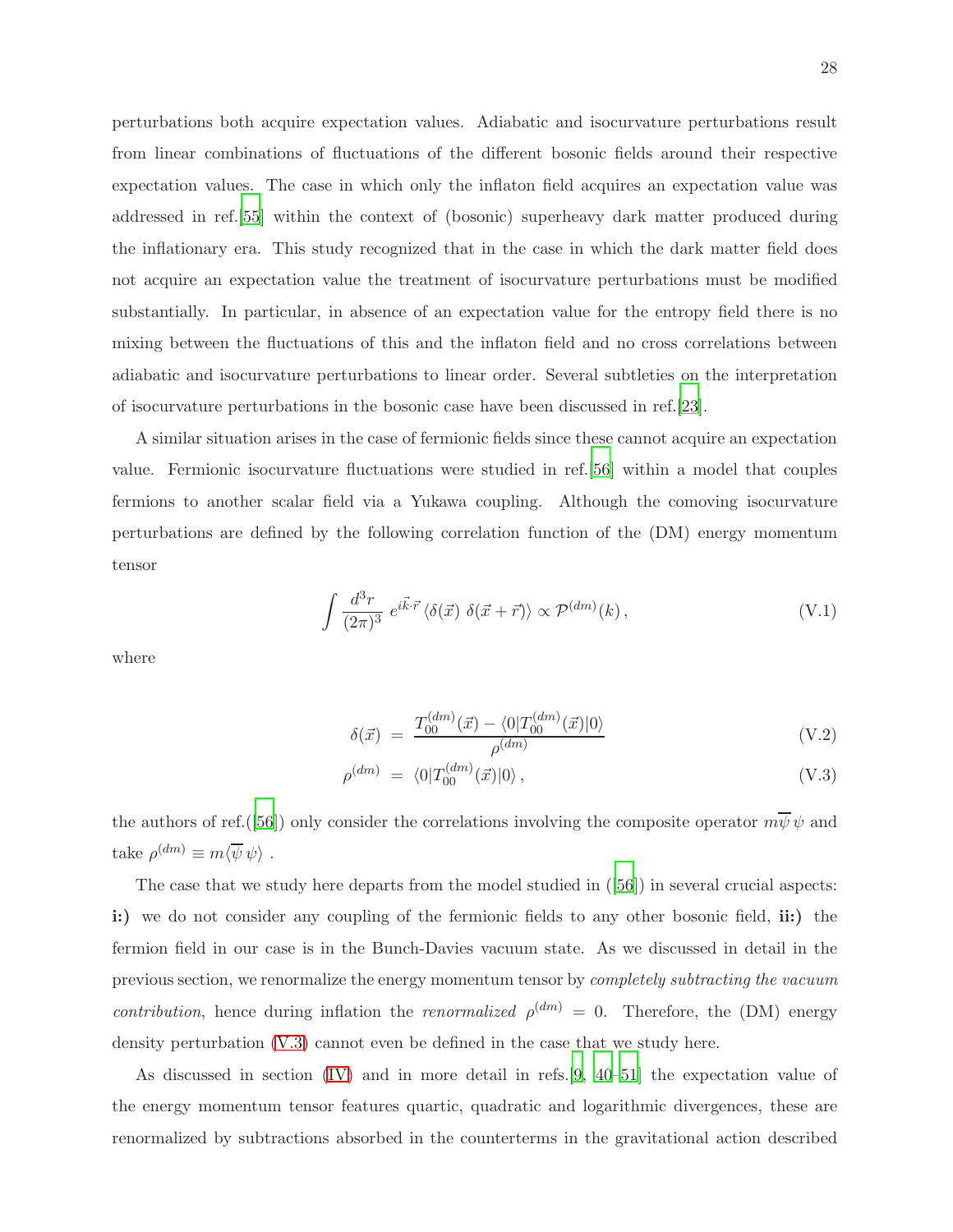in section [\(IV\)](#page-19-0). The *finite* part of  $\langle 0|T_{\mu\nu}|0\rangle$  is not unique and depends on the renormalization prescription. When the field acquires an expectation value (background) the identification of  $\rho^{(dm)}$ as that from the background energy momentum tensor, and  $\delta$  as the contribution to the energy momentum tensor *linear in the fluctuations of the field* are unambiguous. However, in absence of a background expectation value, the energy momentum tensor is at least quadratic in the fluctuations and its renormalization yields a finite part that depends on the renormalization procedure. In this scenario  $\rho^{(dm)}$  and  $\delta\rho$  are not uniquely defined. Because we subtract the full expectation value of the energy momentum tensor in the Bunch-Davies vacuum state, it follows that  $\rho^{(dm)} = 0$  during inflation in our renormalization scheme.

Therefore, neither the analysis of ref. $(55)$  nor that of ref. $(56)$  which specifically considers fermionic degrees of freedom, applies to the case that we study here.

### B. Post inflation:

The discussion above has focused on the generation of entropy perturbations during inflation and the applicability of the framework introduced in ref.[\[55,](#page-46-15) [56\]](#page-46-16). However, the relevant aspect is how entropy (isocurvature) perturbations affect the temperature power spectrum of the (CMB). In the usual approach to cosmological perturbations, adiabatic and isocurvature perturbations during inflation provide the initial conditions of the respective perturbations upon horizon re-entry during the radiation (or matter) dominated era. As discussed in detail in refs.[\[53](#page-46-17), [54](#page-46-14)], the initial conditions of isorcurvature perturbations are determined by the set of transfer functions discussed in ref.[\[53](#page-46-17)]. These, in turn, are proportional to the "mixing" (or correlation) angle which is determined by the expectation value of the entropy field, and vanishes identically in the fermionic case.

Furthermore, as we discussed above the framework introduced in ref.[\[56](#page-46-16)] cannot be applied directly to the case that we study because the renormalization procedure that we follow subtracts the full expectation value of the energy momentum tensor in the Bunch-Davies vacuum during inflation. Therefore the background density vanishes identically in our case. This directly implies that the initial conditions for isocurvature perturbations during the radiation dominated era cannot be determined during the inflationary stage. In the radiation era the energy density and pressure feature three contributions: the vacuum contribution is subtracted out in the renormalization procedure, the interference term is rapidly oscillating in the adiabatic regime ( for the energy density it vanishes at the leading adiabatic order) and therefore its expectation value averages out on short time scales, and the contribution from particle production, which in the adiabatic regime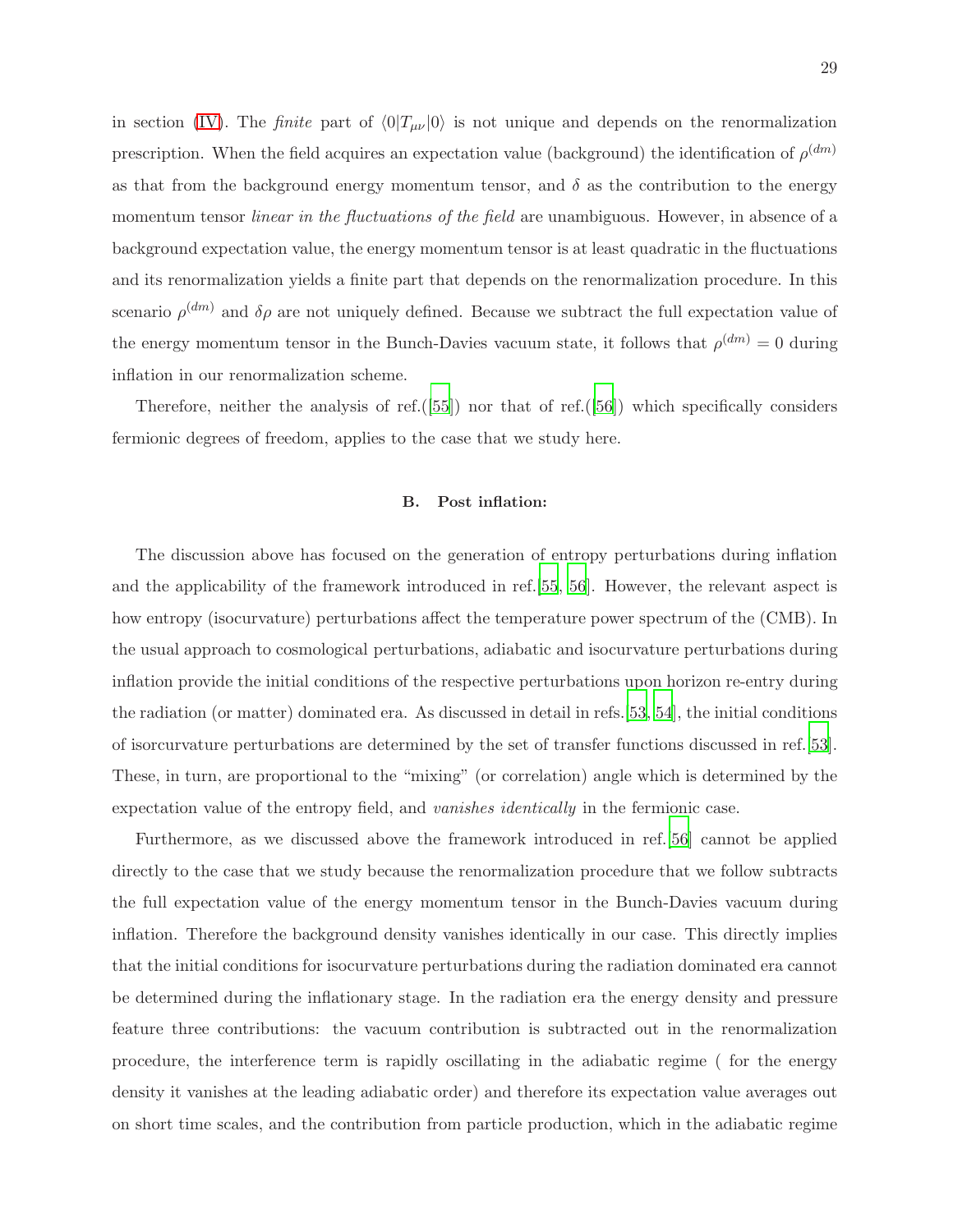features the kinetic fluid form. It is this latter term that is the relevant one (after renormalization) to understand dark matter perturbations, the distribution function is completely determined by the Bogoliubov coefficient  $|B_k|^2$ . The influence of isocurvature perturbations on the (CMB) is a result of solving the system of Einstein-Boltzmann equations for linear cosmological perturbations, in which  $|B_k|^2$  is the distribution function of the unperturbed (DM) component, and  $\rho_{pp}$  [\(IV.24\)](#page-24-1) describes the background density. This set of Einstein- Boltzmann equations must be appended with initial conditions, which are determined from the respective super-horizon perturbations at the end of inflation. From the above discussion, it is clear that in the case of fermions, the proper initial conditions for isocurvature perturbations remain to be understood.

The corollary of this discussion is that a proper definition of the power spectrum of entropy perturbations in the case when the fields do not acquire expectation values remains to be understood at a deeper level. The caveats associated with the renormalization of the energy momentum tensor along with its correlations remain to be clarified in a consistent and unambiguous manner. These include a proper account of the fact that there is no natural manner to renormalize the divergences in a power spectrum obtained from the connected correlation function of the energy momentum tensor. These remain even when the zero point contribution to the energy density is completely subtracted. The contribution of zero point energy correlations to non-linear perturbations merits deeper scrutiny, since even the fluctuations of the inflaton yield zero point contributions to the energy density and all other fields that are either produced or excited post-inflation presumably also contribute to the zero point energy density during inflation. A satisfactory resolution of these important issues, necessary to quantify reliably the impact of non-linear entropy perturbations is still lacking, and is clearly well beyond the scope of this study.

### <span id="page-29-0"></span>VI. DISCUSSION:

On reheating: The non-equilibrium reheating dynamics leading to a (RD) dominated era after inflation, is still a subject of much research. Reheating dynamics is not universal, as a large body of studies show, depending on particular forms for the inflaton potential and the couplings of particles within and beyond the standard model to the inflaton and/or other degrees of freedom, thereby yielding model dependent descriptions with widely different time scales depending on generally unknown couplings and masses. See ref.[\[31\]](#page-46-1) for a review.

One of our main assumptions is to focus on wavelengths that are superhorizon at the end of inflation. Two aspects of this assumption justify one of our main approximations, that of instanta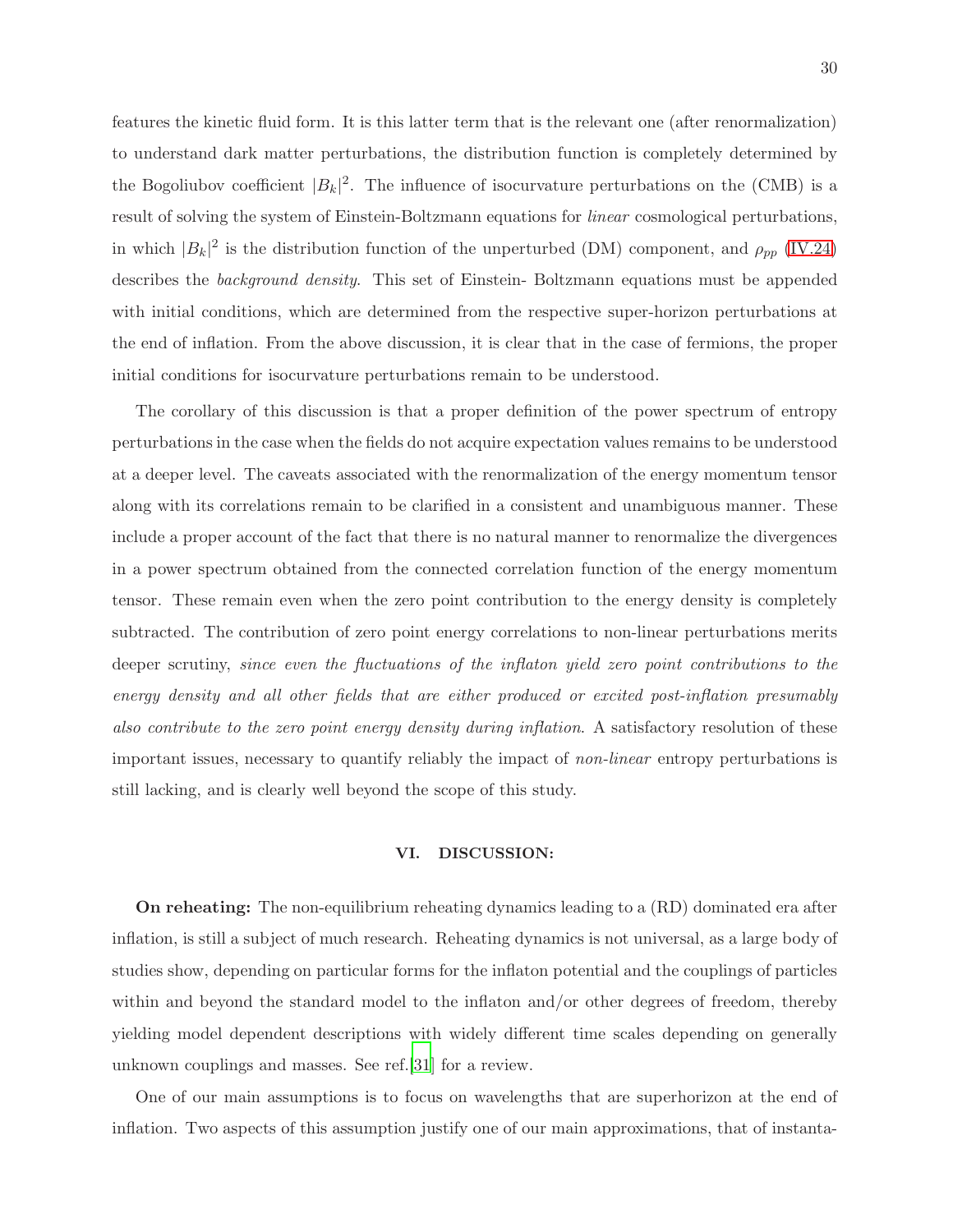neous reheating: the dynamics of the mode functions for these wave-vectors is on long time scales, hence insensitive to the reheating dynamics occurring on much shorter time scales. Furthermore, in principle, wavelengths larger than the particle horizon are causally disconnected from the microphysical processes of thermalization. While this assumption seems physically reasonable, it must be tested quantitatively. This requires studying a particular model of reheating dynamics, which however, would yield conclusions that would not be universally valid. Perhaps a simple model that dynamically and continuously interpolates (with continuous scale factor and Hubble rate) between a near de Sitter inflationary stage and a post-inflation (RD) stage would illuminate the validity of the instantaneous approximation. Such study would, undoubtedly, require a substantial numerical effort to solve the mode equations during the transition and matching to the solutions in the subsequent (RD) era. Clearly such a study is beyond the scope of this article but merits further attention.

Radiation density vs number of degrees of freedom. During (RD) the Hubble rate is proportional to  $\sqrt{g}$  with g the effective number of ultrarelativistic degrees of freedom. In our analysis we took  $\Omega_R$  to be the radiation component today, corresponding to 2. Therefore the value of  $H_R$  [\(II.34\)](#page-8-0) and consequently of  $T_H$  in [\(IV.28,IV.28\)](#page-25-0) scales as  $\sqrt{g/2}$ . For a fixed value of the mass m the ratio [\(IV.30\)](#page-26-1) is multiplied by a factor  $(g/2)^{3/4}$ . If we assume only standard model degrees of freedom being thermalized after reheating,  $g \approx 100$ , in turn this implies that the numerator in the bracket of [\(IV.30\)](#page-26-1) is replaced by  $m \to \simeq 3 m$ . Hence the value of the mass that saturates the (DM) abundance is replaced by  $m \simeq 10^8$  GeV, a simple rescaling by a factor  $\mathcal{O}(1)$ . Therefore, just taking the radiation fraction to be today's value yields a lower bound on the abundance and upper bound on the mass that saturates the (DM) abundance. In any extension beyond the standard model g will be larger, this implies that the ratio [\(IV.30\)](#page-26-1) must be multiplied by  $(\frac{g}{2})^{3/4}$  and the equation of state  $w \to w \sqrt{g/2}$ . The main conclusions remain the same with only a quantitative change: in the case of the standard model with  $g \approx 100$ , by a factor of  $\mathcal{O}(1)$  in the mass bound and abundance, and a factor  $\simeq 10$  in the equation of state, which, however will still describe cold dark matter.

When are particles produced?: This question does not have a unique answer. As discussed in refs.[\[46,](#page-46-8) [57\]](#page-46-18) a time dependent number operator for produced particles depends on the basis to define these particles. Different definitions or basis correspond to including higher adiabatic orders. While all these definitions yield the same number of particles *asymptotically at long time* when the adiabatic approximation becomes reliable, they differ in the production dynamics during the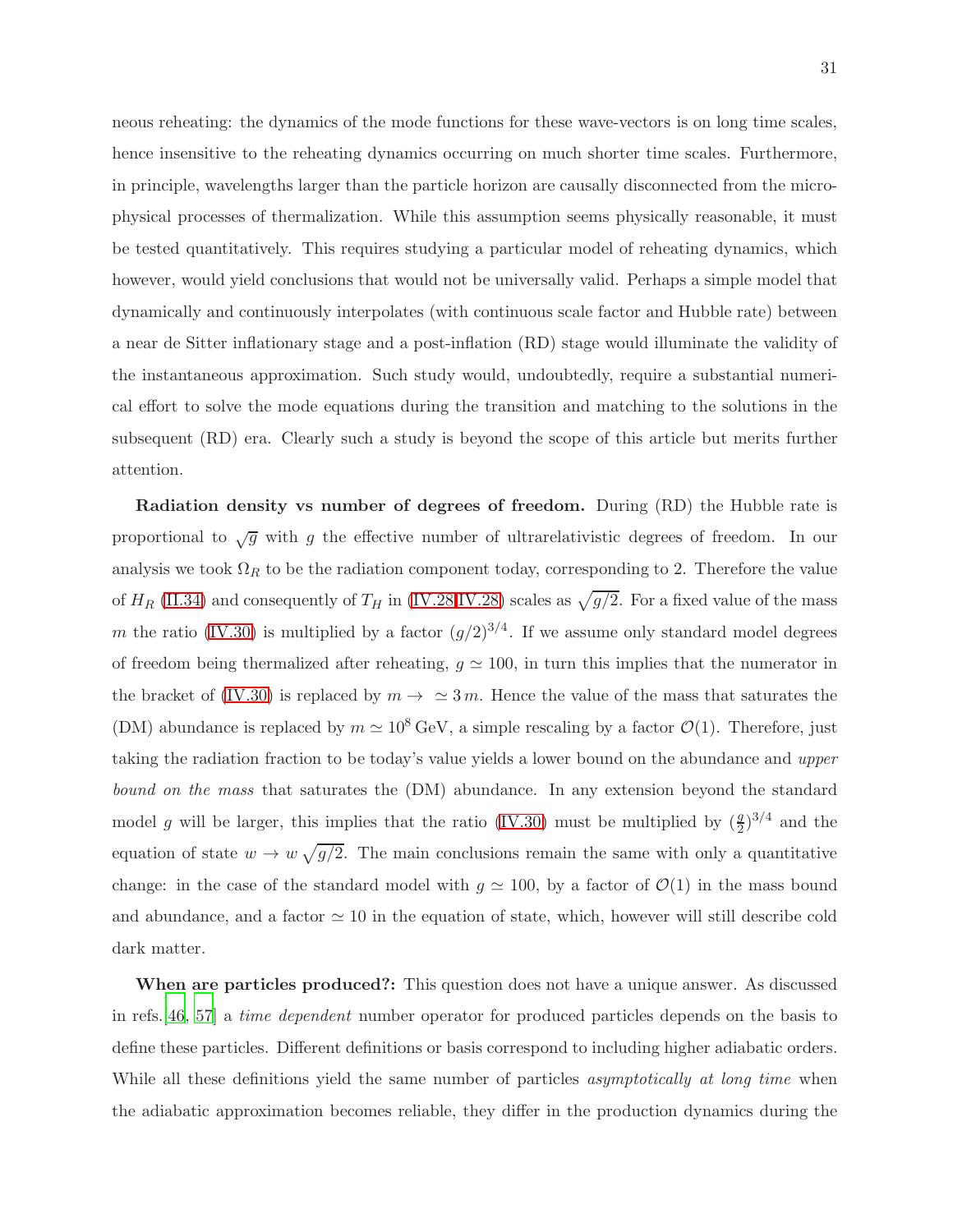non-adiabatic stages. This fact has been discussed in detail in ref.[\[23](#page-45-10)] and illustrated with various examples in ref.[\[57](#page-46-18)]. We emphasize that we do not introduce a number operator associated with a particular definition, instead we study the full energy momentum tensor and unambiguously extract the contribution of produced particles asymptotically when the adiabatic approximation is very reliable. During the non-adiabatic stages at the end of inflation and early (RD) era, different definitions will yield very different dynamics. Furthermore, as emphasized above, the continuity of the solutions of the Dirac equation, along with the continuity of the scale factor and Hubble rate at the transition from inflation to (RD) ensure that the energy momentum tensor is continuous across the transition. Therefore there is no "burst" of particle production at the transition.

### Renormalization:

We have emphasized that the renormalization scheme that we implement subtracts completely the zero point contribution both during inflation and in (RD). Such scheme is, in fact, completely consistent with the usual working assumptions in (semiclassical) cosmology during and after inflation. For example, in the case of the inflaton, the background contribution to the energy momentum tensor is separated and assumed to drive inflation, the linearized perturbation of the energy momentum tensor around the background sources linear metric perturbations, but the quadratic and higher terms in the fluctuations are generically *neglected*. However, these terms feature the ultraviolet divergences that must be renormalized; in not including this contribution in Einstein's equations, it is effectively completely subtracted out. Furthermore, if the standard model degrees of freedom are truly fundamental, they all contribute to the energy momentum tensor during inflation as well, when, presumably, all of these fields are in their (Bunch-Davies) vacuum state and their contribution amounts to zero point energy density and pressure. Not including their contribution in the dynamics of the geometry is tantamount to subtracting completely their contribution to the energy momentum tensor. In the (RD) era, the energy density of particles in thermal equilibrium is the expectation value of the Hamiltonian in the thermal density matrix and features the zero temperature zero point energy, which is ultraviolet divergent and is subtracted out. Therefore, the renormalization scheme that we adopt is consistent with the usual subtraction of zero point energies in cosmology.

Comparison to previous work. In refs. [\[27](#page-45-14), [30](#page-46-0)] the gravitational production of fermions was studied. Our independent analysis agrees with some of these results while also presenting crucial differences. Regarding points of agreement: 1.) The long wavelength limit of the Bogoliubov coefficient  $|B_{k,s}|^2 \to 1/2$  as  $k \to 0$  is consistent with the Pauli blocking term in Fermi-Dirac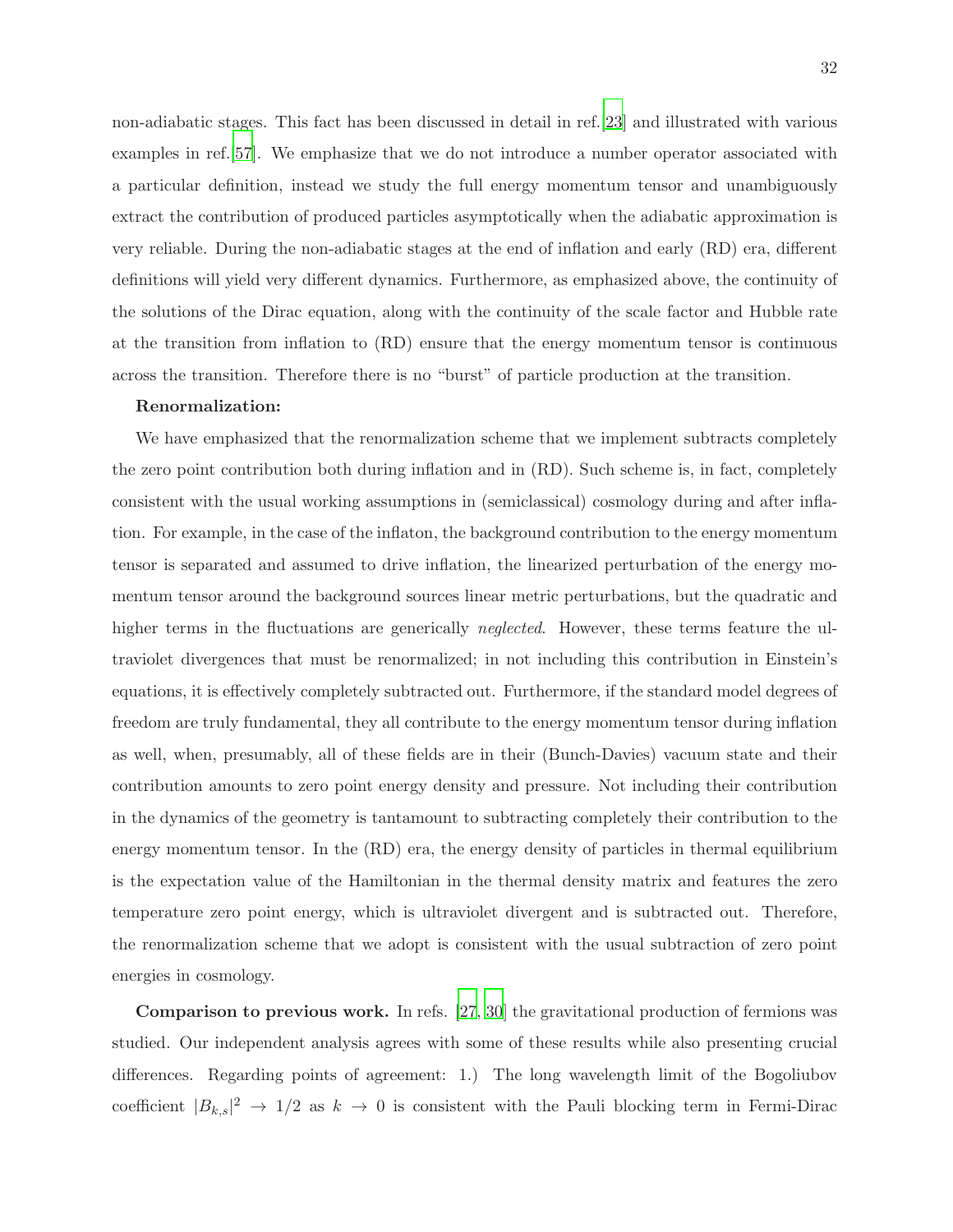distribution and confirms a similar limit in ref.[\[27\]](#page-45-14). 2.) For  $m \ll H_{dS}$ , we find that the final abundance does not feature any dependence on the inflationary stage in agreement with the results of ref.[\[27](#page-45-14)]. Moreover we find that this abundance has an overall dependence on the mass scale of the fermion species consistent with the result of [\[30](#page-46-0)]. 3.) The abundance we obtain saturates the necessary dark matter energy density at the same mass scale as obtained in [\[27](#page-45-14), [30\]](#page-46-0). We note that this is likely a consequence of m and  $H_R$  (the Hubble scale during RD) being the only relevant scales in the  $m \ll H_{dS}$  scenario.

However, we also recognize important differences in our results from the literature: 1.) For large  $k$ , our distribution given by  $(III.45)$  is in stark contrast to the behavior shown in fig. (1) of [\[27\]](#page-45-14) (see  $m \ll H_{dS}$  case). The authors quote a power law  $|B_{k,s}|^2 \simeq k^{-4}$  for large k regarding modes which are super-horizon at the end of inflation. This disagrees with our description of Maxwell-Boltzmann-like exponential behavior for these same modes. We do not understand the origin of this important difference. 2.) The matching conditions employed in [\[27\]](#page-45-14) for enforcing continuity of the mode functions from inflation to RD are quite distinct from our procedure. We perform an in-out calculation, analytically solving the equations of motion for the mode functions in the  $m \ll H_{dS}$ limit. While the solution in the inflationary regime is fixed by our initial condition (BD vacuum, in-state), the solution in RD regime must be the general solution constructed out of a linearlyindependent combination of solutions. Each particular solution of this linear combination smoothly, asymptotically matches onto our adiabatic, out-states (i.e. our particle and anti-particle states with associated u-type and v-type spinors.) Thus our matching condition leads to [\(III.19,III.20\)](#page-14-1) where a u-type spinor in inflation is a linear combination of u-type and v-type spinors in RD. In [\[27](#page-45-14)], the u-type spinors of inflation are matched with solely u-type spinors during RD. We believe this important difference is a result of the authors in [\[27\]](#page-45-14) using a time-dependent particle number which we do not resort to for reasons discussed above. 3.) Neither [\[27](#page-45-14)] nor [\[30](#page-46-0)] obtain the energy density or pressure. Given their result of  $|B|^2 \propto 1/k^4$  these quantities would depend logarithmically on  $H_{dS}$  as discussed above. 4.) In [\[27\]](#page-45-14), the authors introduce an upper bound on the mass of the dark fermion candidate for their calculation to be consistent. When this upper bound is imposed the produced particle abundance becomes negligible and cannot saturate the necessary dark matter abundance. Conversely, in our calculation we do not find any upper bound more restrictive than  $m \ll H_{dS}$ making our result [\(IV.30\)](#page-26-1) robust and general. To be clear, we have shown self-consistently, that only the low momentum, superhorizon modes contribute to the abundance and equation of state; therefore, our instantaneous reheating approximation is well-justified and our results are insensitive to any reheating model-dependent parameters.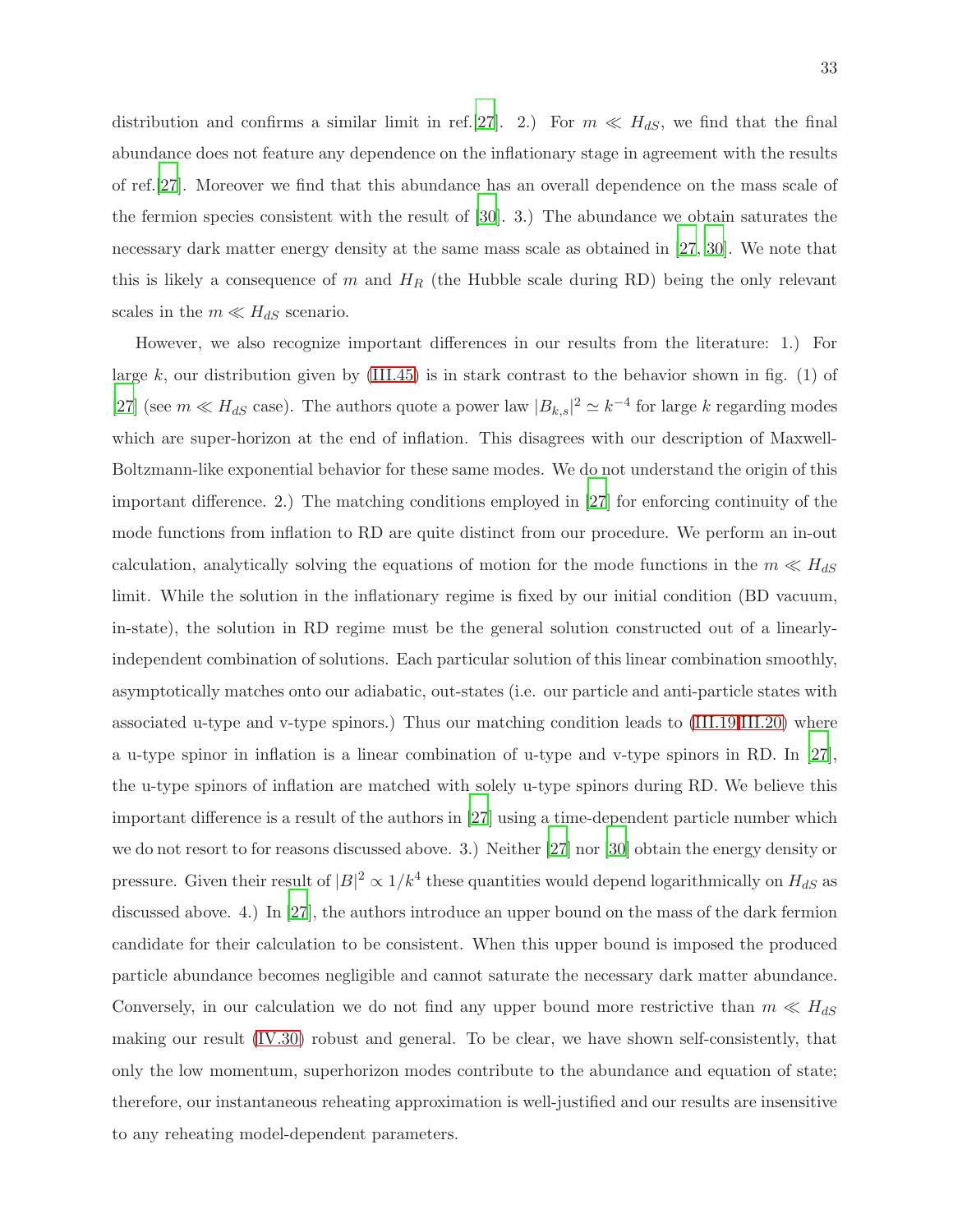Fermions vs Bosons: Ref. [\[23](#page-45-10)] studied the cosmological particle production of scalar particles both minimally (MC) and conformally (CC) coupled to gravity focusing on ultralight dark matter candidates ( $m \ll H_{dS}$ ) under the same assumption of an instantaneous transition to the (RD) era. Thus we can now compare the results of that study with the analysis conducted here. The result for the abundance in the bosonic  $(CC)$  case given by eqn.  $(V.42)$  in ref.[\[23](#page-45-10)] is remarkably similar to the fermionic abundance [\(IV.30\)](#page-26-1) after the proper rescaling of the energy units. However, the similarity of the results conceals very important differences between the bosonic and fermionic cases.

First we highlight the differences in the produced particle distribution (focusing on the asymptotic regimes) using equations [\(III.43\)](#page-17-0) and (III.63, III.69 from [\[23](#page-45-10)]):

$$
k \ll \sqrt{mH_R}:
$$
  

$$
N_{k,s} \simeq \frac{1}{2} \text{ (Fermions)} \quad N_k \propto \frac{1}{k} \text{ (CC)} \quad N_k \propto \frac{1}{k^3} \text{ (MC)}
$$
  

$$
k \gg \sqrt{mH_R}:
$$
  

$$
N_{k,s} \simeq e^{-\frac{k^2}{2mT_H}} \text{ (Fermions)} \quad N_k \propto \frac{1}{k^8} \text{ (CC)} \quad N_k \propto \frac{1}{k^4} \text{ (MC)}
$$

In all three cases the distribution function is peaked at low co-moving wave vectors. However, in the fermion case it is bound by Pauli blocking at very low momentum reaching the maximum value 1/2 and is exponentially suppressed for large momenta by the thermal factor, while in the bosonic case the distribution function diverges as a power law in the infrared and falls off with a different power law at large momentum. The distribution functions for the bosonic (CC) and the fermionic case are displayed in Fig. [\(4\)](#page-34-0)).

For minimally coupled bosons extracting the matter-like contribution to the energy density (the component which redshifts as  $1/a^3(\eta)$  requires introducing an upper integration bound  $(k \leq ma_{eq})$ . When combined with the stipulation of superhorizon modes at the end of inflation  $(k\eta_R \ll 1)$ , this results in an upper mass bound  $m \leq \frac{1}{2}$  $\frac{1}{a_{eq} \eta_R} \simeq 0.01 \,\text{eV}$  for ultralight, non-adiabatic particle production. One does not obtain this bound in the case of fermions because the exponential suppression of the distribution function permits one to integrate over all momenta self-consistently as discussed above. Thus, one can consider non-adiabatic particle production of TeV-scale fermions (or even higher) with only  $m \ll H_{dS}$  required.

The comparison between fermions and conformally coupled bosons is more apt as both cases obey the same de Sitter mode equation for superhorizon modes (for  $m \ll H_{dS}$ ) [\(III.3\)](#page-12-4). This is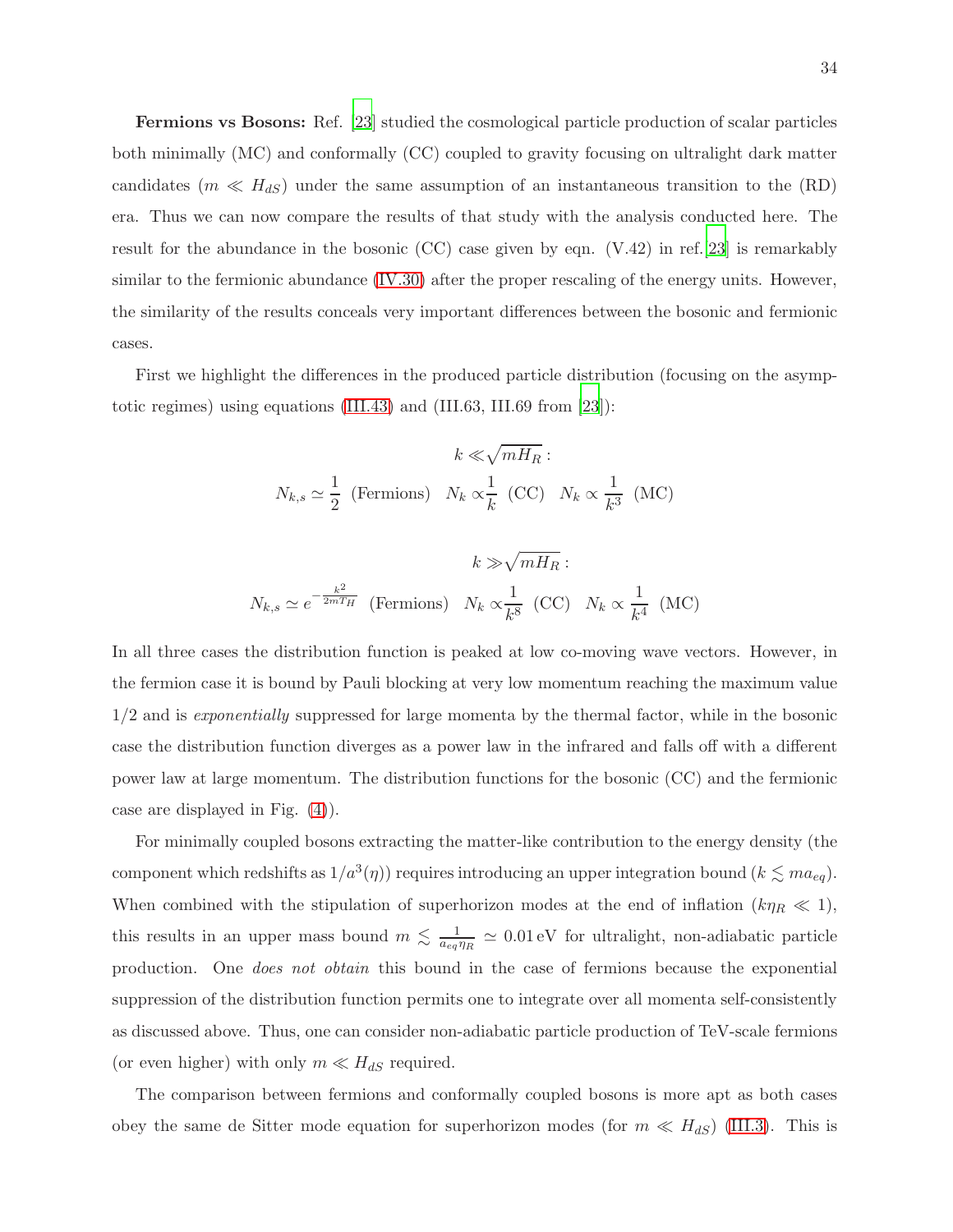

<span id="page-34-0"></span>Figure 4: The produced particle distributions  $N(q)$  where  $q = \frac{k}{mH_R}$  for conformally coupled bosons (blue) and fermions (gold). (Colors available online.)

unsurprising since in either case there is no direct coupling between the scalar curvature and the quantum fields. However, despite these similarities with conformally coupled bosons, the fermion mode functions do not feature an infrared enhancement (compare [\(III.33\)](#page-16-2) with (III.12) of [\[23\]](#page-45-10)) unlike those of either bosonic case. This discrepancy is a consequence of the normalization of the fermion spinors, and ultimately the canonical anticommutation relations and Pauli blocking, and explains the differences in the low momentum behavior of the distribution functions (see Fig. [\(4\)](#page-34-0)). These differences in the distribution function are not a just a formal issue, the moments of the distribution function will be very different. These moments enter in the Boltzmann hierarchy for the coupled radiation-matter-gravitational perturbations during the (RD) era prior to matter radiation equality. Therefore, despite the similarity in the abundance between the bosonic (CC) and fermionic cases, we expect substantial modifications in the transfer functions obtained from Boltzmann codes from the two very different distribution functions. These aspects remain to be studied further, however they are beyond the scope of this article.

On thermality: A noteworthy aspect of our result is a near thermal distribution of produced particles with the distribution function [\(III.45\)](#page-17-1). It yields a near thermal abundance and equation of state very similar to that of one non-relativitistic degree of freedom with a Maxwell-Boltzmann distribution at the "emergent temperature"  $T_H$ . The surprising emergence of this temperature is unexpected because an (RD) cosmology does not feature an event horizon, hence this temperature cannot be identified with Gibbons-Hawking radiation[\[58](#page-46-19)]. Aspects of thermality in the distribution of particles produced via cosmological expansion were also revealed in early work in refs.[\[25](#page-45-12), [59](#page-46-20)]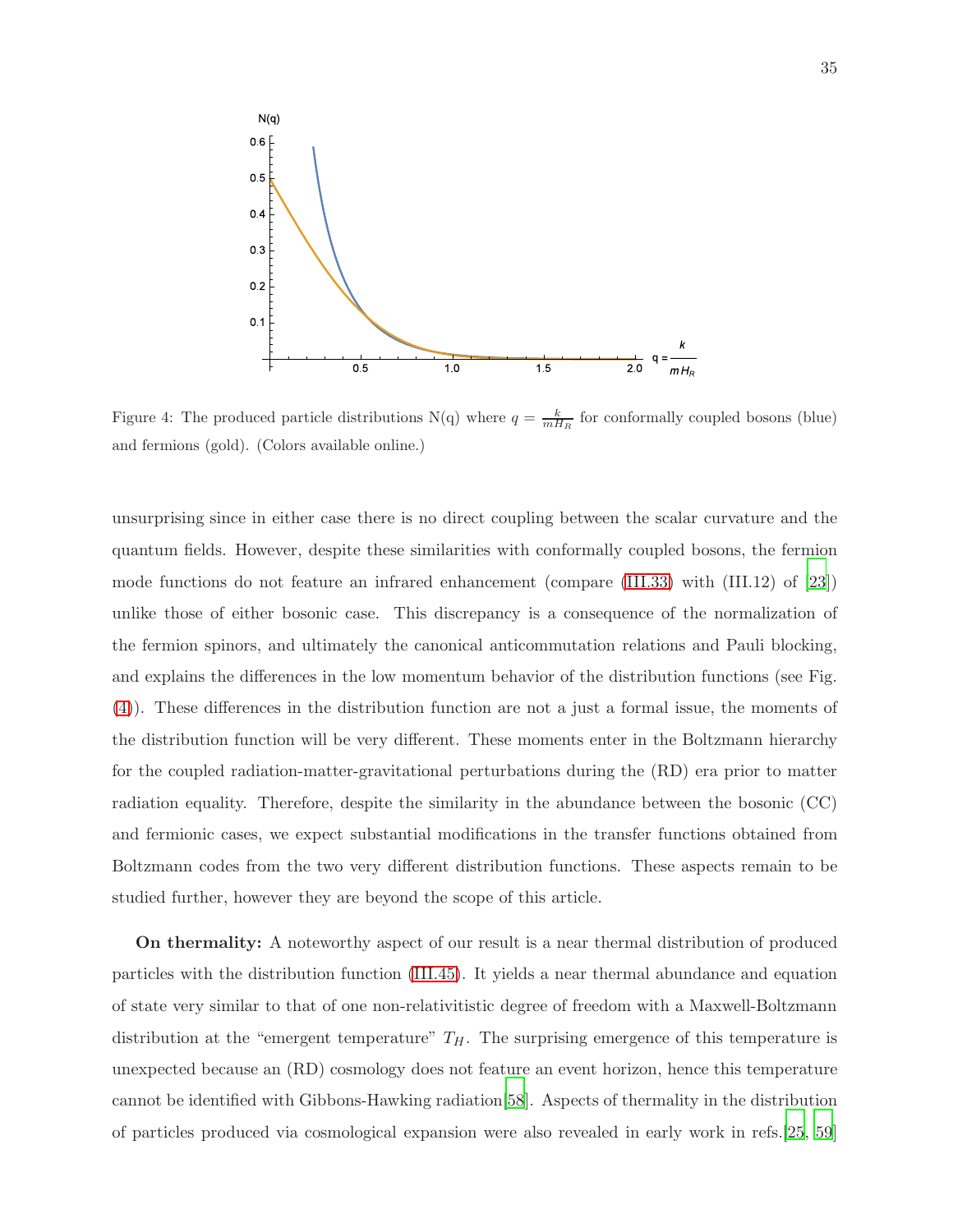in very different cosmological settings. Ref.[\[25\]](#page-45-12) studied cosmological production in a radiation dominated cosmology including and extending the singularity, the authors find a distribution of particles that is also non-relativistic with en effective temperature (see also [\[9](#page-45-15)] section 3.5). A similar conclusion was reached in ref.[\[59\]](#page-46-20) that studied cosmological particle production in a pathintegral framework but with a different cosmological model with scale factor  $\propto t$  (t being comoving time), and an effective temperature that is  $\propto a(t)$ . Our results apply to a very different situation since we consider fermion fields, initial "in" conditions during inflation, and match onto (RD). Furthermore, the "emergent temperature" that we find,  $T_H$ , is independent of time. Therefore, while the results of the early references [\[25,](#page-45-12) [59](#page-46-20)] suggest a general "thermality" aspect of the distribution of produced particles, the relationship to our results, if any, and the physical origin of the near thermal spectrum is not clear to us.

Pair annihilation into gravitons: Because we are considering that the dark matter candidate only couples to gravity, the process of particle anti-particle pairs annihilating into gravitons could lead to a depletion of the (DM) abundance. Fundamentally, to understand the dynamics of this process one would set up a Boltzmann-like equation with a loss term determined by the annihilation process, assuming a negligible abundance of gravitons one can, in principle, neglect the inverse process. Such an equation would feature the six-dimensional momentum integrals of the distribution functions for the annihilating pairs multiplied by the transition probability obtained from the time evolution via the interaction picture. For the case of annihilation into gravitons, writing the metric as  $g_{\mu\nu} = \overline{g}_{\mu\nu} - \frac{h_{\mu\nu}}{M_P}$  $\frac{n_{\mu\nu}}{M_{Pl}}$  with  $\overline{g}_{\mu\nu}$  being the background metric and  $h_{\mu\nu}$  the canonically normalized quantum fluctuations of the gravitational field, the coupling to gravitons is given by

$$
\frac{h_{\mu\nu}}{M_{Pl}} T^{\mu\nu} \,. \tag{VI.1}
$$

<span id="page-35-0"></span>This is the interaction vertex that is required in the interaction picture to obtain the transition probability. The usual implementation of S-matrix theory taking the long time limit to obtain the transition probability (per unit time) is unreliable for the following conceptual and technical reasons.

In transverse-traceless gauge, the graviton field is expanded into canonical creation and annihilation operators for each polarization  $(+, \times)$  and mode functions solutions of the Klein-Gordon equation for a massless field minimally coupled to gravity. Conceptually the notion of particles is physically unambiguous only in the asymptotic long time regime. Using the basis of fermion "out" states entails that during the non-adiabatic regime, during which most of the particle production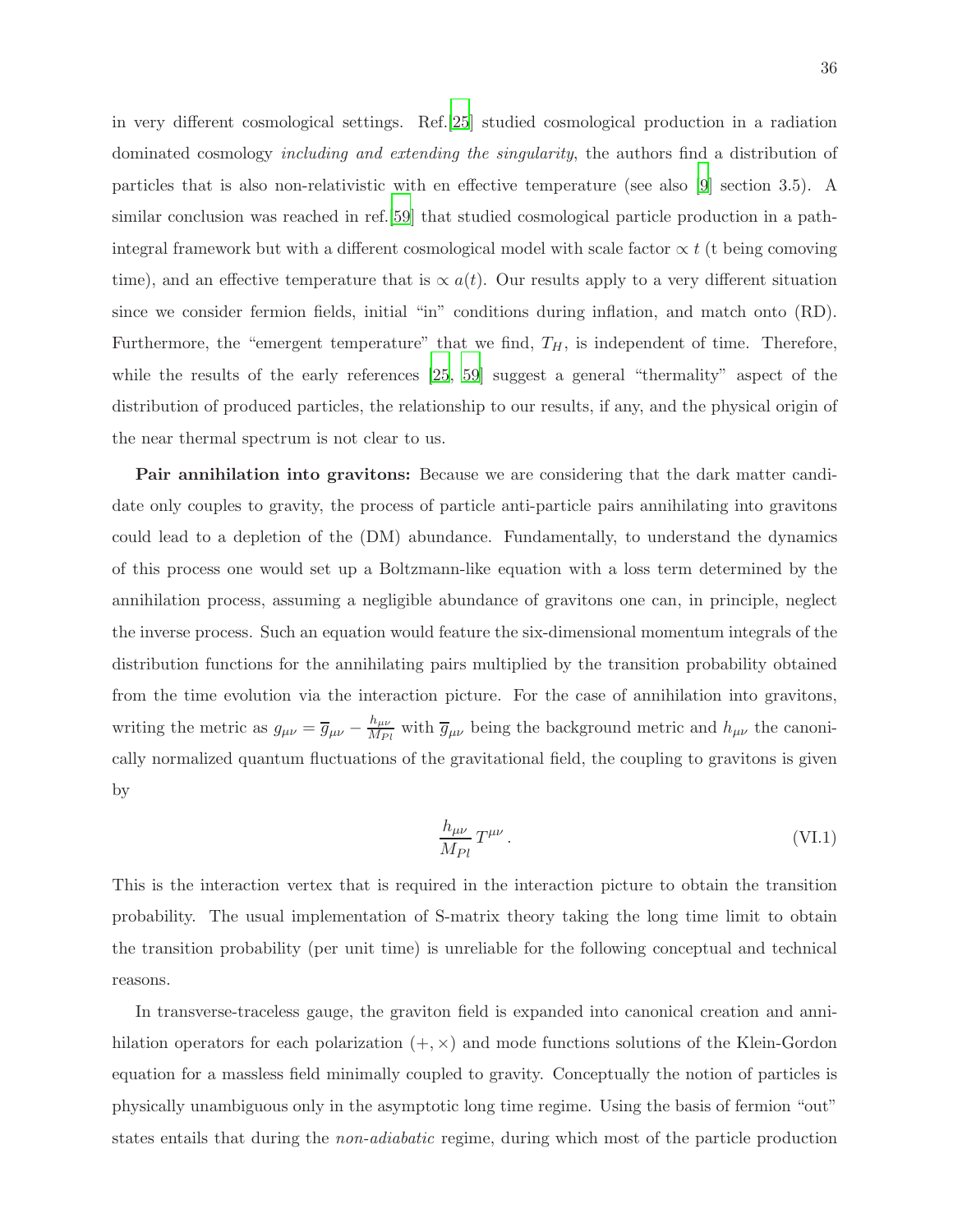takes place, the mode functions for these states are the parabolic cylinder functions, not the usual Minkowski type exponentials  $e^{\pm i\omega t}$ . The mode functions for gravitons during (RD) are actually of the form  $e^{\pm ik\eta}/a(\eta)$ , and while spatial momentum is conserved (in a spatially flat metric with three space-like Killing vectors) energy is not conserved. Taking the infinite time limit in the transition amplitudes as is implicit in an S-matrix calculation, is obviously unreliable in a rapidly expanding cosmological setting. Therefore a calculation even to lowest order is very different from that in Minkowski space time and confronts daunting technical challenges, that to the best or our knowledge have not yet been discussed, much less worked out in the literature. For example, even during the adiabatic regime the correct assessment of particle decay in an expanding cosmology is technically challenging as can be gleaned from the work in refs. [\[60](#page-47-0), [61](#page-47-1)] with results which are generally very different from those expected in Minkowski space time. A similar calculation for annihilation has not been carried out in the literature even in the adiabatic regime.

Therefore, in light of these conceptual and technical challenges it should be clear that a reliable quantitative assessment of the influence of pair annihilation in the expanding cosmology is well outside the main scope of this article and must await the development of new techniques. Here we can at best provide a very preliminary and rough estimate for the depletion from pair annihilation into two gravitons at second order in the interaction based on a Minkowski intuition and the main scales involved. Assuming (without warrant) that Minkowski-like dynamics provides a useful guide, the main ingredients in this argument are the following: i) there are initially no gravitons so that the inverse process does not occur (this by itself is a major assumption since gravitons are produced during and post inflation), ii) the strength of the vertex (for the spatial components) [\(VI.1\)](#page-35-0) is determined by the typical momentum in the distribution functions  $\simeq \sqrt{mH_R}$ , and the typical energy scale  $\approx m$ , which we take as the main scale for the fermionic degrees of freedom. Therefore the effective coupling in this vertex is  $\simeq m/M_{pl} \simeq 10^{-10}$  for  $m \simeq 10^8 \,\text{GeV}$  which saturates the bound for (DM) abundance [\(IV.30\)](#page-26-1). The intermediate state yields a fermion propagator with a typical scale  $1/m$ , the comoving number density is  $n \simeq (mH_R)^{3/2}$  and the probability for pair annihilation is  $\propto n^2$ . Thus we are led to conclude that on dimensional grounds, and within the assumption of the validity of a Minkowski space-time estimate, at second order in the vertex

$$
\frac{\delta n}{\delta t} \simeq \frac{n^2}{m^2} \left(\frac{m}{M_{Pl}}\right)^4,\tag{VI.2}
$$

integrating this expression during a time interval  $\Delta t \simeq 1/H_R$  yielding a total depletion  $\Delta n =$  $\delta n/H_R\delta t$ , we find

$$
\frac{\Delta n}{n} \simeq \left(\frac{H_R}{m}\right)^{1/2} \left(\frac{m}{M_{Pl}}\right)^4 \simeq 10^{-65} \,. \tag{VI.3}
$$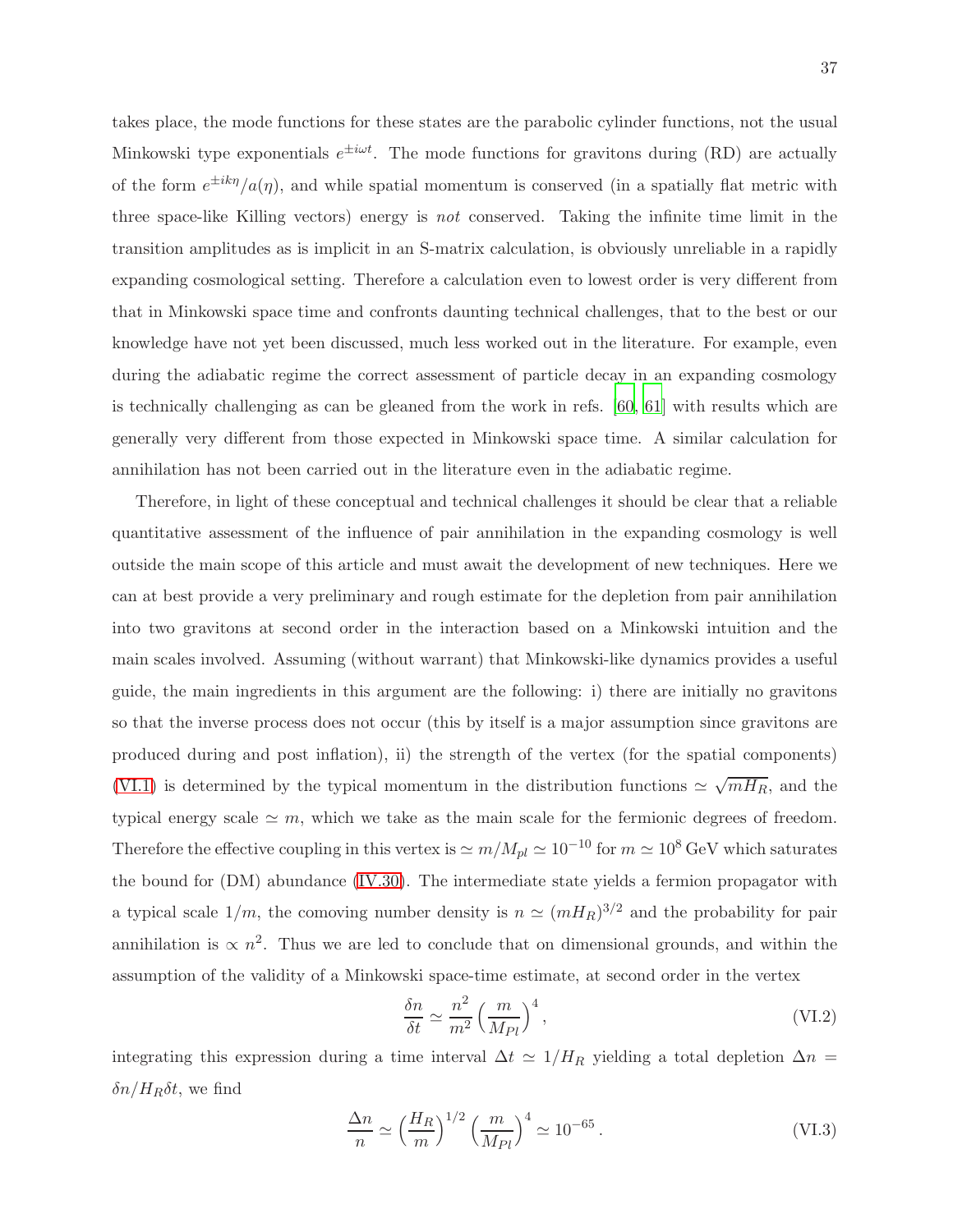Therefore, this assessment suggests that pair annihilation into gravitons will not affect the abundance. However this result should be interpreted as a guide with all of the caveats discussed above, a more detailed assessment with new methods that can describe consistently the time evolution of annihilation during the non-adiabatic regime is needed. Such method should not rely on the usual S-matrix approximations of taking the long time limit with manifest energy conservation and should input the correct mode functions. The program to develop these new methods and applying them consistently to the calculation of pair annihilation is well beyond the scope of this article and merits a detailed study.

### <span id="page-37-0"></span>VII. CONCLUSIONS AND FURTHER QUESTIONS:

We have studied the gravitational production of fermionic dark matter during inflation and radiation domination under a minimal set of assumptions: i) its mass  $m$  is much smaller than the Hubble scale during inflation, described as de Sitter space time, ii) only interact gravitationally, iii) fermions are in the Bunch-Davies vacuum state during inflation, iv) focus on wavelengths that are well outside the Hubble radius at the end of inflation, v) a rapid transition from inflation to  $(RD)$ .

We solve exactly the Dirac equation during inflation and radiation domination with "in" and "out" boundary conditions and match the solutions at the transition. Particle-antiparticle pairs are produced non-adiabatically with a distribution function  $|B(k)|^2 = \frac{1}{2}$ 2  $\Biggl[1-\left(1-e^{-\frac{k^2}{2mT}}\right.$  $\left[\frac{k^2}{2mT_H}\right]^{1/2}$  exhibiting an emergent temperature  $T_H = H_0 \sqrt{\Omega_R}/2\pi \simeq 10^{-36}$  eV with  $H_0, \Omega_R$  the Hubble expansion rate and radiation fraction today respectively. This distribution function is remarkably similar to a Maxwell-Boltzmann distribution for a non-relativistic species with vanishing chemical potential, in agreement with the fact that particles and antiparticles are produced with the same distribution.

With the exact solution we obtain the full energy momentum tensor, discuss in detail its renormalization and extract unambiguously the contribution from particle production near matter radiation equality. We show that after renormalization this contribution features the kinetic-fluid form with  $|B(k)|^2$  as the distribution function. We obtain the energy density  $\rho_{pp}$ , pressure  $P_{pp}$  and equation of state parameter  $w(a)$  of the produced particles factor a

$$
\rho_{pp} = 0.074 \frac{m}{a^3} [m T_H]^{3/2}
$$

$$
P_{pp} = 0.067 \frac{[m T_H]^{5/2}}{m a^5}
$$

$$
w(a) = \frac{P_{pp}}{\rho_{pp}} \simeq \left[\frac{T_H}{m a^2}\right],
$$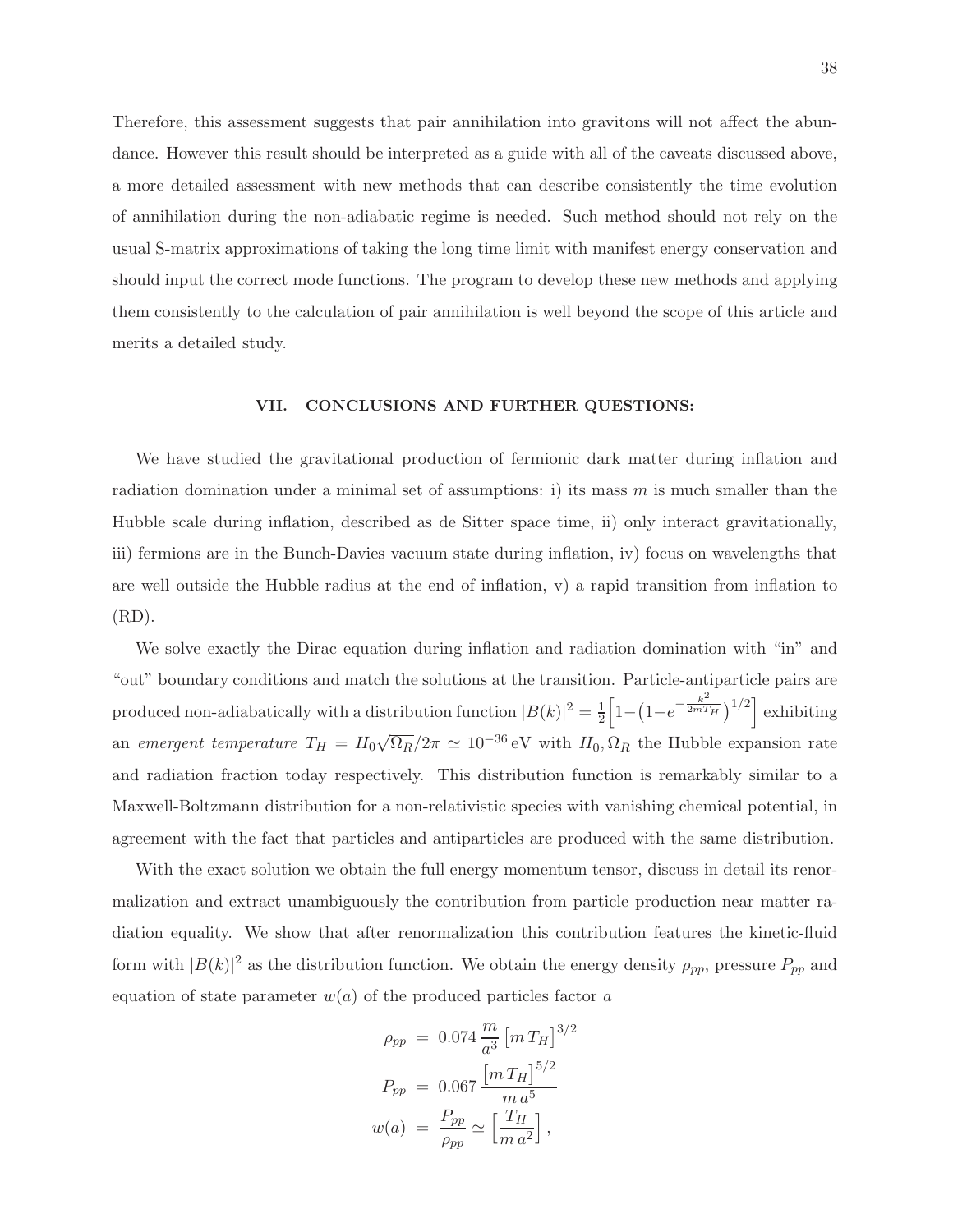where  $\alpha$  is the scale factor. Remarkably these correspond to a *nearly thermal* non-relativistic species in equilibrium at temperature  $T_H$  and vanishing chemical potential, with the equation of state function related to the velocity dispersion for this species as  $w(a) \simeq \langle V^2 \rangle /3$ . The departure from an exactly thermal non-relativistic single species with a Maxwell-Boltzmann distribution at temperature  $T_H$  is  $\lesssim 10\%$ . The reason behind this small discrepancy is the behavior of  $|B(k)|^2$  as  $k \rightarrow 0$ .

The ratio of the abundance of produced particles to the dark matter abundance is given by

$$
\frac{\Omega_{pp}}{\Omega_{dm}} = \left(\frac{m}{3.10^8 \,\text{GeV}}\right)^{5/2}.\tag{VII.1}
$$

Therefore, a fermionic particle with mass  $\simeq 10^8 \,\text{GeV}$  can be produced gravitationally, with the correct dark matter abundance and constitutes cold dark matter.

The integrals yielding  $\rho_{pp}$ ,  $P_{pp}$  are dominated by wavevectors  $k \lesssim \sqrt{2mT_H}$  and these correspond to wavelengths that are well outside the Hubble radius at the end of inflation, confirming selfconsistently the validity of the main approximation of focusing solely on these wavevectors for the matching conditions from inflation to (RD),

We discuss important aspects of renormalization during both the inflationary and (RD) era which imply subtle uncertainties associated with an unambiguous determination of isocurvature perturbations from gravitationally produced fermions. These uncertainties are not only a characteristic of fermionic degrees of freedom, but apply generally to fields that do not acquire an expectation value during inflation and whose energy momentum tensor feature ultraviolet divergences of the zero point contributions that must be renormalized by proper subtractions. These subtractions depend on the particular renormalization scheme, therefore the finite part of the energy density and pressure arising from the renormalization of the zero point contributions would be scheme dependent. Our procedure is to subtract completely the zero point contributions, and we argue that this procedure is implicitly implemented in all treatments of inflationary dynamics. However, the corollary of this subtraction is that the initial conditions for isocurvature perturbations during radiation or matter domination cannot be defined during the inflationary epoch. The resolution of these aspects remains a subject of further study.

The origin of thermality in the distribution function is also an aspect that merits further understanding, since it cannot be identified with a Gibbons-Hawking temperature because an (RD) cosmology does not feature an event horizon.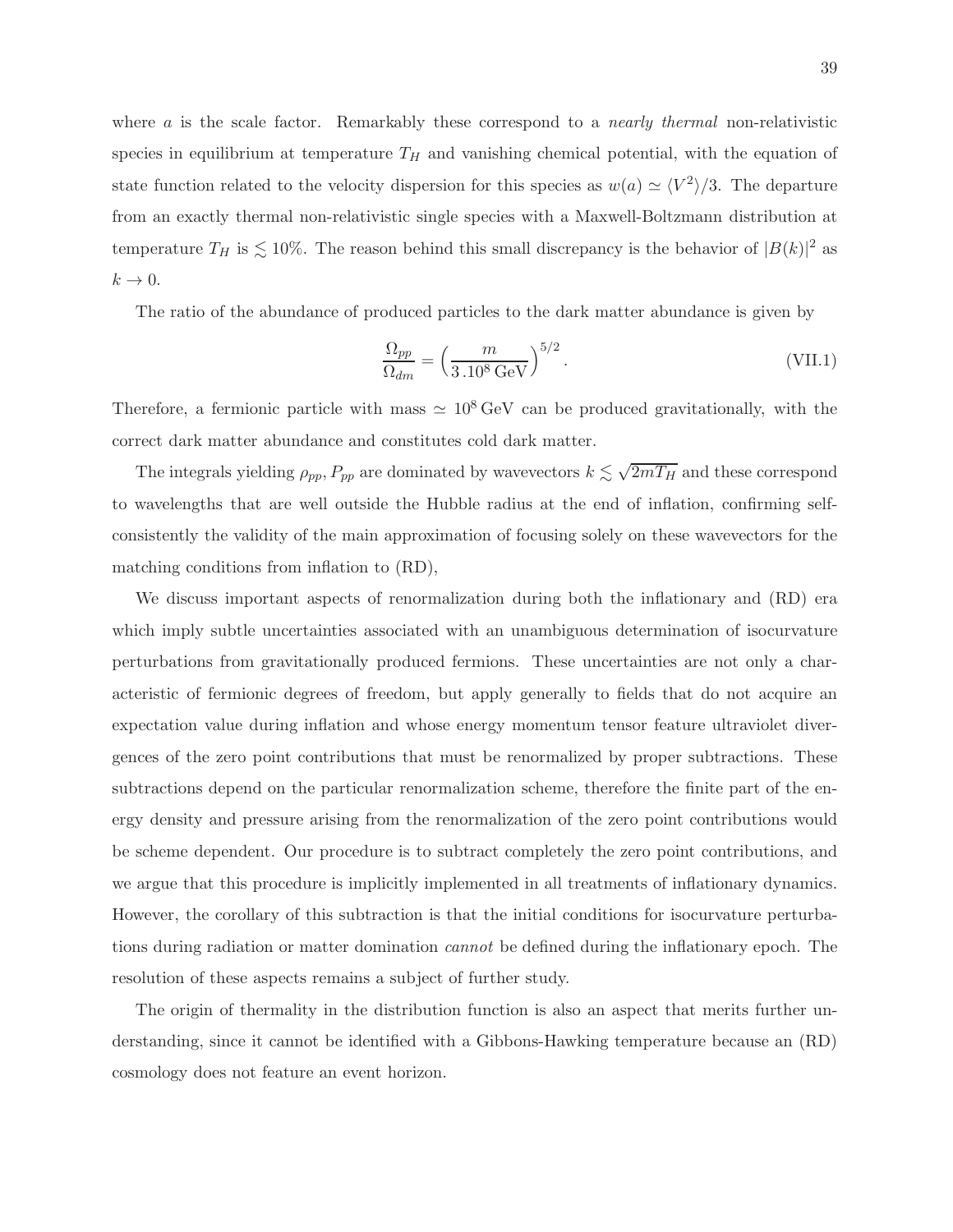### <span id="page-39-0"></span>Appendix A: Majorana fermions.

In this appendix we gather the main features for the quantization of Majorana fermions. With the solutions of the Dirac equation obtained in section [\(II\)](#page-3-0), we construct self-conjugate Majorana fermions as follows.

Introducing

<span id="page-39-1"></span>
$$
w(k,\eta) = i\frac{f'_k(\eta)}{f_k(\eta)} + M(\eta)
$$
\n(A.1)

where  $' = d/d\eta$ , the Dirac spinors are written as

$$
U_{\lambda}(\vec{k},\eta) = N f_k(\eta) \begin{pmatrix} w(k,\eta) \chi_{\lambda} \\ \vec{\sigma} \cdot \vec{k} \chi_{\lambda} \end{pmatrix} ; \chi_1 = \begin{pmatrix} 1 \\ 0 \end{pmatrix} ; \chi_2 = \begin{pmatrix} 0 \\ 1 \end{pmatrix} , \qquad (A.2)
$$

<span id="page-39-2"></span>and

$$
V_{\lambda}(\vec{k},\eta) = N f_{k}^{*}(\eta) \begin{pmatrix} \vec{\sigma} \cdot \vec{k} \varphi_{\lambda} \\ w^{*}(k,\eta) \varphi_{\lambda} \end{pmatrix} ; \varphi_{1} = \begin{pmatrix} 0 \\ 1 \end{pmatrix} ; \varphi_{2} = -\begin{pmatrix} 1 \\ 0 \end{pmatrix} ,
$$
 (A.3)

where  $\lambda = 1, 2$ . These spinors are normalized

$$
U^{\dagger}_{\lambda} U_{\lambda'} = V^{\dagger}_{\lambda} V_{\lambda'} = \delta_{\lambda, \lambda'}, \tag{A.4}
$$

yielding the same normalization factor as obtained in section [\(II\)](#page-3-0), and fulfill the orthogonality condition

$$
U^{\dagger}_{\lambda}(\vec{k},\eta)V_{\lambda'}(-\vec{k},\eta) = 0 \quad ; \quad \lambda, \lambda' = 1,2 \,. \tag{A.5}
$$

It is straightforward to confirm that the  $U$  and  $V$  spinors  $(A.2, A.3)$  $(A.2, A.3)$  obey the charge conjugation relation

$$
i\gamma^2 U_{\lambda}^*(\vec{k},\eta) = V_{\lambda}(\vec{k},\eta) \quad : \quad i\gamma^2 V_{\lambda}^*(\vec{k},\eta) = U_{\lambda}(\vec{k},\eta) \quad ; \quad \lambda = 1,2 \,. \tag{A.6}
$$

In terms of these spinor solutions we can construct Majorana (charge self-conjugate) fields obeying<sup>2</sup>

$$
\psi_M^c(\vec{x}, \eta) = C(\overline{\psi}_M(\vec{x}, \eta))^T = \psi_M(\vec{x}, \eta) \quad ; \quad C = i\gamma^2 \gamma^0 \tag{A.7}
$$

and given by

$$
\psi_M(\vec{x}, \eta) = \frac{1}{\sqrt{V}} \sum_{\vec{k}, \lambda} \left[ b_{\vec{k}, \lambda} U_{\lambda}(\vec{k}, \eta) e^{i\vec{k}\cdot\vec{x}} + b_{\vec{k}, \lambda}^{\dagger} V_{\lambda}(\vec{k}, \eta) e^{-i\vec{k}\cdot\vec{x}} \right]. \tag{A.8}
$$

 $^2$  We set the Majorana phase to zero as it is not relevant for the discussion.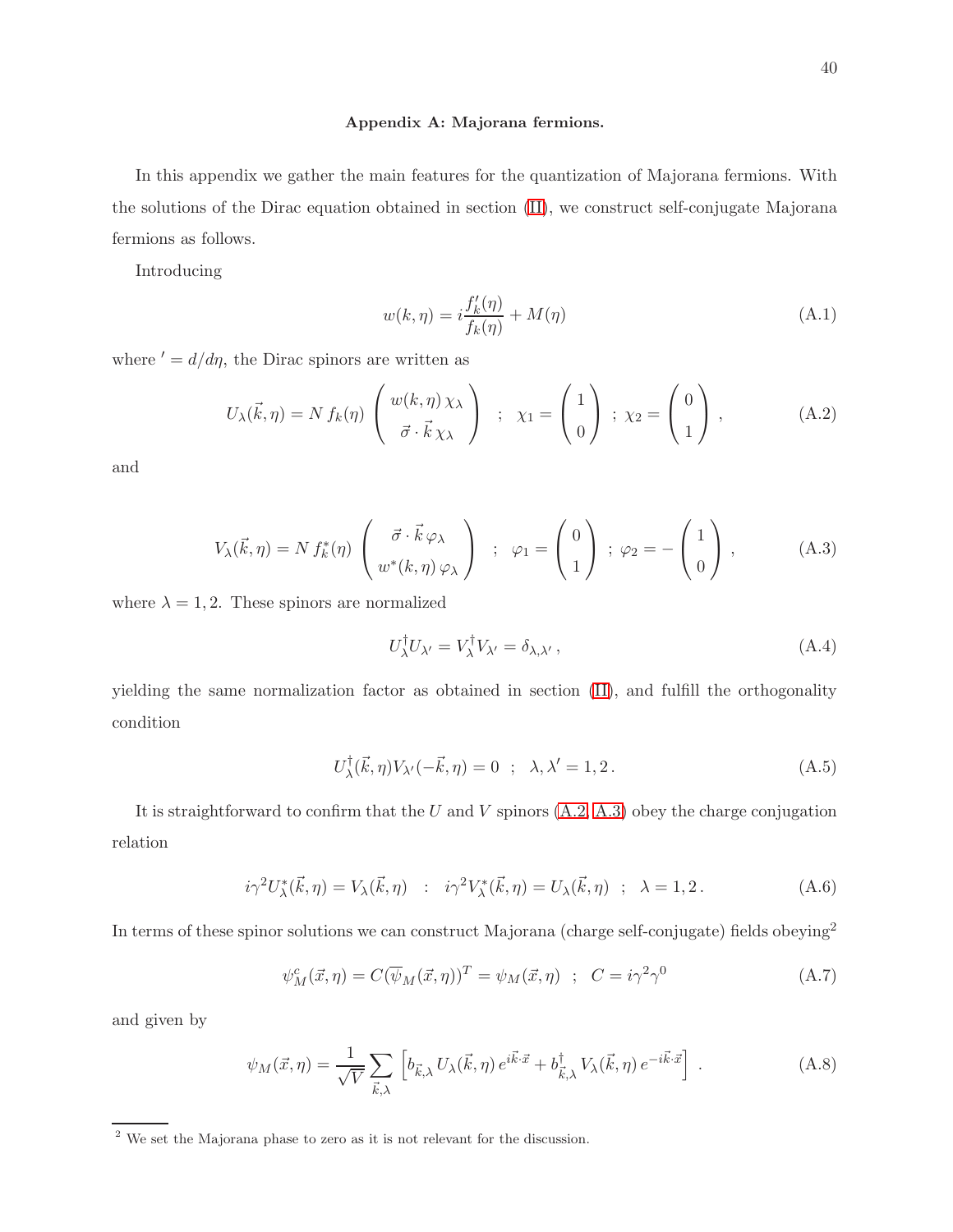In the case of Majorana fields the Lagrangian density, and the energy momentum tensor must be multiplied by a factor 1/2 since a Majorana field has half the number of degrees of freedom of the Dirac field. Furthermore, one can take linear combinations of the Weyl spinors  $\chi_{1,2}$ ;  $\varphi_{1,2}$  and construct helicity eigenstates. The steps leading to the final form of the abundance and equation of state are the same as for the Dirac case, with the only difference being a factor 2 instead of the factor 4 because for a Majorana field particles are the same as antiparticles, thereby halving the number of degrees of freedom.

### <span id="page-40-0"></span>Appendix B: Properties of the solution [\(III.18\)](#page-14-4):

During the (RD) stage the solution of the mode functions is given by [\(III.18\)](#page-14-4) with  $z, \alpha$  given by eqns. [\(III.15](#page-14-3)[,III.17\)](#page-14-5) respectively. Using the properties of the parabolic cylinder functions[\[36](#page-46-21)[–39](#page-46-6)] we find for  $|z| \gg |\alpha|$ 

$$
D_{\alpha}[\sqrt{2}e^{i\pi/4}z] \simeq e^{-i\frac{z^2}{2}}\left[\sqrt{2}e^{i\pi/4}z\right]^{\alpha}\left[1+\cdots\right],\tag{B.1}
$$

and for  $|\alpha| \gg |z| \gg 1$ 

$$
D_{\alpha}[\sqrt{2}e^{i\pi/4}z] \simeq \frac{e^{\pi q^2/8}}{\sqrt{2q^2}}e^{-izq}\left[1+\cdots\right],\tag{B.2}
$$

Up to an overall phase and normalization, these limits describe the asymptotic WKB solution [\(IV.18\)](#page-23-2) yielding the spinor solutions [\(IV.19](#page-23-0)[,IV.20\)](#page-23-1) valid in the adiabatic limit. Note that the term  $e^{\pi q^2/8}$  cancels the normalization factor [\(III.40\)](#page-16-3) in this limit, yielding the correct normalization of the spinors [\(IV.19](#page-23-0)[,IV.20\)](#page-23-1).

Since the matching condition is evaluated at  $\eta_R$ , in terms of the variable z it follows that  $z_R = \sqrt{mH_R}/\sqrt{H_R H_{dS}} = \varepsilon \ll 1$ . For  $z \simeq 0$  we find

$$
D_{\alpha}[\vartheta] = D_{\alpha}[0] \left[ 1 + \frac{1}{2} (1 + iq^2) \vartheta^2 + \cdots \right] + \frac{d}{d\vartheta} D_{\alpha}[\vartheta] \Big|_{\vartheta = 0} \vartheta \left[ 1 + \frac{1}{12} (1 + iq^2) \vartheta^2 + \cdots \right].
$$
 (B.3)

At the transition time  $\eta = \eta_R$  it follows that

$$
q^2 z_R^2 = \frac{k^2}{mH_R} mH_R \eta_R^2 = (k\eta_R)^2 \ll 1, \qquad (B.4)
$$

for superhorizon wavelengths at the end of inflation. Therefore, for  $\varepsilon \ll 1$ , and  $k\eta_R \ll 1$  we can reliably approximate

$$
D_{\alpha}(z_R) \simeq D_{\alpha}(0) \quad ; \quad \frac{d}{d\eta} D_{\alpha}(z)|_{z_R} \simeq \frac{d}{d\eta} D_{\alpha}(z)|_{z=0} \,. \tag{B.5}
$$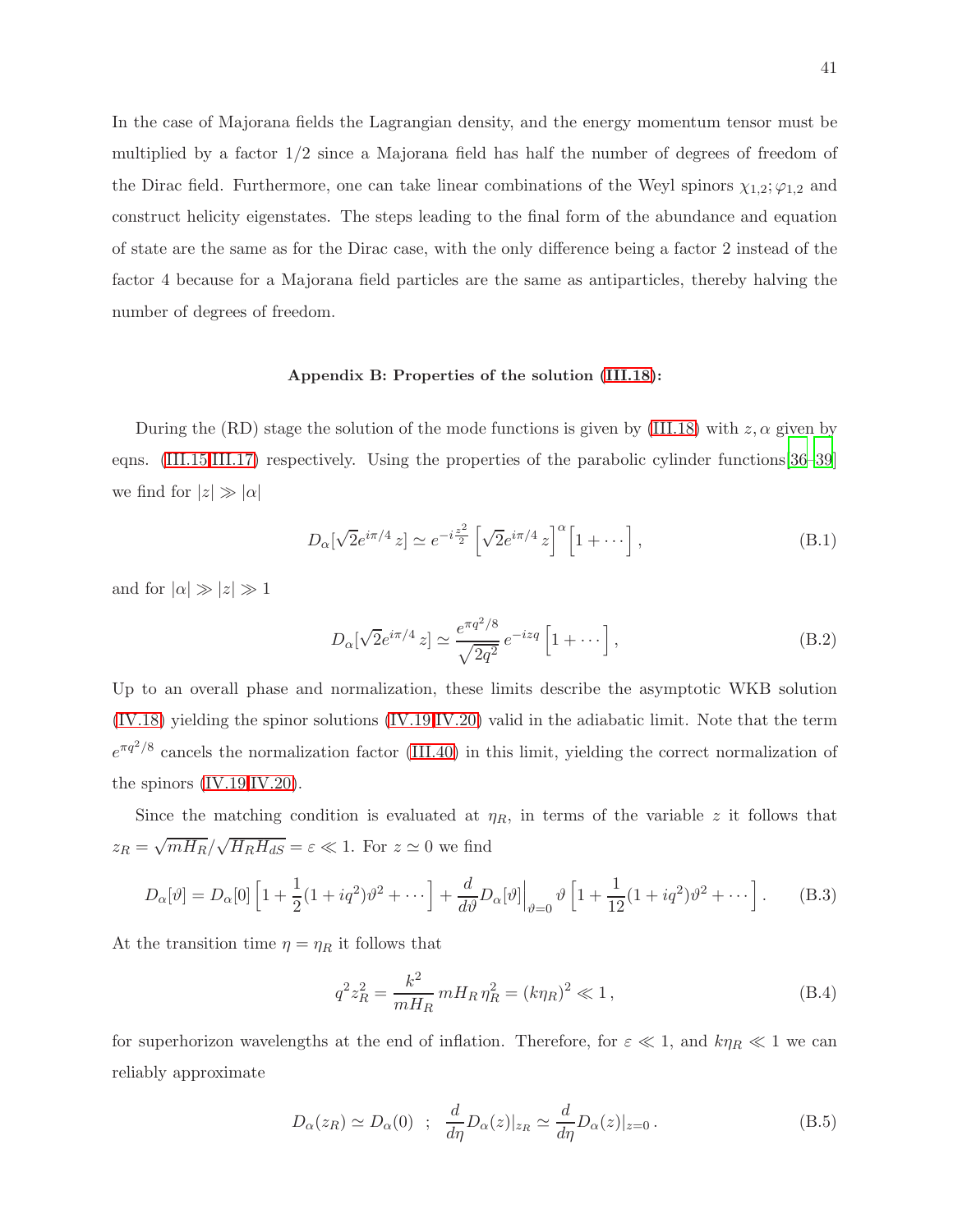# <span id="page-41-0"></span>Appendix C: Calculation of  $|B_{k,s}|^2$

Neglecting terms of  $\mathcal{O}(\varepsilon)$  the spinors  $\mathcal{U}, \mathcal{V}$  are given by

$$
\mathcal{U}_s(\vec{k}, \eta) \simeq \widetilde{N} \begin{pmatrix} i h'_k \xi_s \\ k h_k s \xi_s \end{pmatrix},
$$
\n(C.1)

$$
\mathcal{V}_s(-\vec{k}, \eta) \simeq \widetilde{N} \begin{pmatrix} -k h_k^* s \xi_s \\ -i h_k^* \xi_s \end{pmatrix} . \tag{C.2}
$$

The normalization constant is determined by

$$
|\tilde{N}|^2 \Big[ |h'_k(\eta_R)|^2 + k^2 |h_k(\eta_R)|^2 \Big] = 1,
$$
\n(C.3)

using the identities[\[36](#page-46-21)]

$$
\left|\Gamma(\frac{1}{2} + i\frac{q^2}{4})\right|^2 = \frac{\pi}{\cosh[\pi q^2/4]} \quad ; \quad \left|\Gamma(1 + i\frac{q^2}{4})\right|^2 = \frac{\pi(q^2/4)}{\sinh[\pi q^2/4]} \,. \tag{C.4}
$$

we find

$$
|\tilde{N}|^2 = \frac{e^{-\pi q^2/4}}{2mH_R}.
$$
\n(C.5)

The final form of  $|B_{k,s}|^2$  is given by eqn. [\(III.41\)](#page-17-2), neglecting terms of  $\mathcal{O}(\varepsilon)$  as discussed in section (IIIC) we find

$$
\mathcal{H}_k^*(\eta_R) h_k(\eta_R) + \mathcal{H}_k(\eta_R) h_k^*(\eta_R) = \frac{e^{i\pi/4}}{\Gamma(\frac{1}{2} - i\frac{q^2}{4})\Gamma(1 + i\frac{q^2}{4})} + \frac{e^{-i\pi/4}}{\Gamma(\frac{1}{2} + i\frac{q^2}{4})\Gamma(1 - i\frac{q^2}{4})}.
$$
 (C.6)

Using the doubling formula for Gamma functions[\[36,](#page-46-21) [38](#page-46-22), [39\]](#page-46-6), and defining  $q^2/4 \equiv y$ 

$$
\Gamma(1+iy)\,\Gamma(\frac{1}{2}-iy) = 2\sqrt{\pi}\,y\,e^{i\pi/2}\,e^{2iy\ln(2)}\,\Gamma(-2iy)\frac{\Gamma(iy)}{\Gamma(-iy)},\tag{C.7}
$$

and writing

$$
\Gamma(-2iy)\frac{\Gamma(iy)}{\Gamma(-iy)} = \left|\Gamma(-2iy)\right|e^{i\Phi(y)} \quad ; \quad \left|\Gamma(-2iy)\right| = \left[\frac{\pi}{2y\sinh[2\pi y]}\right]^{1/2},\tag{C.8}
$$

where

$$
\Phi(y) = \text{Im}\left\{\ln[\Gamma(-2iy)] + \ln[\Gamma(iy)] - \ln[\Gamma(-iy)]\right\}.
$$
\n(C.9)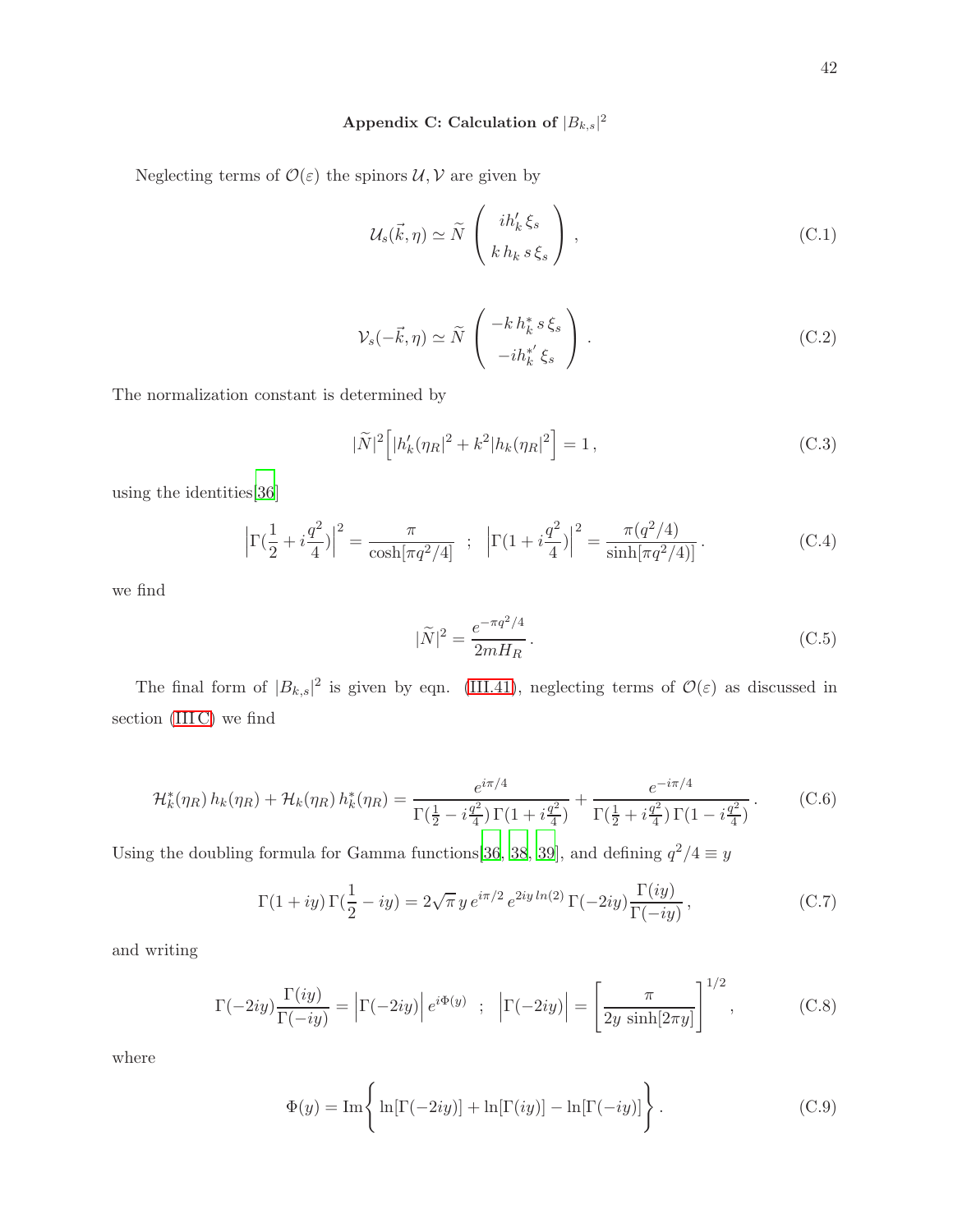Using the identity[\[36](#page-46-21), [38](#page-46-22), [39](#page-46-6)]

$$
\ln[\Gamma(z)] = (z - \frac{1}{2}) \ln(z) - z + \frac{1}{2} \ln(2\pi) + \int_0^\infty \left[ \frac{1}{2} - \frac{1}{t} + \frac{1}{e^t - 1} \right] \frac{e^{-iz}}{t} dt,
$$
 (C.10)

we find

$$
\Phi(y) = -\frac{\pi}{4} - 2y \ln(2), \qquad (C.11)
$$

which, combined with the normalization factor [\(III.40\)](#page-16-3) yields the final result [\(III.42\)](#page-17-3).

### <span id="page-42-0"></span>Appendix D: Adiabatic expansion for Fermi fields:

In this appendix we provide a discussion of the adiabatic approach to fermionic degrees of freedom which is alternative to the framework discussed in refs.[\[47](#page-46-9)[–51](#page-46-10)], with the advantage that it yields more compact expressions for the energy density and pressure. We write generically the spinors as  $U, V$  with the understanding that during  $(RD)$  these are to be identified with the solutions  $\mathcal{U}$ ;  $\mathcal{V}$ .

Consider the mode equation (we suppress the momentum label and conformal time arguments for ease of notation)

<span id="page-42-1"></span>
$$
h'' + (\omega^2 - iM')h = 0
$$
 (D.1)

and propose the solution

<span id="page-42-2"></span>
$$
h(\eta) = e^{-i \int^{\eta} \Omega(\eta') d\eta'} \quad ; \quad \Omega = \Omega_R + i\Omega_I \,. \tag{D.2}
$$

Introducing this ansatz into the mode equation [\(D.1\)](#page-42-1) yields

$$
\Omega^2 + i\Omega' - \omega^2 + iM' = 0, \qquad (D.3)
$$

separating the real and imaginary parts yields the coupled system of equations

<span id="page-42-3"></span>
$$
\Omega_R^2 - \Omega_I^2 - \Omega_I' - \omega^2 = 0\tag{D.4}
$$

$$
2\Omega_R \Omega_I + (\Omega'_R + M') = 0 \quad \Rightarrow \quad \Omega_I = -\frac{(\Omega'_R + M')}{2\Omega_R} \,. \tag{D.5}
$$

The above equations can be solved in a consistent adiabatic expansion in derivatives of  $\omega$ , M with respect to conformal time. A corollary of these equations is that  $\Omega_R, \Omega_I$  feature an adiabatic expansion even and odd in the number of derivatives (adiabatic order) respectively, with

$$
\Omega_R^{(0)} = \omega \; ; \; \Omega_I^{(0)} = 0 \; ; \; \Omega_R^{(1)} = 0 \; ; \; \Omega_I^{(1)} = -\frac{(\omega' + M')}{2\omega} \; ; \; \Omega_R^{(2)} = \frac{(\Omega_I^{(1)})^2 + (\Omega_I^{(1)})'}{2\omega} \; ; \; \Omega_I^{(2)} = 0 \cdots \, .
$$
\n(D.6)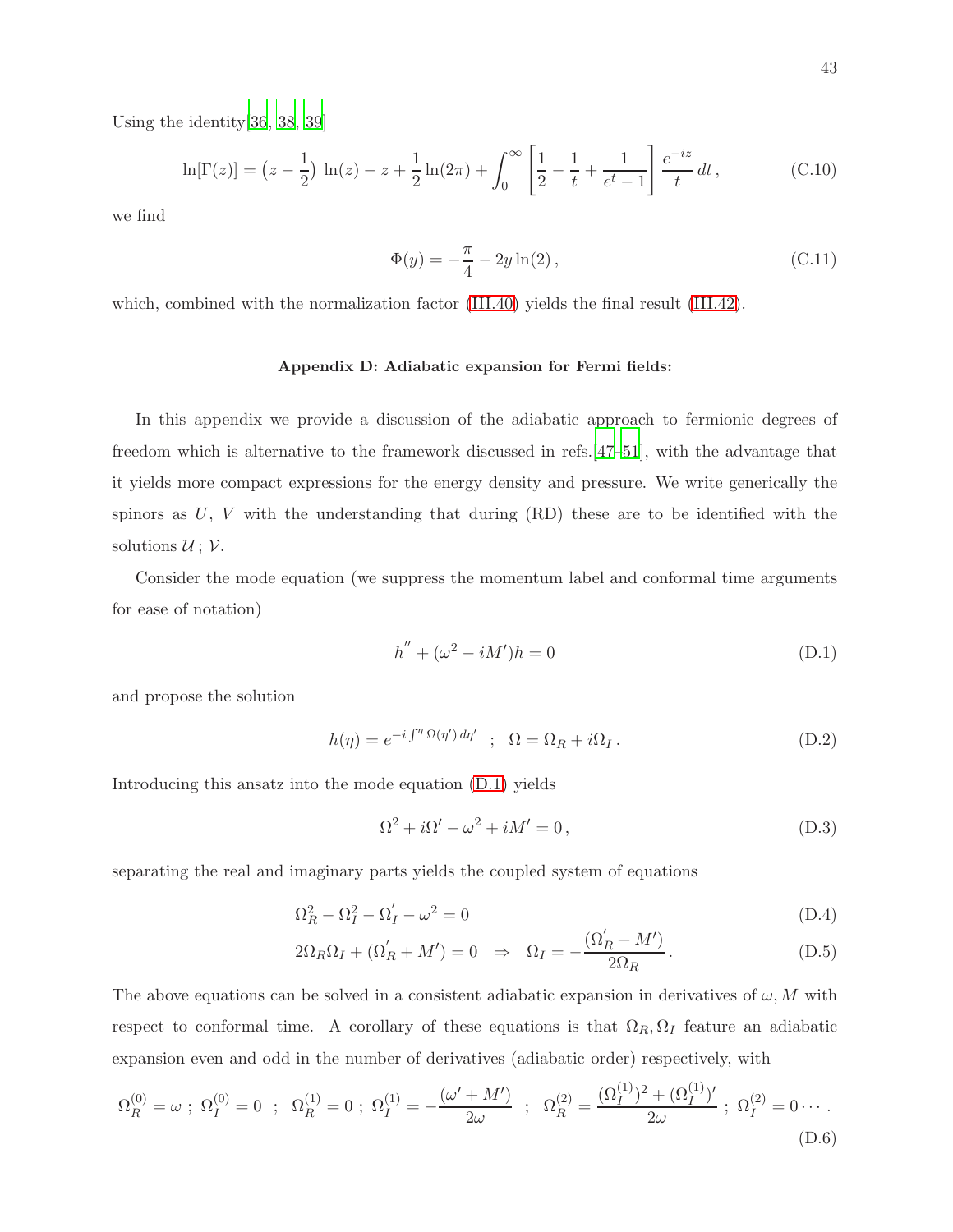<span id="page-43-0"></span>To highlight the nature of the adiabatic expansion, consider the dimensionless ratio

$$
\frac{\Omega_{I}^{(1)}}{\Omega_{R}^{(0)}} = -\frac{a'}{m a^2} \Big[ \frac{1}{\gamma^2} + \frac{1}{\gamma^3} \Big] \tag{D.7}
$$

$$
\gamma = \sqrt{\frac{k^2}{m^2 a^2} + 1} \ge 1
$$
\n(D.8)

is the local Lorentz factor. The ratio [\(D.7\)](#page-43-0) highlights that the adiabatic approximation becomes reliable for long wavelengths for  $a'/ma^2 \ll 1$ .

In the representation  $(D.2)$  it follows that the spinors can be written compactly as

$$
U_s(\vec{k}, \eta) = N e^{-i \int^{\eta} \omega_k(\eta') d\eta'} \left( \frac{(\Omega + M) \xi_s}{k s \xi_s} \right), \qquad (D.9)
$$

$$
V_s(-\vec{k}, \eta) = N e^{i \int^{\eta} \Omega_k^*(\eta') d\eta'} \begin{pmatrix} -k s \xi_s \\ (\Omega^* + M) \xi_s \end{pmatrix},
$$
 (D.10)

with N a normalization constant. The orthogonality conditions  $U_s^{\dagger}U_{s'}=0, V_s^{\dagger}V_{s'}=0$  for  $s \neq s'$  and  $U_s^{\dagger} V_{s'} = 0$  for all s, s' are evident. Furthermore, using the equations [\(D.4,D.5\)](#page-42-3) it is straightforward to show that

$$
\frac{d}{d\eta} \left( U_s^{\dagger} \, U_s \right) = 0 \quad ; \quad \frac{d}{d\eta} \left( V_s^{\dagger} \, V_s \right) = 0 \,, \tag{D.11}
$$

therefore normalizing the spinors  $U_s^{\dagger} U_{s'} = \delta_{s,s'} = V_s^{\dagger} V_{s'}$  it follows that

$$
|N|^2 e^{2\int^{\eta} \Omega_I(\eta') d\eta'} \left[ \Omega_R^2 + \Omega_I^2 + \omega^2 + 2M\Omega_R \right] = 1.
$$
 (D.12)

Up to an overall constant phase this equation yields

$$
N = \frac{e^{-\int^{\eta} \Omega_I(\eta') d\eta'}}{\left[\Omega_R^2 + \Omega_I^2 + \omega^2 + 2M\Omega_R\right]^{1/2}}.
$$
\n(D.13)

Using this result, the general form of the normalized spinors is given by

$$
U_s(\vec{k},\eta) = \frac{e^{-i\int^{\eta} \Omega_R(\eta')d\eta'}}{\left[\Omega_R^2 + \Omega_I^2 + \omega^2 + 2M\Omega_R\right]^{1/2}} \left(\frac{(\Omega + M)\xi_s}{k s \xi_s}\right),\tag{D.14}
$$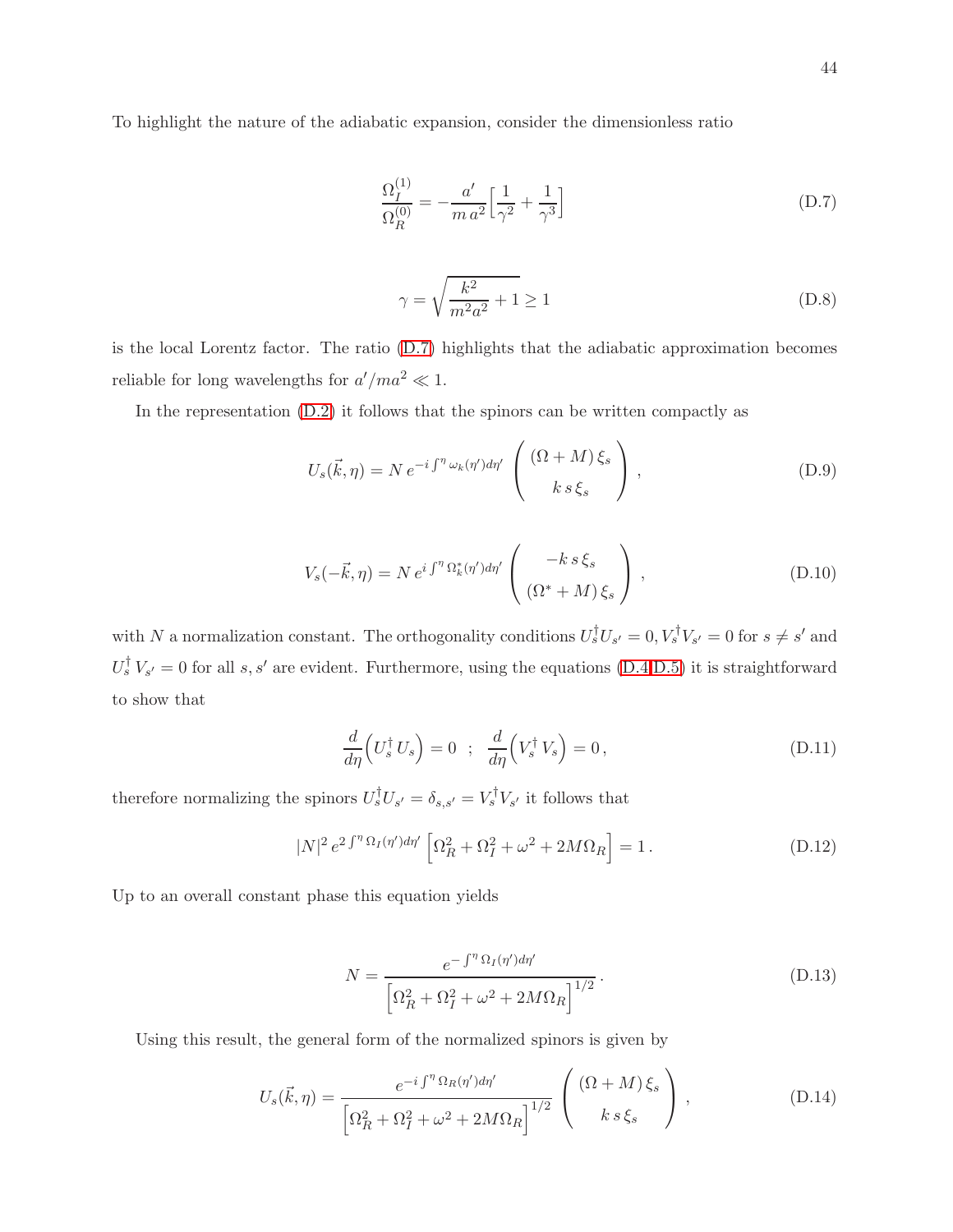$$
V_s(-\vec{k},\eta) = \frac{e^{i\int^{\eta} \Omega_R(\eta')d\eta'}}{\left[\Omega_R^2 + \Omega_I^2 + \omega^2 + 2M\Omega_R\right]^{1/2}} \left(\frac{-k s \xi_s}{\left(\Omega^* + M\right)\xi_s}\right). \tag{D.15}
$$

To leading (zeroth) adiabatic order with  $\Omega_R = \omega, \Omega_I = 0$  we find the spinors given in eqns. [\(IV.19](#page-23-0)[,IV.20\)](#page-23-1).

It is straightforward to find the general result (for each polarization s)  $(\Sigma = \alpha \cdot \vec{k} + \gamma^0 M)$ 

$$
V^{\dagger}(-\vec{k},\eta) \Sigma(\vec{k},\eta) V(-\vec{k},\eta) = -U^{\dagger}(\vec{k},\eta) \Sigma(\vec{k},\eta) U(\vec{k},\eta) = -\frac{M(\Omega_R^2 + \Omega_I^2 + \omega^2) + 2\omega^2 \Omega_R}{\left[\Omega_R^2 + \Omega_I^2 + \omega^2 + 2M\Omega_R\right]}.
$$
 (D.16)

$$
V^{\dagger}(-\vec{k},\eta)\,\vec{\alpha}\cdot\vec{k}\,V(-\vec{k},\eta) = -U^{\dagger}(\vec{k},\eta)\,\vec{\alpha}\cdot\vec{k}\,U(\vec{k},\eta) = -\frac{2k^2\left(\Omega_R + M\right)}{\left[\Omega_R^2 + \Omega_I^2 + \omega^2 + 2M\Omega_R\right]} \,. \tag{D.17}
$$

These results imply that the adiabatic expansion for both energy density and pressure are even in adiabatic derivatives confirming some results in ref.[\[47](#page-46-9)].

Up to second order in the adiabatic expansion we find

$$
V^{\dagger}(-\vec{k},\eta) \Sigma(\vec{k},\eta) V(-\vec{k},\eta) = -U^{\dagger}(\vec{k},\eta) \Sigma(\vec{k},\eta) U(\vec{k},\eta) = -\omega \left[ 1 - \frac{1}{8} \left( \frac{a'}{ma^2} \right)^2 \left( \frac{k}{\gamma^2 \omega} \right)^2 \right], \quad (D.18)
$$

<span id="page-44-2"></span>
$$
V^{\dagger}(-\vec{k},\eta)\,\vec{\alpha}\cdot\vec{k}\,V(-\vec{k},\eta) = -U^{\dagger}(\vec{k},\eta)\,\vec{\alpha}\cdot\vec{k}\,U(\vec{k},\eta) = -\frac{k^2}{\omega_k}\bigg\{1 - \frac{1}{8\,\gamma^4}\left(\frac{a'}{ma^2}\right)^2
$$

$$
\times \left(1 + \frac{1}{\gamma}\right)\left[1 - \frac{1}{\gamma} + 2\left(1 + \frac{1}{\gamma}\right)\left(\frac{\gamma - 2}{(1 + \gamma)^2}\right)\right]\bigg\}
$$
(D.19)

where  $\gamma \equiv \sqrt{1 + (k/ma)^2}$  is the local Lorentz factor. These results agree with those in ref.[\[47](#page-46-9)]. For  $a \simeq a_{eq} \simeq 10^{-4}$  it follows that

<span id="page-44-1"></span>
$$
\left(\frac{a'}{ma^2}\right)^2 \simeq \frac{10^{-54}}{(m/\text{eV})^2} \,. \tag{D.20}
$$

At leading (zeroth) adiabatic order  $\Omega_R = \omega; \Omega_I = 0$  the spinors are instantaneous eigenstates of the instantaneous conformal time Dirac Hamiltonian  $\Sigma(\vec{k}, \eta)$ , namely,

$$
\Sigma(\vec{k},\eta) U(\vec{k},\eta) = \omega U(\vec{k},\eta) \quad ; \quad \Sigma(\vec{k},\eta) V(\vec{k},\eta) = -\omega V(\vec{k},\eta) \,. \tag{D.21}
$$

Consequently the interference terms  $\rho_{int}$  [\(IV.12\)](#page-21-0) vanish identically at zeroth adiabatic order, however, this is not the case for the interference terms in the pressure.

<span id="page-44-0"></span>[1] G. Bertone, D. Hooper, J. Silk, , Physics Reports 405, 279 (2005).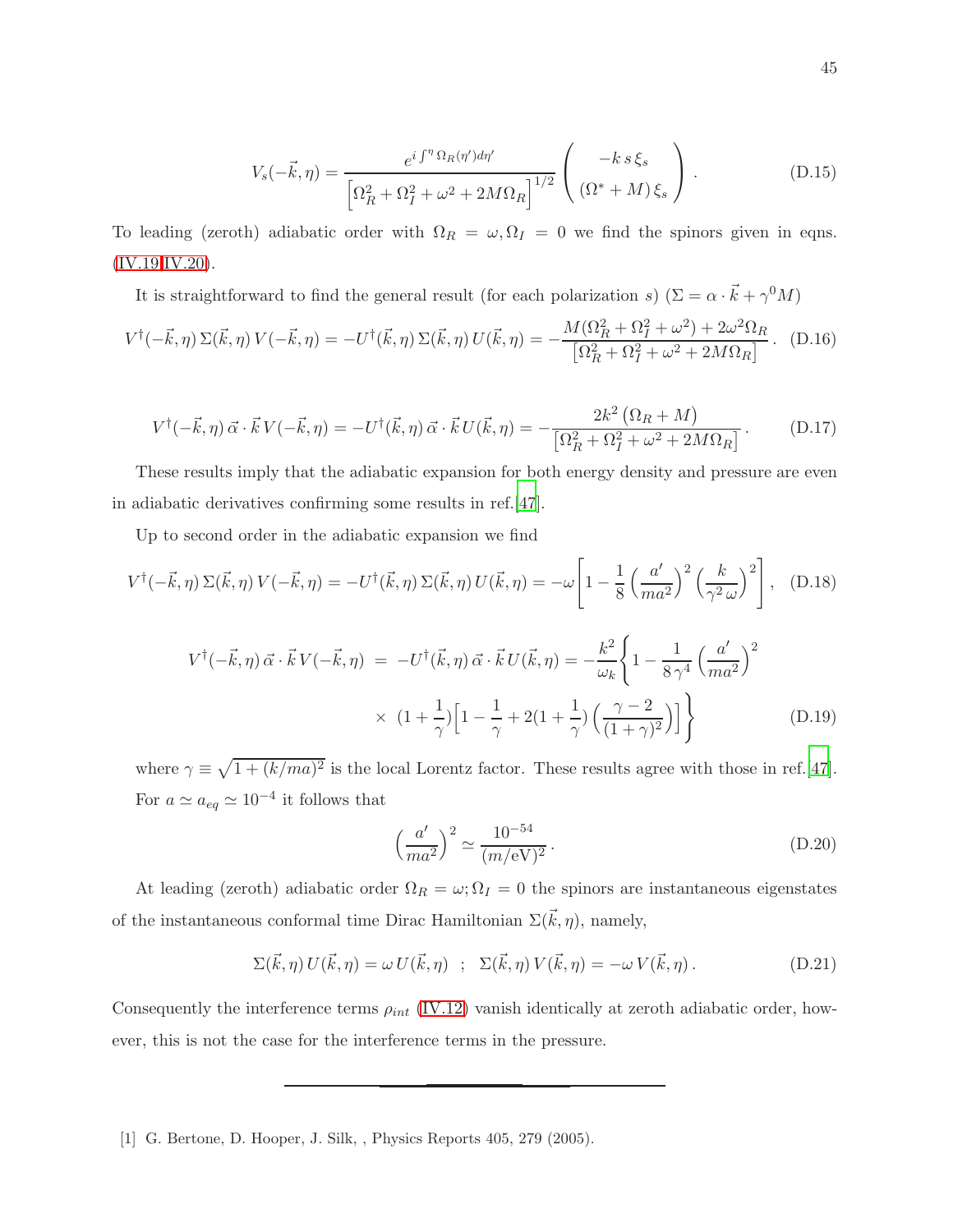- [2] G. Bertone, T. M. P. Tait, Nature 562 (2018) no.7725, 51-56.
- [3] F. Kahlhoefer, Int.J.Mod.Phys. A32 (2017) 1730006.
- [4] D. S. Akerib (LUX collaboration), Phys. Rev. Lett. 118, 021303 (2017).
- <span id="page-45-0"></span>[5] E. Aprile (Xenon Collaboration), Phys. Rev. Lett. 121, 111302 (2018).
- <span id="page-45-1"></span>[6] L. Parker, Phys. Rev. Lett. 21, 562 (1968); Phys. Rev. D183, 1057 (1969); Phys. Rev. D3, 346 (1971); J. Phys. A 45, 374023 (2012).
- [7] L. H. Ford, Phys. Rev. D35, 2955 (1987).
- [8] A. A. Grib, S. G. Mamayev, V. M. Mostepanenko, Gen.Rel.and Grav. 7, 535 (1976); A. A. Griv, B. A. Levitsky, V. M. Mostepanenko, Teor.Mat.Fiz. 19, 59 (1974).
- <span id="page-45-15"></span>[9] N. D. Birrell, P. C. W. Davies, Quantum fields in curved space time, (Cambridge Monographs on Mathematical Physics, Cambridge University Press, Cambridge, 1982).
- [10] S. A. Fulling, Aspects of quantum field theory in curved space-time (Cambridge University Press, Cambridge 1989).
- <span id="page-45-16"></span>[11] L. Parker, D. Toms, Quantum field theory in curved spacetime: quantized fields and gravity. (Cambridge Monographs in Mathematical Physics, Cambridge, 2009).
- <span id="page-45-2"></span>[12] V. Mukhanov, S. Winitzki, Introduction to quantum effects in gravity, (Cambridge University Press, Cambridge, 2012).
- <span id="page-45-3"></span>[13] D. J. H. Chung, E. W. Kolb, A. Riotto, Phys. Rev. D59, 023501 (1999)
- [14] D. J. H. Chung, P. Crotty, E. W. Kolb, A. Riotto, Phys. Rev. D64, 043503 (2001).
- [15] D. J. H. Chung, E. W. Kolb, A. J. Long, JHEP 1901, 189 (2019).
- <span id="page-45-4"></span>[16] V. Kuzmin, I. Tkachev, Phys. Rev. D59, 123006 (1999); V. A. Kuzmin and I. I. Tkachev,JETP Lett.68, 271 (1998).
- <span id="page-45-5"></span>[17] J. M. Sanchez-Velazquez, J. A. R. Cembranos, L. J. Garay, arXiv: 1910.13937.
- [18] Y. Ema, K. Nakayama, Y. Tang, JHEP 1809, 135 (2018).
- <span id="page-45-6"></span>[19] Y. Ema, R. Jinno, K. Mukaida, K. Nakayama, Phys. Rev. D 94, 063517 (2016).
- <span id="page-45-7"></span>[20] S. Hashiba, J. Yokoyama, Phys. Rev. D99, 043008 (2019).
- <span id="page-45-8"></span>[21] J. Lankinen, O. Kerppo, I. Vilja, [arXiv:1910.07520.](http://arxiv.org/abs/1910.07520)
- <span id="page-45-9"></span>[22] J. Lankinen, I. Vilja, JCAP 1708, 025 (2017).
- <span id="page-45-10"></span>[23] N. Herring, D. Boyanovsky, A. Zentner, Phys. Rev. D 101, 083516 (2020).
- <span id="page-45-11"></span>[24] V. M. Frolov, S. G. Mamayev, V. M. Mostepanenko, Phys.Lett.A55, 389 (1976); S.G. Mamaev, V.M. Mostepanenko, V.M. Frolov, Sov.J.Nucl.Phys. 23, 592 (1976); S.G. Mamaev, V.M. Mostepanenko and A.A. Starobinskii, Sov. Phys. JETP 43, 823 (1976).
- <span id="page-45-12"></span>[25] J. Audretsch, G. Schafer, Phys. Lett.A 66, 459 (1978).
- <span id="page-45-13"></span>[26] D. Lyth, D. Roberts, Phys. Rev. D57, 7120 (1998).
- <span id="page-45-14"></span>[27] D. J. H. Chung, L. L. Everett, H. Yoo, P. Zhou, Phys. Lett. B712, 147 (2012).
- [28] P. Adshead, E. I. Sfakianakis, JCAP11, 021 (2015).
- [29] Y. Ema, K. Nakayama, Y. Tang, JHEP07, 060 (2019).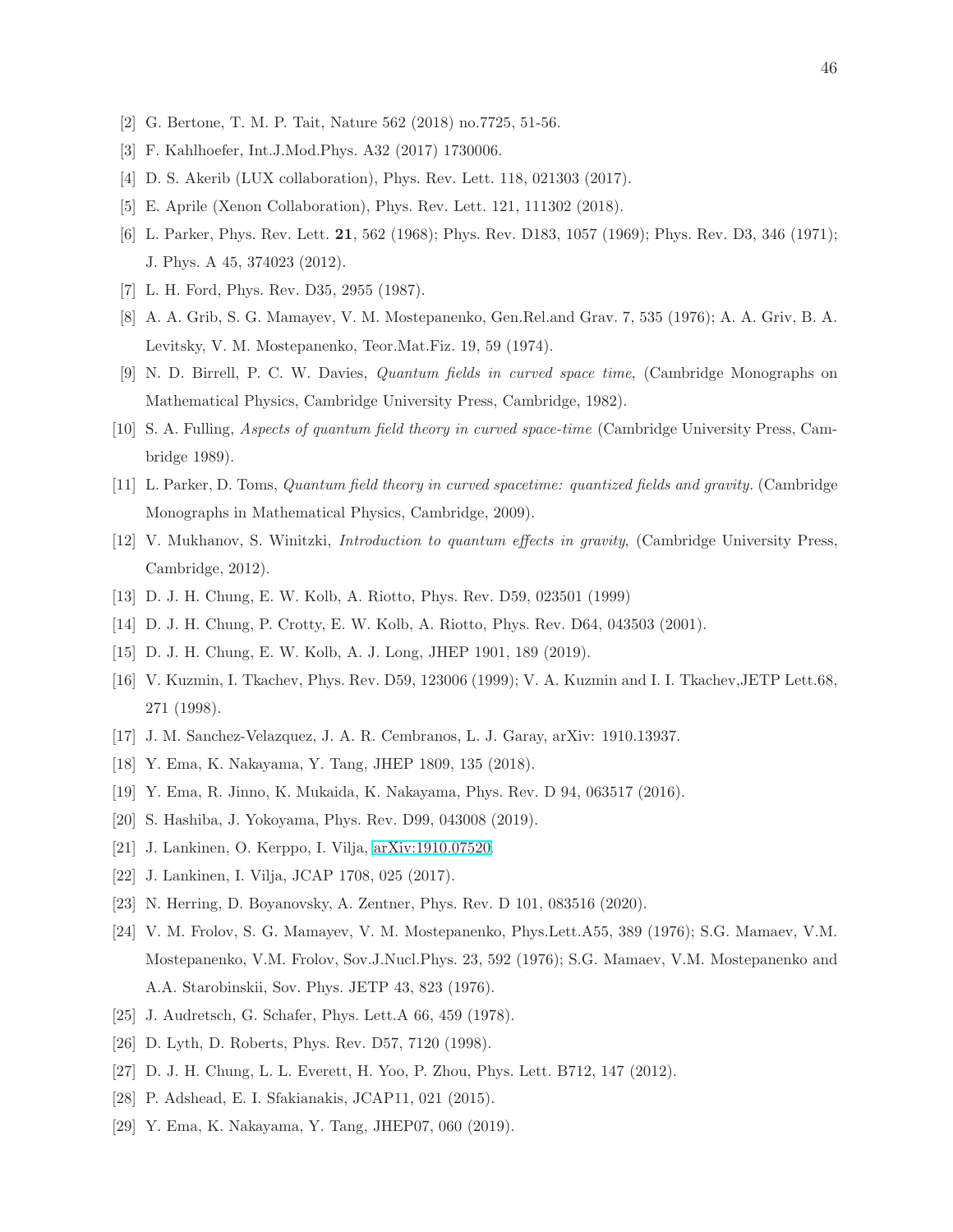- <span id="page-46-1"></span><span id="page-46-0"></span>[30] V. A. Kuzmin, I. I. Tkachev, Phys.Rept.320, 199 (1999).
- [31] For a review: M. A. Amin, M. P. Hertzberg, D. I. Kaiser, J. Karouby, Int. J. of Mod. Phys. 24, 1530003 (2015).
- <span id="page-46-2"></span>[32] S. Weinberg, Gravitation and Cosmology: principles and applications of the general theory of relativity. (John Wiley , N.Y. 1972).
- <span id="page-46-3"></span>[33] M. A. Castagnino, L. Chimento, D. D. Harari and C. Nunez, J. Math. Phys. 25, 360 (1984).
- <span id="page-46-4"></span>[34] Planck collaboration, arXiv: 1807.06211.
- <span id="page-46-5"></span>[35] I. S. Gradshteyn and I. M. Ryzhik, Table of Integrals, Series and Products, (Academic Press, New York, 1980).
- <span id="page-46-21"></span>[36] M. Abramowitz, I. A. Stegun, Handbook of Mathematical Functions, Dover, NY. (1964).
- [37] F. W. Olver, D. W. Lozier, R. F. Boisvert, C. W. Clark, NIST Handbook of Mathematical Functions, Cambridge Univ. Press, N.Y. (2010).
- <span id="page-46-22"></span>[38] H. Bateman, Higher Transcendental Functions, vol. II (McGraw-Hill, N.Y. 1953).
- <span id="page-46-6"></span>[39] W. Magnus, F. Oberhettinger, R. P. Soni, Formulas and Theorems for the Special Functions of Mathematical Physics. Springer-Verlag, NY 1966.
- <span id="page-46-7"></span>[40] T. S. Bunch, J. Phys. A: Math. Gen. 13, 1297 (1980).
- [41] L. Parker, S. A. Fulling, Phys. Rev. D9, 341 (1974).
- [42] S. A. Fulling, L. Parker, B. L. Hu, Phys. Rev. D10, 3905 (1974).
- [43] B. L. Hu, Phys. Lett. A71, 169 (1979); B. L. Hu, Phys. Rev. D18, 4460 (1978).
- [44] P. Anderson, L. Parker, Phys. Rev. D36, 2963 (1987).
- [45] N. D. Birrell, Proc. R. Soc. Lond., B361, 513 (1978).
- <span id="page-46-8"></span>[46] S. Habib, C. Molina-Paris, E. Mottola, Phys. Rev. D61, 024010 (1999).
- <span id="page-46-9"></span>[47] A. del Rio, J. Navarro-Salas, F. Torrenti, Phys. Rev. D90, 084017 (2014).
- <span id="page-46-11"></span>[48] A. Ferreiro, A. del Rio, J. Navarro-Salas, S. Pla, F. Torrenti, [arXiv:1904.00062.](http://arxiv.org/abs/1904.00062)
- [49] J. Fernando Barbero, A. Ferreiro, J. Navarro-Salas, E. J. S. Villaseñor, Phys. Rev. D98, 025016 (2018).
- <span id="page-46-12"></span>[50] S. Ghosh, Phys. Rev. D91, 124075 (2015); Phys. Rev. D93, 044032 (2016).
- <span id="page-46-10"></span>[51] A. Landete, J. Navarro-Salas, F. Torrenti, Phys. Rev. D89, 044030 (2014); Phys. Rev. D 88, 061501(R) (2013).
- <span id="page-46-13"></span>[52] C. Gordon, D. Wands, B. A. Bassett, R. Maartens, Phys. Rev. D63, 023506 (2000).
- <span id="page-46-17"></span>[53] C. T. Byrnes, D. Wands, Phys. Rev. D74, 043529 (2006).
- <span id="page-46-14"></span>[54] N. Bartolo, S. Matarrese, A. Riotto, Phys. Rev. D64, 123504 (2001).
- <span id="page-46-15"></span>[55] D. J. H. Chung, E. W. Kolb, A. Riotto, L. Senatore, Phys.Rev. D72, 023511 (2005).
- <span id="page-46-16"></span>[56] D. J. H. Chung, H. Yoo, P. Zhou, Phys. Rev. D91, 043516 (2015).
- <span id="page-46-18"></span>[57] R. Dabrowski, G. V. Dunne, Phys. Rev. D94, 065005 (2016); R. Dabrowski, G. V. Dunne, Phys. Rev. D90, 025021 (2014).
- <span id="page-46-19"></span>[58] G. W. Gibbons, S. W. Hawking, Phys. Rev. D15, 2738 (1977).
- <span id="page-46-20"></span>[59] D. M. Chitre and J. B. Hartle Phys. Rev. D 16, 251 (1977).